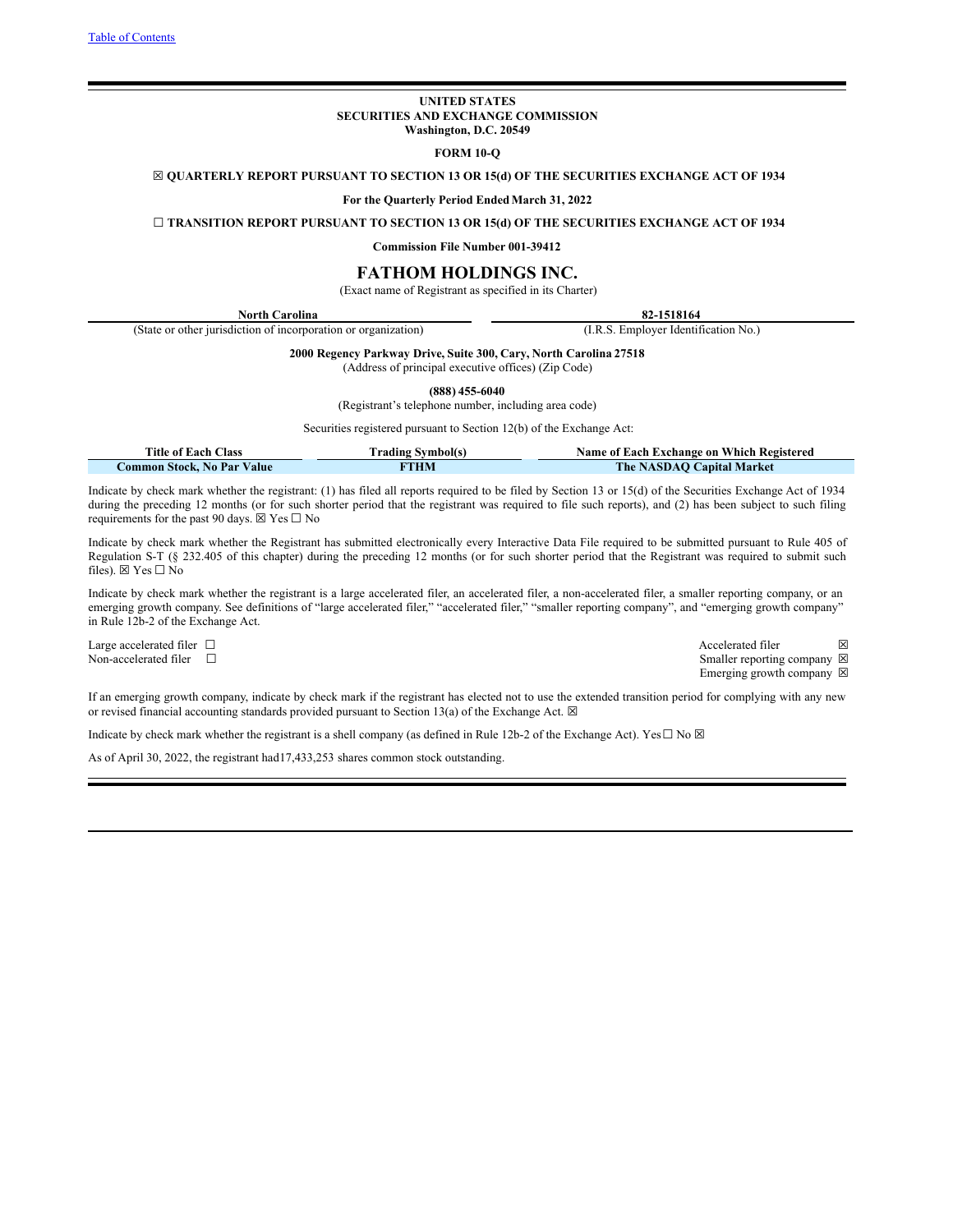### **FATHOM HOLDINGS INC. FORM 10-Q For the Quarterly Period Ended March 31, 2022**

# **TABLE OF CONTENTS**

|                   |                                                                                                                          | Page |
|-------------------|--------------------------------------------------------------------------------------------------------------------------|------|
|                   | <b>PART I - FINANCIAL INFORMATION</b>                                                                                    |      |
| <b>ITEM 1.</b>    | <b>Financial Statements</b>                                                                                              |      |
|                   | Consolidated Balance Sheets as of March 31, 2022 (Unaudited) and December 31, 2021                                       |      |
|                   | Unaudited Consolidated Statements of Operations for the three months ended March 31, 2022 and 2021                       |      |
|                   | Unaudited Consolidated Statements of Changes in Stockholders' Equity (Deficit) for the three months ended March 31, 2022 |      |
|                   | and 2021                                                                                                                 |      |
|                   | Unaudited Condensed Consolidated Statements of Cash Flows for the three months ended March 31, 2022 and 2021             |      |
|                   | <b>Notes to Unaudited Consolidated Financial Statements</b>                                                              |      |
| ITEM 2.           | Management's Discussion and Analysis of Financial Condition and Results of Operations                                    | 19   |
| <b>ITEM 3.</b>    | <b>Quantitative and Qualitative Disclosures About Market Risk</b>                                                        | 28   |
| ITEM 4.           | <b>Controls and Procedures</b>                                                                                           | 28   |
|                   | <b>PART II - OTHER INFORMATION</b>                                                                                       | 30   |
| ITEM 1.           | <b>Legal Proceedings</b>                                                                                                 | 30   |
| ITEM 1A.          | <b>Risk Factors</b>                                                                                                      | 30   |
| ITEM 2.           | Unregistered Sales of Equity Securities and Use of Proceeds                                                              | 30   |
| ITEM 6.           | <b>Exhibits</b>                                                                                                          | 31   |
| <b>SIGNATURES</b> |                                                                                                                          | 32   |
|                   |                                                                                                                          |      |

2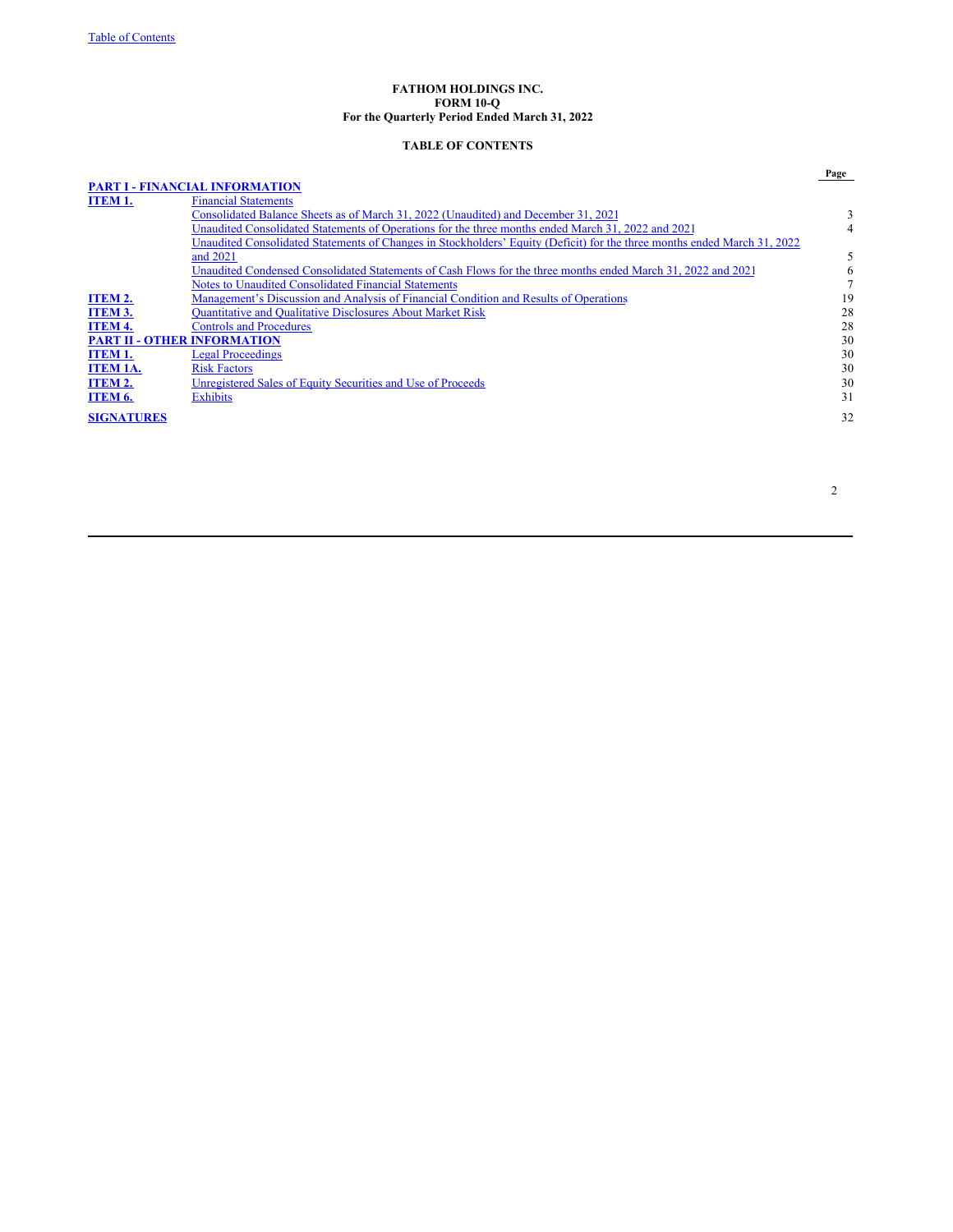# **PART I FINANCIAL INFORMATION**

# **ITEM 1. Financial Statements.**

### **FATHOM HOLDINGS INC. CONDENSED CONSOLIDATED BALANCE SHEETS** (in thousands, except share data)

|                                                                                                           | March 31, 2022 |          | December 31, 2021 |          |  |
|-----------------------------------------------------------------------------------------------------------|----------------|----------|-------------------|----------|--|
| <b>ASSETS</b>                                                                                             | (Unaudited)    |          |                   |          |  |
| Current assets:                                                                                           |                |          |                   |          |  |
| Cash and cash equivalents                                                                                 | \$             | 30,524   | $\mathbb{S}$      | 37,830   |  |
| Restricted cash                                                                                           |                | 78       |                   | 91       |  |
| Accounts receivable                                                                                       |                | 4,155    |                   | 3,981    |  |
| Derivative assets                                                                                         |                | 395      |                   | 53       |  |
| Mortgage loans held for sale, at fair value                                                               |                | 8,364    |                   | 9,862    |  |
| Prepaid and other current assets                                                                          |                | 2.700    |                   | 2,633    |  |
| Total current assets                                                                                      |                | 46,216   |                   | 54,450   |  |
| Property and equipment, net                                                                               |                | 1,537    |                   | 1,250    |  |
| Lease right of use assets                                                                                 |                | 4,662    |                   | 4,353    |  |
| Intangible assets, net                                                                                    |                | 27,678   |                   | 24,243   |  |
| Goodwill                                                                                                  |                | 25,412   |                   | 20,541   |  |
| Other assets                                                                                              |                | 50       |                   | 93       |  |
| <b>Total assets</b>                                                                                       | \$             | 105,555  | $\mathbb{S}$      | 104,930  |  |
| <b>LIABILITIES AND STOCKHOLDERS' EQUITY</b>                                                               |                |          |                   |          |  |
| Current liabilities:                                                                                      |                |          |                   |          |  |
| Accounts payable                                                                                          | \$             | 4,893    | S.                | 5,303    |  |
| Accrued and other current liabilities                                                                     |                | 5,575    |                   | 4,491    |  |
| Warehouse lines of credit                                                                                 |                | 8,162    |                   | 9,577    |  |
| Long-term debt - current portion                                                                          |                | 459      |                   | 831      |  |
| Lease liability - current portion                                                                         |                | 1,099    |                   | 870      |  |
| <b>Total current liabilities</b>                                                                          |                | 20,188   |                   | 21,072   |  |
| Long-term debt, net of current portion                                                                    |                | 151      |                   | 146      |  |
| Lease liability, net of current portion                                                                   |                | 3,688    |                   | 3,562    |  |
| <b>Total liabilities</b>                                                                                  |                | 24,027   |                   | 24,780   |  |
| Commitments and contingencies (Note 18)                                                                   |                |          |                   |          |  |
| Stockholders' equity:                                                                                     |                |          |                   |          |  |
| Common stock (no par value, shares authorized, 100,000,000; shares issued and outstanding, 17,110,909 and |                |          |                   |          |  |
| 16,751,606 as of March 31, 2022 and December 31, 2021, respectively)                                      |                |          |                   |          |  |
| Additional paid-in capital                                                                                |                | 107,504  |                   | 100,129  |  |
| Accumulated deficit                                                                                       |                | (25,976) |                   | (19,979) |  |
| Total stockholders' equity                                                                                |                | 81,528   |                   | 80.150   |  |
| Total liabilities and stockholders' equity                                                                | \$             | 105,555  | $\mathbb{S}$      | 104,930  |  |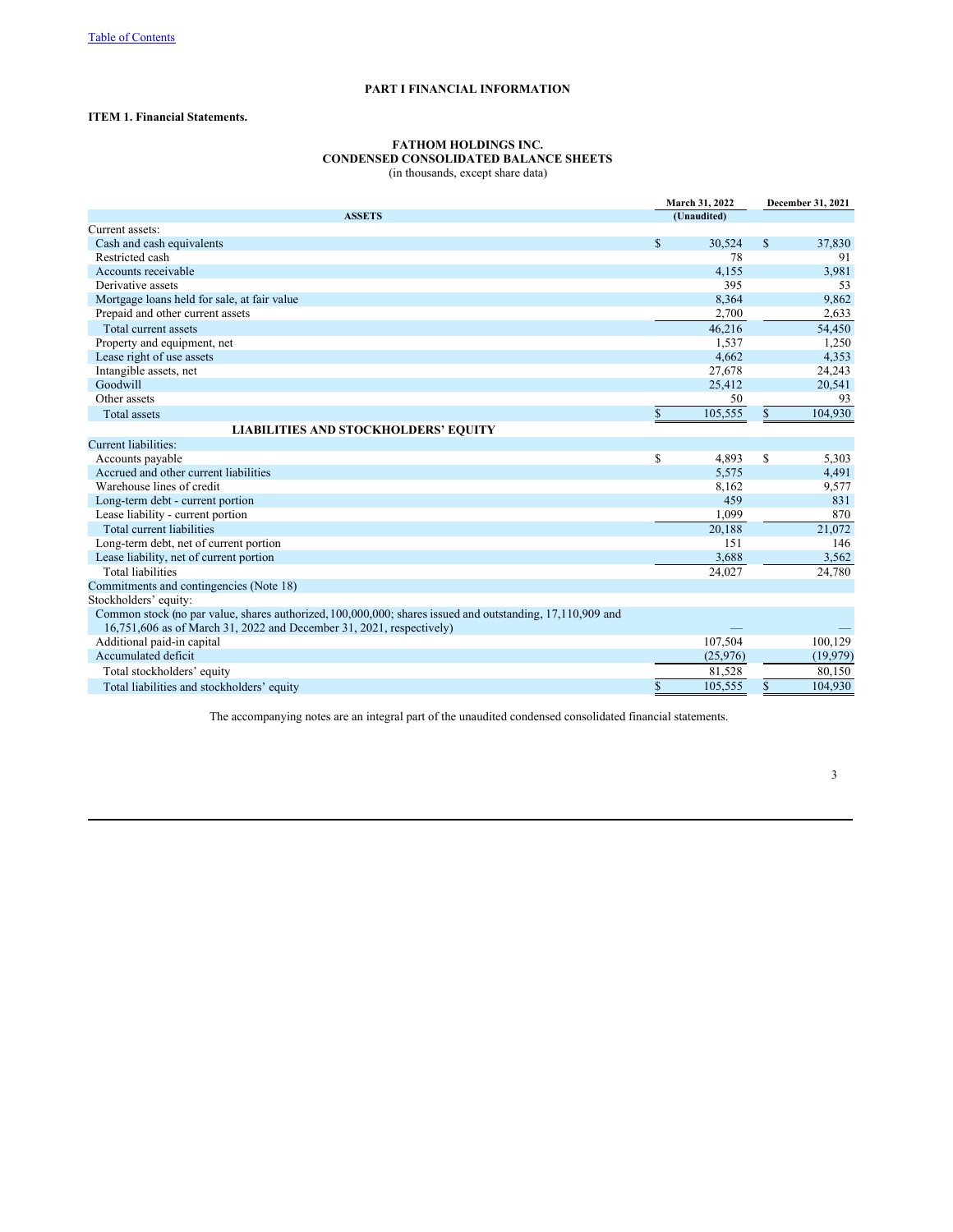# **FATHOM HOLDINGS INC. CONDENSED CONSOLIDATED STATEMENTS OF OPERATIONS (UNAUDITED)** (in thousands, except share data)

|                                            |               | Three months ended March 31. |
|--------------------------------------------|---------------|------------------------------|
|                                            | 2022          | 2021                         |
| Revenue                                    |               |                              |
| Gross commission income                    | \$<br>84,044  | S<br>49,156                  |
| Other revenue                              | 6,038         | 490                          |
| Total revenue                              | 90,082        | 49,646                       |
| Operating expenses                         |               |                              |
| Commission and other agent-related costs   | 79,479        | 46,400                       |
| Operations and support                     | 2,175         | 68                           |
| Technology and development                 | 1,474         | 385                          |
| General and administrative                 | 10,854        | 5,819                        |
| Marketing                                  | 1,163         | 402                          |
| Depreciation and amortization              | 572           | 21                           |
| Total operating expenses                   | 95,717        | 53,095                       |
| Loss income from operations                | (5,635)       | (3, 449)                     |
| Other expense (income), net                |               |                              |
| Gain on the extinguishment of debt         |               | (51)                         |
| Interest expense, net                      |               | 2                            |
| Other expense (income), net                | 336           | (5)                          |
| Other expense (income), net                | 337           | (54)                         |
| Loss before income taxes                   | (5,972)       | (3,395)                      |
| Income tax expense                         | 25            | 5                            |
| Net loss                                   | (5,997)<br>\$ | \$<br>(3,400)                |
| Net loss per share                         |               |                              |
| <b>Basic</b>                               | \$<br>(0.37)  | S<br>(0.25)                  |
| Diluted                                    | \$<br>(0.37)  | S<br>(0.25)                  |
| Weighted average common shares outstanding |               |                              |
| Basic                                      | 16,323,157    | 13,450,111                   |
| <b>Diluted</b>                             | 16,323,157    | 13,450,111                   |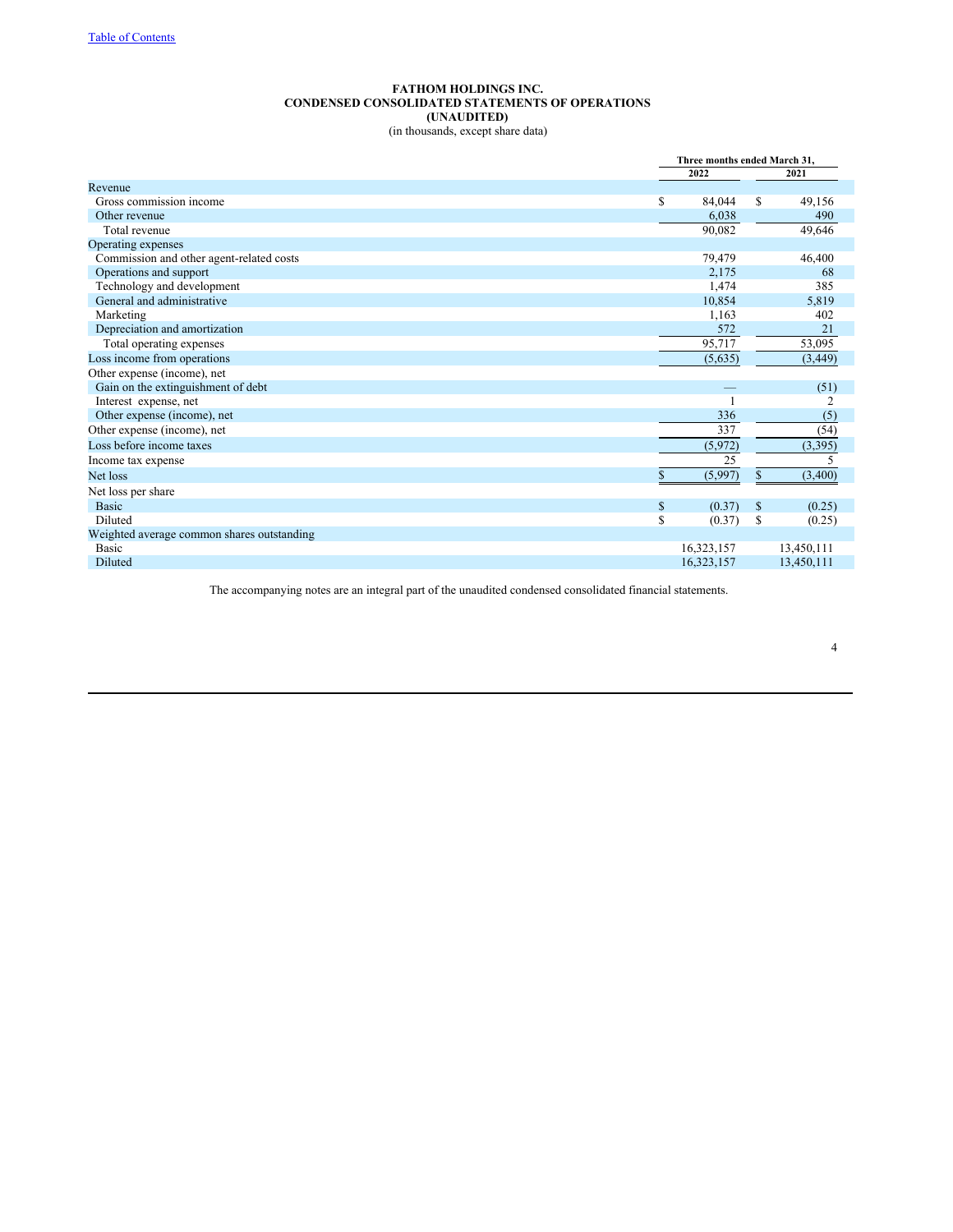# **FATHOM HOLDINGS INC. CONDENSED CONSOLIDATED STATEMENTS OF CHANGES IN STOCKHOLDERS' EQUITY (DEFICIT) (UNAUDITED)**

(in thousands, except share data)

|                                                     |                              | <b>Common Stock</b> |           |  |                   |                                         |           |   |         |  |  |  |  |  |  |  |  |  |                        |  |       |  |  |  |  |  |  |  |  |  |  |  |  |  |  |  |  |  |  |  |  |  |  |  |  |  |  |  |  |  |  |  |  |  |  |  |  |  |  |  |  |  |  |  |  |  |  |  |  |  |  |  |  |  |  |  |  |  |  |  |  |  |  |  |  |  |  |     |  |  |  |  |  |  |  |  |  |  |  |  |  |  |  |  |  |  |  |  |  |  |  |  |  |  |  |  |  |  |  |  |  |  |  |  |  |         |  |         |  |  |  |  |  |  |  |  |  |  |  |  |  |  |  |  |  |  |  |  |  |  |  |  |  |  |                        |  |       |
|-----------------------------------------------------|------------------------------|---------------------|-----------|--|-------------------|-----------------------------------------|-----------|---|---------|--|--|--|--|--|--|--|--|--|------------------------|--|-------|--|--|--|--|--|--|--|--|--|--|--|--|--|--|--|--|--|--|--|--|--|--|--|--|--|--|--|--|--|--|--|--|--|--|--|--|--|--|--|--|--|--|--|--|--|--|--|--|--|--|--|--|--|--|--|--|--|--|--|--|--|--|--|--|--|--|-----|--|--|--|--|--|--|--|--|--|--|--|--|--|--|--|--|--|--|--|--|--|--|--|--|--|--|--|--|--|--|--|--|--|--|--|--|--|---------|--|---------|--|--|--|--|--|--|--|--|--|--|--|--|--|--|--|--|--|--|--|--|--|--|--|--|--|--|------------------------|--|-------|
|                                                     | Outstanding<br><b>Shares</b> |                     | Number of |  | Par<br>Value      | <b>Additional</b><br>Paid in<br>Capital |           |   |         |  |  |  |  |  |  |  |  |  | Accumulated<br>deficit |  | Total |  |  |  |  |  |  |  |  |  |  |  |  |  |  |  |  |  |  |  |  |  |  |  |  |  |  |  |  |  |  |  |  |  |  |  |  |  |  |  |  |  |  |  |  |  |  |  |  |  |  |  |  |  |  |  |  |  |  |  |  |  |  |  |  |  |  |     |  |  |  |  |  |  |  |  |  |  |  |  |  |  |  |  |  |  |  |  |  |  |  |  |  |  |  |  |  |  |  |  |  |  |  |  |  |         |  |         |  |  |  |  |  |  |  |  |  |  |  |  |  |  |  |  |  |  |  |  |  |  |  |  |  |  |                        |  |       |
| Balance at December 31, 2021                        | 16,751,606                   | S                   |           |  | 100,129           | \$.                                     | (19, 979) | S | 80,150  |  |  |  |  |  |  |  |  |  |                        |  |       |  |  |  |  |  |  |  |  |  |  |  |  |  |  |  |  |  |  |  |  |  |  |  |  |  |  |  |  |  |  |  |  |  |  |  |  |  |  |  |  |  |  |  |  |  |  |  |  |  |  |  |  |  |  |  |  |  |  |  |  |  |  |  |  |  |  |     |  |  |  |  |  |  |  |  |  |  |  |  |  |  |  |  |  |  |  |  |  |  |  |  |  |  |  |  |  |  |  |  |  |  |  |  |  |         |  |         |  |  |  |  |  |  |  |  |  |  |  |  |  |  |  |  |  |  |  |  |  |  |  |  |  |  |                        |  |       |
| Issuance of common stock for purchase of businesses | 435,294                      |                     |           |  | 5,905             |                                         |           |   | 5,905   |  |  |  |  |  |  |  |  |  |                        |  |       |  |  |  |  |  |  |  |  |  |  |  |  |  |  |  |  |  |  |  |  |  |  |  |  |  |  |  |  |  |  |  |  |  |  |  |  |  |  |  |  |  |  |  |  |  |  |  |  |  |  |  |  |  |  |  |  |  |  |  |  |  |  |  |  |  |  |     |  |  |  |  |  |  |  |  |  |  |  |  |  |  |  |  |  |  |  |  |  |  |  |  |  |  |  |  |  |  |  |  |  |  |  |  |  |         |  |         |  |  |  |  |  |  |  |  |  |  |  |  |  |  |  |  |  |  |  |  |  |  |  |  |  |  |                        |  |       |
| Repurchase of common stock                          | (83, 811)                    |                     |           |  | (988)             |                                         |           |   | (988)   |  |  |  |  |  |  |  |  |  |                        |  |       |  |  |  |  |  |  |  |  |  |  |  |  |  |  |  |  |  |  |  |  |  |  |  |  |  |  |  |  |  |  |  |  |  |  |  |  |  |  |  |  |  |  |  |  |  |  |  |  |  |  |  |  |  |  |  |  |  |  |  |  |  |  |  |  |  |  |     |  |  |  |  |  |  |  |  |  |  |  |  |  |  |  |  |  |  |  |  |  |  |  |  |  |  |  |  |  |  |  |  |  |  |  |  |  |         |  |         |  |  |  |  |  |  |  |  |  |  |  |  |  |  |  |  |  |  |  |  |  |  |  |  |  |  |                        |  |       |
| Stock-based compensation, net of forfeitures        | 7,820                        |                     |           |  | 2,458             |                                         |           |   | 2,458   |  |  |  |  |  |  |  |  |  |                        |  |       |  |  |  |  |  |  |  |  |  |  |  |  |  |  |  |  |  |  |  |  |  |  |  |  |  |  |  |  |  |  |  |  |  |  |  |  |  |  |  |  |  |  |  |  |  |  |  |  |  |  |  |  |  |  |  |  |  |  |  |  |  |  |  |  |  |  |     |  |  |  |  |  |  |  |  |  |  |  |  |  |  |  |  |  |  |  |  |  |  |  |  |  |  |  |  |  |  |  |  |  |  |  |  |  |         |  |         |  |  |  |  |  |  |  |  |  |  |  |  |  |  |  |  |  |  |  |  |  |  |  |  |  |  |                        |  |       |
| Net loss                                            |                              |                     |           |  |                   |                                         | (5,997)   |   | (5,997) |  |  |  |  |  |  |  |  |  |                        |  |       |  |  |  |  |  |  |  |  |  |  |  |  |  |  |  |  |  |  |  |  |  |  |  |  |  |  |  |  |  |  |  |  |  |  |  |  |  |  |  |  |  |  |  |  |  |  |  |  |  |  |  |  |  |  |  |  |  |  |  |  |  |  |  |  |  |  |     |  |  |  |  |  |  |  |  |  |  |  |  |  |  |  |  |  |  |  |  |  |  |  |  |  |  |  |  |  |  |  |  |  |  |  |  |  |         |  |         |  |  |  |  |  |  |  |  |  |  |  |  |  |  |  |  |  |  |  |  |  |  |  |  |  |  |                        |  |       |
| Balance at March 31, 2022                           | 17,110,909                   |                     |           |  | 107,504           |                                         | (25, 976) |   | 81,528  |  |  |  |  |  |  |  |  |  |                        |  |       |  |  |  |  |  |  |  |  |  |  |  |  |  |  |  |  |  |  |  |  |  |  |  |  |  |  |  |  |  |  |  |  |  |  |  |  |  |  |  |  |  |  |  |  |  |  |  |  |  |  |  |  |  |  |  |  |  |  |  |  |  |  |  |  |  |  |     |  |  |  |  |  |  |  |  |  |  |  |  |  |  |  |  |  |  |  |  |  |  |  |  |  |  |  |  |  |  |  |  |  |  |  |  |  |         |  |         |  |  |  |  |  |  |  |  |  |  |  |  |  |  |  |  |  |  |  |  |  |  |  |  |  |  |                        |  |       |
|                                                     | <b>Common Stock</b>          |                     |           |  |                   |                                         |           |   |         |  |  |  |  |  |  |  |  |  |                        |  |       |  |  |  |  |  |  |  |  |  |  |  |  |  |  |  |  |  |  |  |  |  |  |  |  |  |  |  |  |  |  |  |  |  |  |  |  |  |  |  |  |  |  |  |  |  |  |  |  |  |  |  |  |  |  |  |  |  |  |  |  |  |  |  |  |  |  |     |  |  |  |  |  |  |  |  |  |  |  |  |  |  |  |  |  |  |  |  |  |  |  |  |  |  |  |  |  |  |  |  |  |  |  |  |  |         |  |         |  |  |  |  |  |  |  |  |  |  |  |  |  |  |  |  |  |  |  |  |  |  |  |  |  |  |                        |  |       |
|                                                     | Number of                    |                     |           |  | <b>Additional</b> |                                         |           |   |         |  |  |  |  |  |  |  |  |  |                        |  |       |  |  |  |  |  |  |  |  |  |  |  |  |  |  |  |  |  |  |  |  |  |  |  |  |  |  |  |  |  |  |  |  |  |  |  |  |  |  |  |  |  |  |  |  |  |  |  |  |  |  |  |  |  |  |  |  |  |  |  |  |  |  |  |  |  |  |     |  |  |  |  |  |  |  |  |  |  |  |  |  |  |  |  |  |  |  |  |  |  |  |  |  |  |  |  |  |  |  |  |  |  |  |  |  |         |  |         |  |  |  |  |  |  |  |  |  |  |  |  |  |  |  |  |  |  |  |  |  |  |  |  |  |  |                        |  |       |
|                                                     | Outstanding<br><b>Shares</b> | Value               |           |  |                   |                                         |           |   |         |  |  |  |  |  |  |  |  |  |                        |  |       |  |  |  |  |  |  |  |  |  |  |  |  |  |  |  |  |  |  |  |  |  |  |  |  |  |  |  |  |  |  |  |  |  |  |  |  |  |  |  |  |  |  |  |  |  |  |  |  |  |  |  |  |  |  |  |  |  |  |  |  |  |  |  |  |  |  | Par |  |  |  |  |  |  |  |  |  |  |  |  |  |  |  |  |  |  |  |  |  |  |  |  |  |  |  |  |  |  |  |  |  |  |  |  |  | Capital |  | Paid in |  |  |  |  |  |  |  |  |  |  |  |  |  |  |  |  |  |  |  |  |  |  |  |  |  |  | Accumulated<br>deficit |  | Total |
| Balance at December 31, 2020                        | 13,830,351                   | \$                  |           |  | 37,139            | \$.                                     | (7, 488)  | S | 29,651  |  |  |  |  |  |  |  |  |  |                        |  |       |  |  |  |  |  |  |  |  |  |  |  |  |  |  |  |  |  |  |  |  |  |  |  |  |  |  |  |  |  |  |  |  |  |  |  |  |  |  |  |  |  |  |  |  |  |  |  |  |  |  |  |  |  |  |  |  |  |  |  |  |  |  |  |  |  |  |     |  |  |  |  |  |  |  |  |  |  |  |  |  |  |  |  |  |  |  |  |  |  |  |  |  |  |  |  |  |  |  |  |  |  |  |  |  |         |  |         |  |  |  |  |  |  |  |  |  |  |  |  |  |  |  |  |  |  |  |  |  |  |  |  |  |  |                        |  |       |
| Issuance of common stock for purchase of business   | 26,644                       |                     |           |  | 1,172             |                                         |           |   | 1,172   |  |  |  |  |  |  |  |  |  |                        |  |       |  |  |  |  |  |  |  |  |  |  |  |  |  |  |  |  |  |  |  |  |  |  |  |  |  |  |  |  |  |  |  |  |  |  |  |  |  |  |  |  |  |  |  |  |  |  |  |  |  |  |  |  |  |  |  |  |  |  |  |  |  |  |  |  |  |  |     |  |  |  |  |  |  |  |  |  |  |  |  |  |  |  |  |  |  |  |  |  |  |  |  |  |  |  |  |  |  |  |  |  |  |  |  |  |         |  |         |  |  |  |  |  |  |  |  |  |  |  |  |  |  |  |  |  |  |  |  |  |  |  |  |  |  |                        |  |       |
| Stock-based compensation, net of forfeitures        | 122,561                      |                     |           |  | 870               |                                         |           |   | 870     |  |  |  |  |  |  |  |  |  |                        |  |       |  |  |  |  |  |  |  |  |  |  |  |  |  |  |  |  |  |  |  |  |  |  |  |  |  |  |  |  |  |  |  |  |  |  |  |  |  |  |  |  |  |  |  |  |  |  |  |  |  |  |  |  |  |  |  |  |  |  |  |  |  |  |  |  |  |  |     |  |  |  |  |  |  |  |  |  |  |  |  |  |  |  |  |  |  |  |  |  |  |  |  |  |  |  |  |  |  |  |  |  |  |  |  |  |         |  |         |  |  |  |  |  |  |  |  |  |  |  |  |  |  |  |  |  |  |  |  |  |  |  |  |  |  |                        |  |       |
| Net loss                                            |                              |                     |           |  |                   |                                         | (3,400)   |   | (3,400) |  |  |  |  |  |  |  |  |  |                        |  |       |  |  |  |  |  |  |  |  |  |  |  |  |  |  |  |  |  |  |  |  |  |  |  |  |  |  |  |  |  |  |  |  |  |  |  |  |  |  |  |  |  |  |  |  |  |  |  |  |  |  |  |  |  |  |  |  |  |  |  |  |  |  |  |  |  |  |     |  |  |  |  |  |  |  |  |  |  |  |  |  |  |  |  |  |  |  |  |  |  |  |  |  |  |  |  |  |  |  |  |  |  |  |  |  |         |  |         |  |  |  |  |  |  |  |  |  |  |  |  |  |  |  |  |  |  |  |  |  |  |  |  |  |  |                        |  |       |
| Balance at March 31, 2021                           | 13,979,556                   |                     |           |  | 39,181            |                                         | (10, 888) |   | 28,293  |  |  |  |  |  |  |  |  |  |                        |  |       |  |  |  |  |  |  |  |  |  |  |  |  |  |  |  |  |  |  |  |  |  |  |  |  |  |  |  |  |  |  |  |  |  |  |  |  |  |  |  |  |  |  |  |  |  |  |  |  |  |  |  |  |  |  |  |  |  |  |  |  |  |  |  |  |  |  |     |  |  |  |  |  |  |  |  |  |  |  |  |  |  |  |  |  |  |  |  |  |  |  |  |  |  |  |  |  |  |  |  |  |  |  |  |  |         |  |         |  |  |  |  |  |  |  |  |  |  |  |  |  |  |  |  |  |  |  |  |  |  |  |  |  |  |                        |  |       |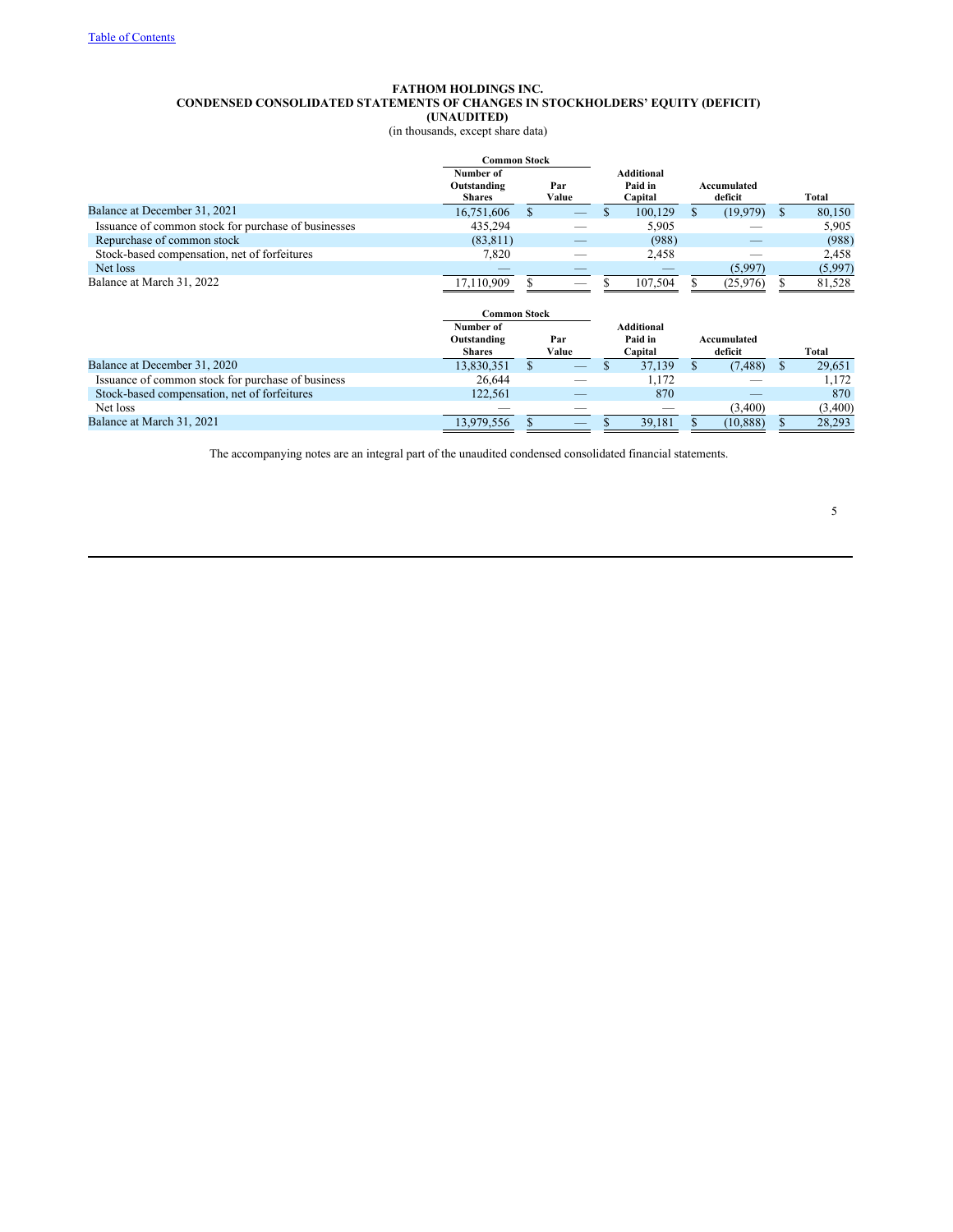# **FATHOM HOLDINGS INC. CONDENSED CONSOLIDATED STATEMENTS OF CASH FLOWS (UNAUDITED)** (in thousands)

|                                                                                                                     |              |           | Three months ended March 31,         |  |  |
|---------------------------------------------------------------------------------------------------------------------|--------------|-----------|--------------------------------------|--|--|
|                                                                                                                     | 2022         |           | 2021                                 |  |  |
| <b>CASH FLOWS FROM OPERATING ACTIVITIES:</b>                                                                        |              |           |                                      |  |  |
| Net loss                                                                                                            | s            | (5,997)   | (3,400)<br>\$                        |  |  |
| Adjustments to reconcile net loss to net cash (used in) provided by operating activities:                           |              |           |                                      |  |  |
| Depreciation and amortization                                                                                       |              | 1.061     | 102                                  |  |  |
| Non-cash lease expense                                                                                              |              | 271       | 29                                   |  |  |
| Gain on extinguishment of debt                                                                                      |              | -         | (51)                                 |  |  |
| Gain on sale of mortgages                                                                                           |              | (1, 181)  | $\frac{1}{2}$                        |  |  |
| Stock-based compensation                                                                                            |              | 2,407     | 870                                  |  |  |
| Bad debt expense                                                                                                    |              |           | 77                                   |  |  |
| Change in operating assets and liabilities:                                                                         |              |           |                                      |  |  |
| Accounts receivable                                                                                                 |              | (154)     | $\sqrt{2}$                           |  |  |
| Prepaid and current other assets                                                                                    |              | (29)      | 386                                  |  |  |
| Other assets                                                                                                        |              | 80        | (1)                                  |  |  |
| Accounts payable                                                                                                    |              | (410)     | 571                                  |  |  |
| Accrued and other current liabilities                                                                               |              | (65)      | 461                                  |  |  |
| Operating lease liabilities                                                                                         |              | (225)     | (27)                                 |  |  |
| Derivative assets                                                                                                   |              | (342)     | $\qquad \qquad -$                    |  |  |
| Mortgage loans held for sale                                                                                        |              | (61, 488) | $\overline{\phantom{a}}$             |  |  |
| Proceeds from sale and principal payments on mortgage loans held for sale                                           |              | 67,713    |                                      |  |  |
| Net cash provided by (used in) operating activities                                                                 |              | 1,641     | (981)                                |  |  |
|                                                                                                                     |              |           |                                      |  |  |
| <b>CASH FLOWS FROM INVESTING ACTIVITIES:</b>                                                                        |              |           |                                      |  |  |
| Purchase of property and equipment                                                                                  |              | (317)     | (402)                                |  |  |
| Amounts paid for business and asset acquisitions; net of cash acquired                                              |              | (1, 572)  | (2,115)                              |  |  |
| Purchase of intangible assets                                                                                       |              | (763)     | (149)                                |  |  |
| Net cash used in investing activities                                                                               |              | (2,652)   | (2,666)                              |  |  |
|                                                                                                                     |              |           |                                      |  |  |
| <b>CASH FLOWS FROM FINANCING ACTIVITIES:</b>                                                                        |              |           |                                      |  |  |
| Principal payments on long-term debt                                                                                |              | (467)     | (4)                                  |  |  |
| Change in borrowings on warehouse lines of credit (net of effect of acquisition)                                    |              | (4, 852)  |                                      |  |  |
| Repurchase of common stock                                                                                          |              | (989)     |                                      |  |  |
| Net cash used in financing activities                                                                               |              | (6,308)   | (4)                                  |  |  |
|                                                                                                                     |              |           |                                      |  |  |
| Net decrease in cash, cash equivalents, and restricted cash                                                         |              | (7,319)   | (3,651)                              |  |  |
| Cash, cash equivalents, and restricted cash at beginning of period                                                  |              | 37,921    | 29,561                               |  |  |
| Cash, cash equivalents, and restricted cash at end of period                                                        | S.           | 30,602    | 25,910<br>S                          |  |  |
|                                                                                                                     |              |           |                                      |  |  |
|                                                                                                                     |              |           |                                      |  |  |
| Supplemental disclosure of cash and non-cash transactions:<br>Cash paid for interest                                | S            |           | $\overline{4}$<br>$\mathbf{\hat{S}}$ |  |  |
| Income taxes paid                                                                                                   |              | -         | $\overline{\phantom{a}}$             |  |  |
| Amounts due to sellers                                                                                              |              | 700       |                                      |  |  |
| Capitalized stock-based compensation                                                                                |              | 51        | $\overline{\phantom{a}}$             |  |  |
|                                                                                                                     |              | ÷,        |                                      |  |  |
| Right of use assets obtained in exchange for lease liabilities<br>Issuance of common stock for purchase of business |              | 5.905     | 1,786<br>1,172                       |  |  |
| Extinguishment of Paycheck Protection Program Loan                                                                  |              |           | 51                                   |  |  |
| Loan receivable forgiven and used as purchase consideration                                                         |              | -         | 165                                  |  |  |
|                                                                                                                     |              |           |                                      |  |  |
| Reconciliation of cash and restricted cash                                                                          |              |           |                                      |  |  |
| Cash and cash equivalents                                                                                           | $\mathbf{s}$ | 30,524    | $\mathbf S$<br>24,918                |  |  |
| Restricted cash                                                                                                     |              | 78        | 992                                  |  |  |
| Total cash, cash equivalents, and restricted cash shown in statement of cash flows                                  | \$.          | 30,602    | \$<br>25,910                         |  |  |
|                                                                                                                     |              |           |                                      |  |  |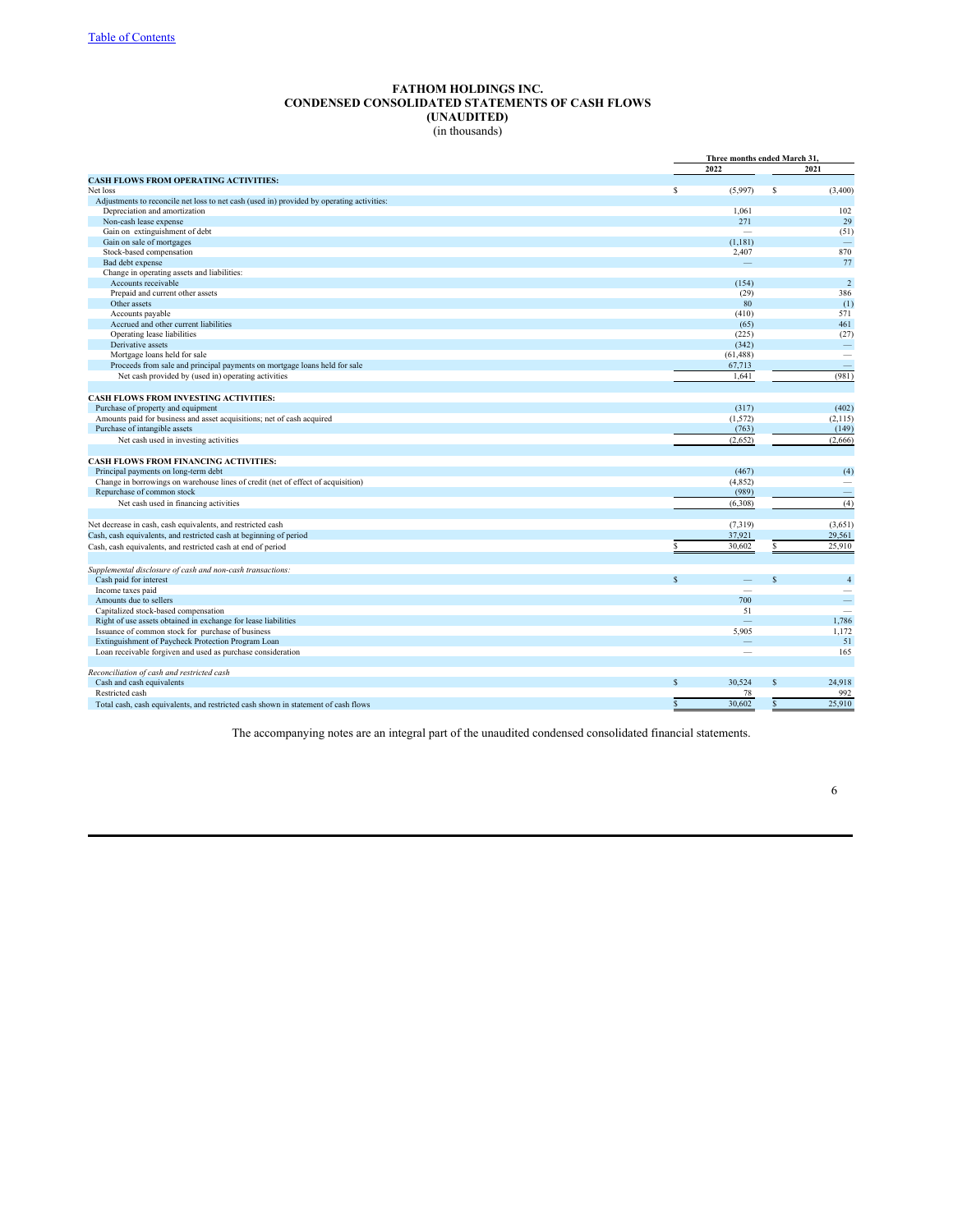#### **Note 1. Organization, Consolidation and Presentation of Financial Statements**

Fathom Holdings Inc. ("Fathom", "Fathom Holdings," and collectively with its consolidated subsidiaries and affiliates, the "Company") is a national, technology-driven, real estate services platform integrating residential brokerage, mortgage, title, insurance services and supporting software called intelliAgent. The Company's brands include Fathom Realty, Dagley Insurance, Encompass Lending, intelliAgent, LiveBy, Real Results, Verus Title and Cornerstone.

The unaudited interim consolidated financial statements include the accounts of Fathom Holdings' wholly owned subsidiaries. All transactions and accounts between and among its subsidiaries have been eliminated. All adjustments and disclosures necessary for a fair presentation of these unaudited interim consolidated financial statements have been included.

The accompanying unaudited interim consolidated financial statements have been prepared in accordance with generally accepted accounting principles in the United States of America ("GAAP") as determined by the Financial Accounting Standards Board ("FASB") Accounting Standards Codification ("ASC") for interim financial information. Accordingly, they do not include all of the information and footnotes required by GAAP for complete financial statements. In the opinion of management, the unaudited interim consolidated financial statements reflect all adjustments, which include only normal recurring adjustments necessary for the fair statement of the balances and results of operations for the periods presented. These financial statements should be read in conjunction with the Company's audited consolidated financial statements and notes thereto for the year ended December 31, 2021 included in the Company's Annual Report on Form 10-K filed with the Security and Exchange Commission ("SEC") on March 9, 2022 (the "Form 10-K"). The results of operations for any interim periods are not necessarily indicative of the results that may be expected for the entire fiscal year or any other interim period. In January and February 2022, the Company acquired Cornerstone Financial ("Cornerstone") and iPro realty Network ("iPro"), respectively, in separate transactions accounted for as business combinations. Cornerstone is a real estate mortgage business that will help expand the Company's reach in the Washington DC and surrounding markets. The acquisition of iPro, a real estate brokerage business, will help expand the Company's reach in the Utah real estate market.

As previously disclosed in the Form 10-K, certain prior period amounts for the three months ended March 31, 2021 have been revised to conform to the current presentation. These changes have no impact on our previously reported consolidated balance sheets or statements of operations.

The Company has reviewed events occurring through the date the financial statements were available to be issued and no subsequent events occurred requiring accrual or disclosure.

### **Note 2. Risks and Uncertainties**

*Certain Significant Risks and Business Uncertainties* — The Company is subject to the risks and challenges associated with companies at a similar stage of development. These include dependence on key individuals, successful development and marketing of its offerings, and competition with larger companies with greater financial, technical, and marketing resources. Furthermore, during the period required to achieve substantially higher revenue in order to become consistently profitable, the Company may require additional funds that might not be readily available or might not be on terms that are acceptable to the Company. See "COVID-19 Risks, Impacts and Uncertainties" below, and "Risk Factors" in Part I, Item 1A of our Annual Report on Form 10-K for the year ended December 31, 2021 (the "Form 10-K") for further detail regarding the risks the Company faces.

*Liquidity* — The Company has a history of negative cash flows from operations and operating losses. The Company generated net losses of approximately \$6.0 million and \$3.4 million for the three months ended March 31, 2022 and 2021, respectively. Additionally, the Company anticipates further expenditures associated with the process of expanding its business organically and via acquisitions. The Company had cash and cash equivalents of \$30.5 million and \$37.8 million as of March 31, 2022 and December 31, 2021, respectively. Management believes that existing cash from its 2021 common stock offering along with its planned budget, which includes continued increases in the number of its agents and transactions at rates consistent with historical growth, plus growth from increasing attach rates across the Company's businesses from internal referrals and the expected ability to achieve sales volumes necessary to cover forecasted expenses, provide sufficient funding to continue as a going concern for a period of at least one year from the date of the issuance of the unaudited interim consolidated financial statements.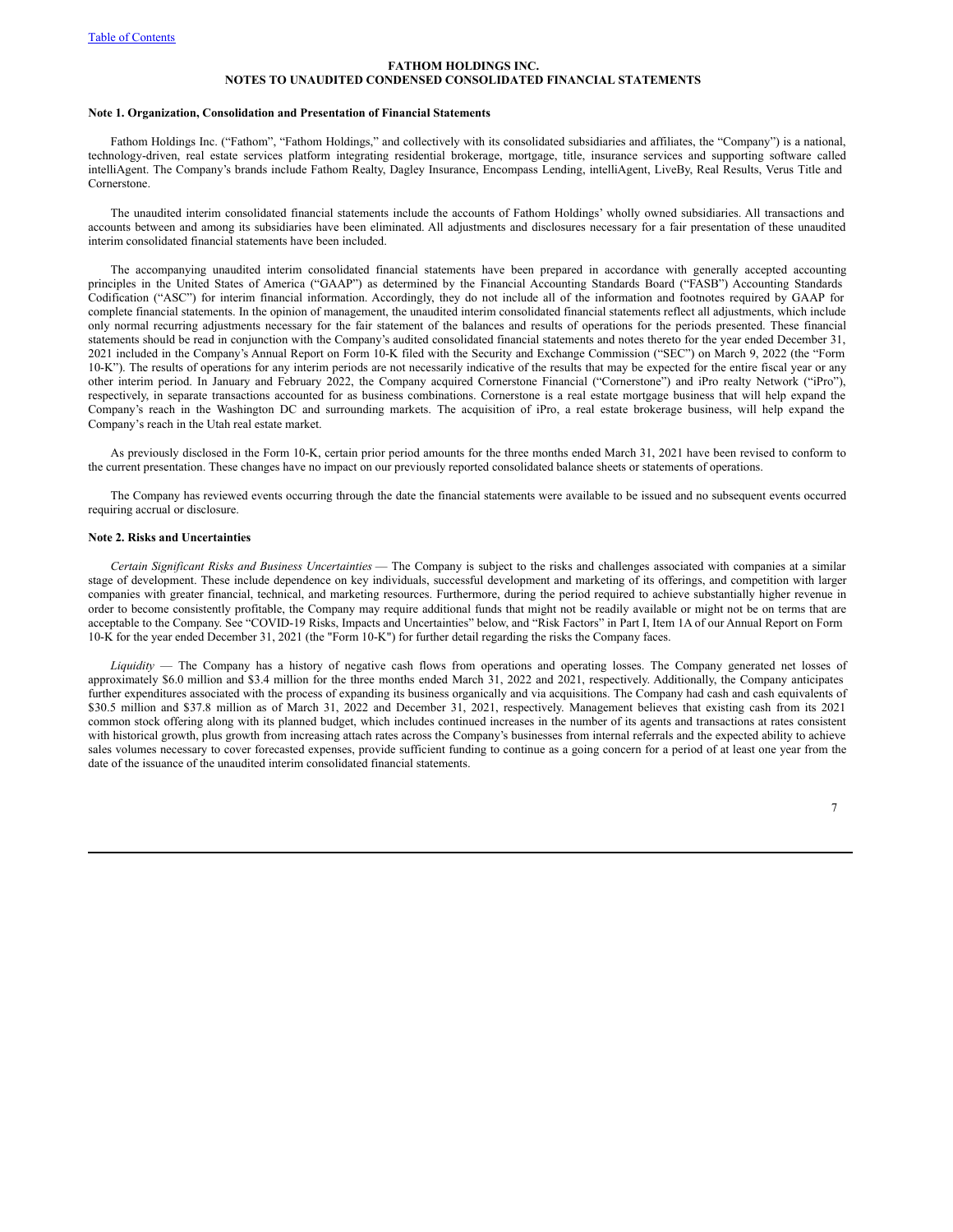*COVID-19 Risks, Impacts and Uncertainties* — On January 30, 2020, the World Health Organization ("WHO") announced a global health emergency because of a new strain of coronavirus originating in Wuhan, China ("COVID-19") and the risks to the international community as the virus spreads globally beyond its point of origin. In March 2020, the WHO classified COVID-19 as a pandemic, based on the rapid increase in exposure globally.

The Company is subject to the risks arising from COVID-19 including its social and economic impacts on the residential real estate industry in the United States. Our management believes that these social and economic impacts, which to date have included but not been limited to the following, could have a significant impact on the Company's future financial condition, liquidity, and results of operations: (i) restrictions on in-person activities associated with residential real estate transactions arising from shelter-in-place, or similar isolation orders; (ii) decline in consumer demand for in-person interactions and physical home tours; and (iii) deteriorating economic conditions, such as increased unemployment rates, recessionary conditions, lower yields on individual investment portfolios, and more stringent mortgage financing conditions.

Given the continuing evolution of COVID-19 and the global responses to curb its spread, the Company is not able to estimate the effects of COVID-19, including any currently known and future variant, on its results of operations, financial condition, or liquidity for the year ending December 31, 2022 and beyond. While the development and availability of multiple COVID-19 vaccines lessened the impact of COVID-19 in 2021 and the quarter ended March 31, 2022, if COVID-19 continues, it may have a material adverse effect on the Company's financial condition, liquidity, and future results of operations.

*Russia and Ukraine Conflict* — In February 2022, Russia invaded Ukraine resulting in the United States, Canada, the European Union and other countries imposing economic sanctions on Russia. While this conflict has not impacted the Company directly, the full impact on the United States and other economies is unknown and cannot be predicted. This conflict could cause an adverse impact on U.S. economy and financial markets which could adversely affect the housing industry and home purchases and sales, which in turn could have a material impact on the Company's financial condition or results of operations.

*Use of Estimates* — The preparation of the unaudited interim consolidated financial statements, in conformity with GAAP, requires management to make estimates and assumptions that affect the reported amounts of assets and liabilities and disclosure of contingent assets and liabilities at the date of the financial statements and the reported amounts of revenues and expenses during the reporting period. The Company regularly evaluates estimates and assumptions related to doubtful accounts, legal contingencies, income taxes, deferred tax asset valuation allowances, stock-based compensation, goodwill, estimated lives of intangible assets, and intangible asset impairment. The Company bases its estimates and assumptions on current facts, historical experience and various other factors that it believes to be reasonable under the circumstances, the results of which form the basis for making judgments about the carrying values of assets and liabilities and the accrual of costs and expenses that are not readily apparent from other sources. The actual results experienced by the Company might differ materially and adversely from the Company's estimates. To the extent there are material differences between the estimates and the actual results, future results of operations will be affected.

#### **Note 3. Recent Accounting Pronouncements**

*Recently Issued Accounting Pronouncements Not Yet Adopted* — In June 2016, the FASB issued Accounting Standards Update ("ASU") 2016-13, Financial Instruments - Credit Losses (Topic 326): Measurement of Credit Losses on Financial Instruments, which changes the impairment model for most financial assets and certain other instruments. For receivables, loans and other instruments, entities will be required to use a new forward-looking "expected loss" model that generally will result in the earlier recognition of allowance for losses. In addition, an entity will have to disclose significantly more information about allowances and credit quality indicators. The new standard is effective for the Company for fiscal years beginning after December 15, 2022. The Company is currently evaluating the impact of the pending adoption of the new standard on its consolidated financial statements and intends to adopt the standard on January 1, 2023.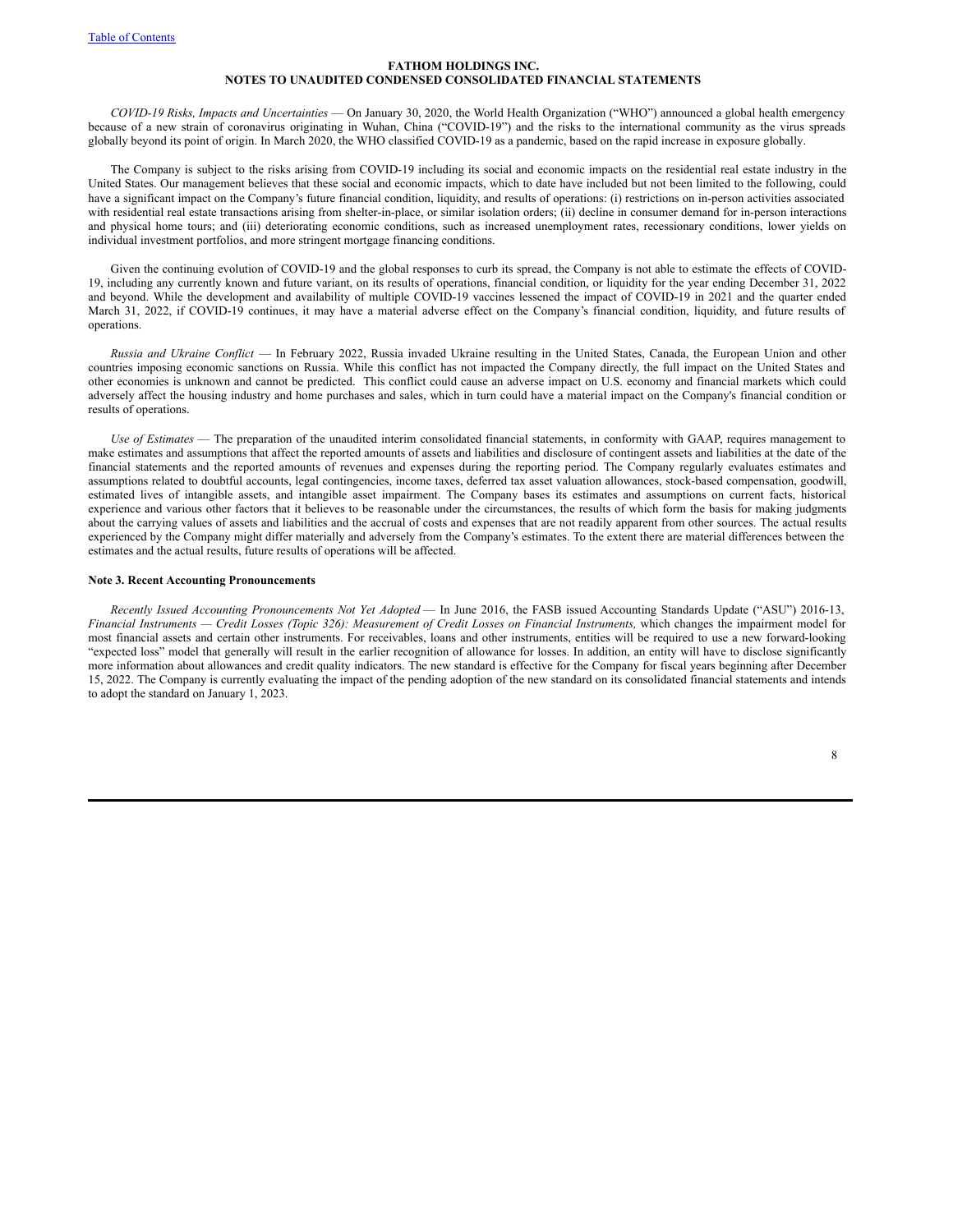### **Note 4. Acquisitions**

The Company completed two acquisitions in the three months ended March 31, 2022, both accounted for as business combinations (the "2022 Acquisitions"). On January 24, 2022, the Company acquired Cornerstone, a real estate mortgage business in the Washington DC and surrounding markets, for approximately \$4.7 million. The purchase price was comprised of \$1.1 million in cash consideration and 267,470 shares of common stock with an acquisition date fair value of \$3.6 million. Approximately \$0.6 million of the cash consideration is due within one year of the acquisition date. On February 8, 2022, the Company acquired iPro, a real estate brokerage business in the Utah real estate market, for total consideration of approximately \$4.2 million. The purchase price included cash consideration of approximately \$1.8 million and 167,824 shares of common stock with an acquisition date fair value of \$2.3 million. Approximately \$0.1 million of the cash consideration is due within one year of the acquisition date. Assets acquired and liabilities assumed in the individual acquisitions were recorded on the Company's condensed consolidated balance sheet at their estimated fair values as of the respective dates of acquisition, including mortgage loans held for sale of approximately \$3.5 million, lease right of use assets and lease liabilities of approximately \$0.6 million, accrued liabilities of approximately \$0.4 million and warehouse lines of credit of approximately \$3.4 million. The Company recorded finite-lived intangible assets of approximately \$3.6 million and goodwill of approximately \$4.9 million. Due to the timing of these acquisitions, the valuation of net assets acquired has not been finalized and is expected to be completed no later than one year from the acquisition date in accordance with U.S. generally accepted accounting principles ("GAAP"). Acquisition related costs incurred during the three months ended March 31, 2022 were \$51,000 and are included in general and administrative expense. Pro forma information has not been included as it is impracticable to obtain the information due to the lack of availability of historical U.S. GAAP financial data. The results of the operations of these businesses do not have a material effect on the Company's consolidated results of operations.

During the three months ended March 31, 2021, the Company completedtwo acquisitions. On March 1, 2021, the Company acquired substantially all of the assets of Naberly for cash consideration of approximately \$2.7 million in a transaction accounted for as an asset acquisition. The total acquisition cost, including transaction costs of approximately \$0.1 million, was approximately \$2.8 million and was recorded as software intangible assets. On March 1, 2021, the Company completed the acquisition of Red Barn in a transaction deemed immaterial to the Company. The Red Barn acquisition was accounted for as a business combination.

# **Note 5. Intangible Assets, Net**

Intangible assets, net consisted of the following (amounts in thousands):

|                        |    | March 31, 2022                  |   |                                    |   |                              |  |  |
|------------------------|----|---------------------------------|---|------------------------------------|---|------------------------------|--|--|
|                        |    | <b>Gross Carrying</b><br>Amount |   | Accumulated<br><b>Amortization</b> |   | <b>Net Carrying</b><br>Value |  |  |
| Trade names            | ۰D | 7,393                           | ъ | (613)                              | S | 6,780                        |  |  |
| Software development   |    | 9,831                           |   | (1,508)                            |   | 8,323                        |  |  |
| Customer relationships |    | 8,180                           |   | (1,200)                            |   | 6,980                        |  |  |
| Agent relationships    |    | 5,576                           |   | (328)                              |   | 5,248                        |  |  |
| Know-how               |    | 430                             |   | (83)                               |   | 347                          |  |  |
|                        |    | 31,410                          |   | (3, 732)                           |   | 27,678                       |  |  |
|                        |    |                                 |   | December 31, 2021                  |   |                              |  |  |

|                        | <b>Gross Carrying</b><br>Amount |  | Accumulated<br>Amortization |   | <b>Net Carrying</b><br>Value |
|------------------------|---------------------------------|--|-----------------------------|---|------------------------------|
| Trade names            | 6,326                           |  | (454)                       | Ф | 5,872                        |
| Software development   | 9,017                           |  | (1,095)                     |   | 7,922                        |
| Customer relationships | 8,180                           |  | (897)                       |   | 7,283                        |
| Agent relationships    | 3,030                           |  | (233)                       |   | 2,797                        |
| Know-how               | 430                             |  | (61)                        |   | 369                          |
|                        | 26,983                          |  | (2,740)                     |   | 24.243                       |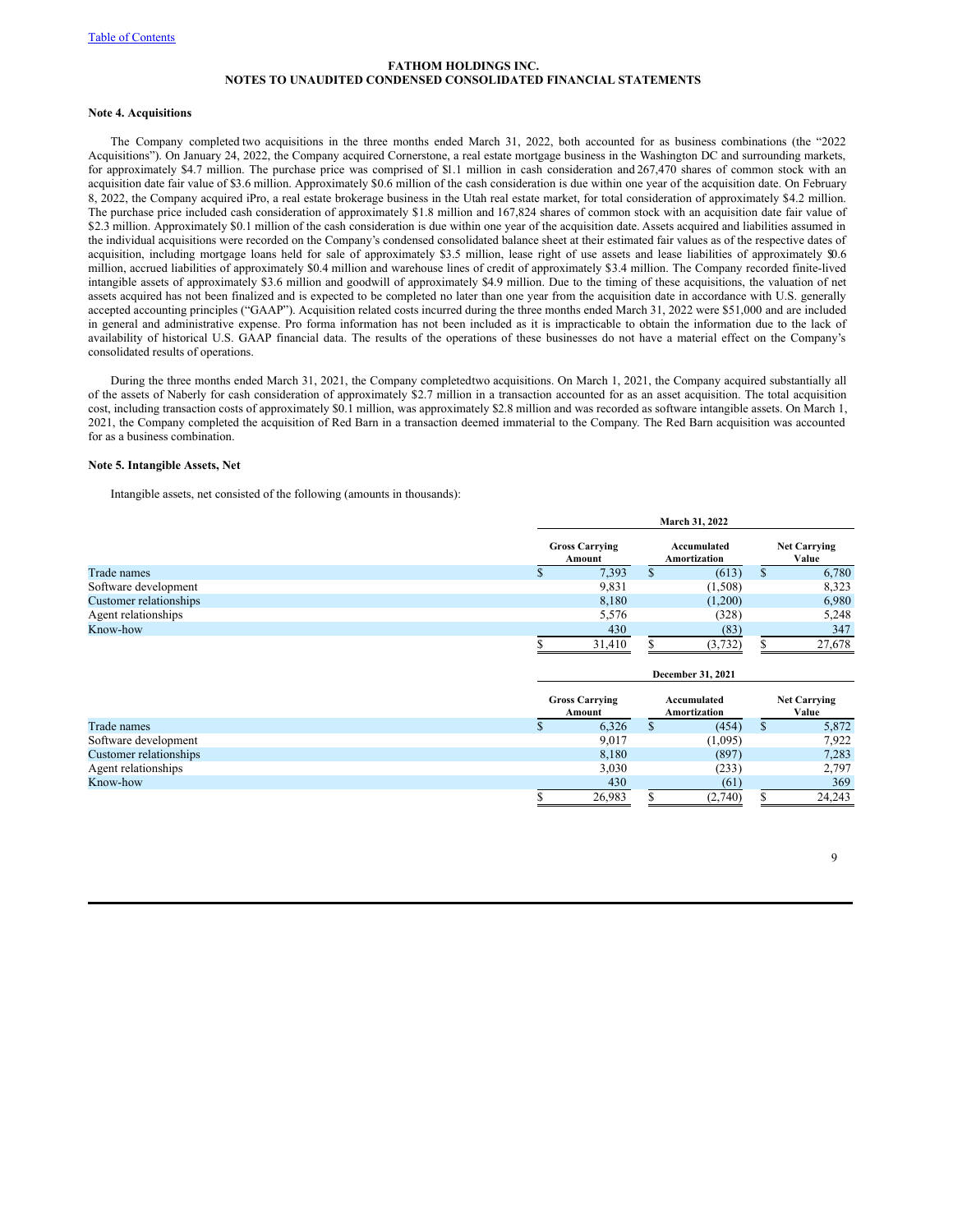Estimated future amortization intangible assets as of March 31, 2022 was as follows (amounts in thousands):

| <b>Years Ending December 31,</b> |   |        |
|----------------------------------|---|--------|
| 2022 (remaining)                 | D | 6,763  |
| 2023                             |   | 4,083  |
| 2024                             |   | 3,969  |
| 2025                             |   | 3,734  |
| 2026                             |   | 3,188  |
| Thereafter                       |   | 5,941  |
| Total                            |   | 27,678 |

The aggregate amortization expense for intangible assets was \$1.0 million and \$0.1 million, of which \$0.5 million and \$0.1 million was included in technology and development expense for the three months ended March 31, 2022 and 2021, respectively.

# **Note 6. Goodwill**

The changes in the carrying amount of goodwill by reportable segment as of March 31, 2022 were as follows (amounts in thousands):

|                                     | <b>Real Estate</b> |          |                          |                          |        |
|-------------------------------------|--------------------|----------|--------------------------|--------------------------|--------|
|                                     | <b>Brokerage</b>   | Mortgage | Technology               | Other (a)                | Total  |
| Balance at December 31, 2021        | .099               | 7.399    | 4.168                    | 7.875                    | 20.541 |
| Goodwill acquired during the period | 1.432              | 3.439    | $\overline{\phantom{a}}$ | $\overline{\phantom{a}}$ | 4.87.  |
| Balance at March 31, 2022           |                    | 10.838   | 4.168                    | 7.875                    | 25.412 |

(a) Other comprises goodwill not assigned to a reportable segment.

### **Note 7. Accrued and Other Current Liabilities**

Accrued and other current liabilities consisted of the following (amounts in thousands):

|                                             | March 31, 2022 | <b>December 31, 2021</b> |       |  |
|---------------------------------------------|----------------|--------------------------|-------|--|
| Deferred annual fee                         | 883            |                          | 546   |  |
| Due to sellers                              | 2.100          |                          | .400  |  |
| Accrued compensation                        | 884            |                          | 1,033 |  |
| Other accrued liabilities                   | .708           |                          | .422  |  |
| Total accrued and other current liabilities | 5.575          |                          | 4.401 |  |

# **Note 8. Warehouse Lines of Credit**

Encompass Lending Group ("Encompass"), an indirect wholly owned subsidiary of the Company, utilizes line of credit facilities as a means of temporarily financing mortgage loans pending their sale. The underlying warehouse lines of credit agreements, as described below, contain financial and other debt covenants. As of March 31, 2022, Encompass was in compliance with these debt covenants.

Encompass maintains a master loan warehouse agreement with a bank whereby Encompass borrows funds to finance the origination or purchase of eligible loans. Interest on funds borrowed is equal to the greater of the mortgage interest rate of the underlying loan or 3.625%. The agreement expires in July 2022. The maximum funding of these loans at March 31, 2022 and December 31, 2021 was \$15.0 million. At March 31, 2022 and December 31, 2021, the outstanding balance on this warehouse line was approximately \$2.4 million and \$4.3 million, respectively.

Encompass maintains a mortgage participation purchase agreement with a bank whereby Encompass borrows funds to finance the origination or purchase of eligible loans. Interest on funds borrowed is equal to the greater of the mortgage interest rate of the underlying loan or 3.5%. The agreement expires in April 2023.The maximum funding of these loans at March 31, 2022 and December 31, 2021 was \$25.0 million. At March 31, 2022 and December 31, 2021, the outstanding balance on this warehouse line was approximately \$3.5 million and \$3.1 million, respectively.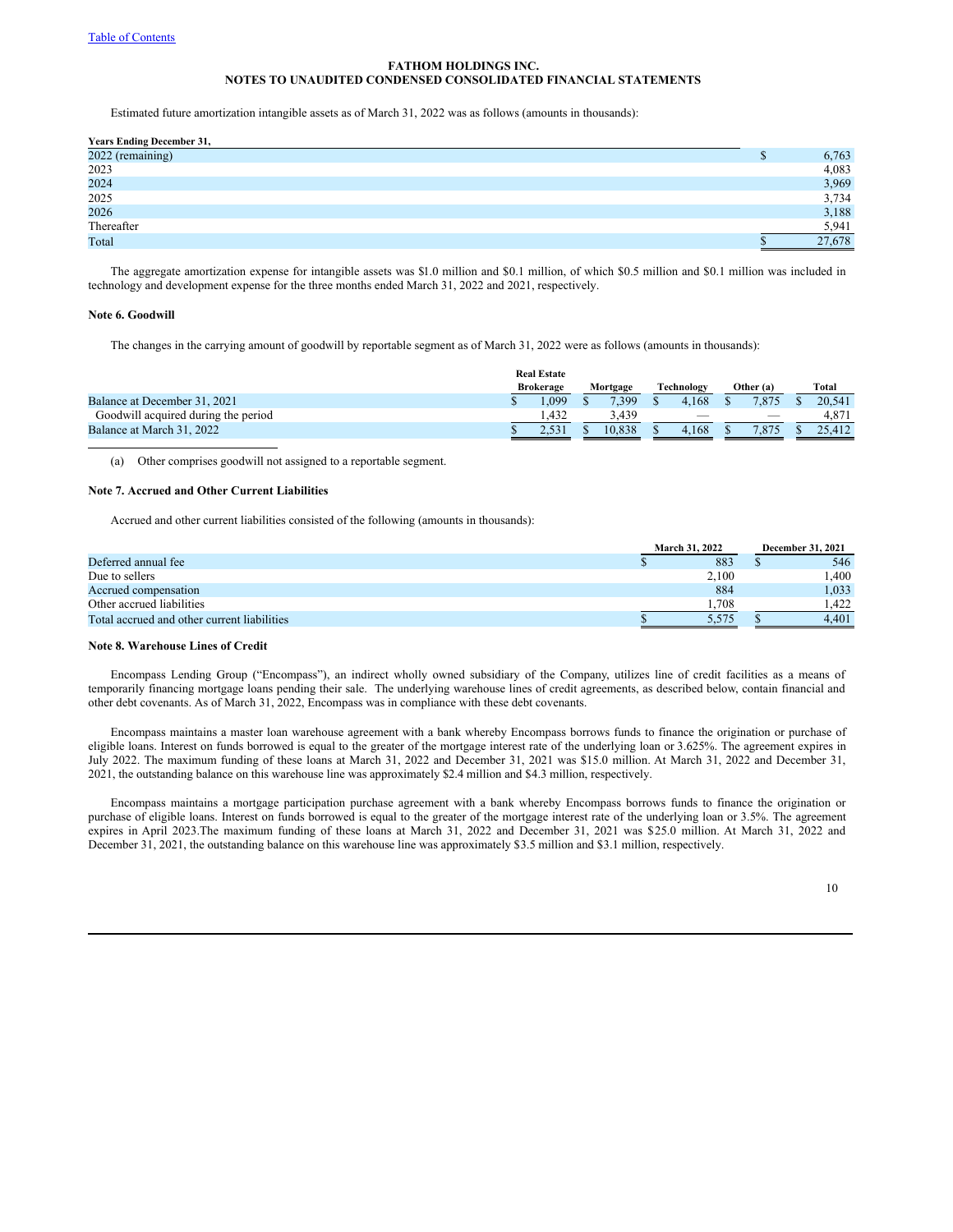Encompass maintains a warehousing credit and security agreement with a bank whereby Encompass borrows funds to finance the origination of eligible mortgage loans. Interest on funds borrowed is equal to the daily LIBOR rate plus 2.00% or 3.5% per annum. The agreement expires in April 2023. The Daily Adjusting LIBOR rate plus 2.00% as of March 31, 2022 and December 31, 2021 was2.33% and 2.09, respectively%. The maximum funding limit of these loans at March 31, 2022 and December 31, 2021 was \$15.0 million. At March 31, 2022 and December 31, 2021, the outstanding balance on this warehouse line was approximately \$2.3 million and \$2.2 million, respectively.

# **Note 9. Debt**

Long-term debt consisted of the following (amounts in thousands):

|                                                                                  | March 31, 2022 |       | <b>December 31, 2021</b> |  |
|----------------------------------------------------------------------------------|----------------|-------|--------------------------|--|
| 3.75% Small Business Administration installment loan due May 2050                |                | 172   | 171                      |  |
| Notes payable:                                                                   |                |       |                          |  |
| Non-interest-bearing promissory note due July 1, 2022                            |                | 210   | 210                      |  |
| 2.5% director and officer insurance policy promissory note due July 31, 2022     |                | 96    | 385                      |  |
| 6.0 % executive and officer insurance policy promissory note due October 9, 2022 |                | 132   | 211                      |  |
| Total debt                                                                       |                | 610   | 977                      |  |
| Less current portion of the Small Business Administration Loan                   |                | (21)  | (25)                     |  |
| Less current portion of notes payable                                            |                | (438) | (806)                    |  |
| Long-term debt, net of current portion                                           |                | 151   | 146                      |  |

# **Note 10. Fair Value Measurements**

FASB ASC 820, *Fair Value Measurement* ("ASC 820"), defines fair value as the price that would be received to sell an asset or paid to transfer a liability (an exit price) in an orderly transaction between market participants at the reporting date. The methodology establishes consistency and comparability by providing a fair value hierarchy that prioritizes the inputs to valuation techniques into three broad levels, which are described below:

- Level 1 inputs are quoted market prices in active markets for identical assets or liabilities (these are observable market inputs).
- Level 2 inputs are inputs other than quoted prices included within Level 1 that are observable for the asset or liability (includes quoted market prices for similar assets or identical or similar assets in markets in which there are few transactions, prices that are not current or prices that vary substantially).
- Level 3 inputs are unobservable inputs that reflect the entity's own assumptions in pricing the asset or liability (used when little or no market data is available).

A description of the valuation methodologies used for assets and liabilities measured at fair value, as well as the general classification of such instruments pursuant to the valuation hierarchy, is set forth below.

In general, fair value is based upon quoted market prices, where evaluated. If such quoted market prices are not available, fair value is based upon internally developed models that primarily use, as inputs, observable market-based parameters. Valuation adjustments may be made to ensure the financial instruments are recorded at fair value.

While management believes the Company's valuation methodologies are appropriate and consistent with other market participants, the use of different methodologies or assumptions to determine fair value of certain financial instruments could result in a different estimate of fair value at the reporting date.

Mortgage loans held for sale – The fair value of mortgage loans held for sale is determined, when possible, using quoted secondary-market prices or purchaser commitments. If no such quoted price exists, the fair value of a loan is determined using quoted prices for a similar asset or assets, adjusted for the specific attributes of that loan, which would be used by other market participants. The loans are considered Level 2 on the fair value hierarchy.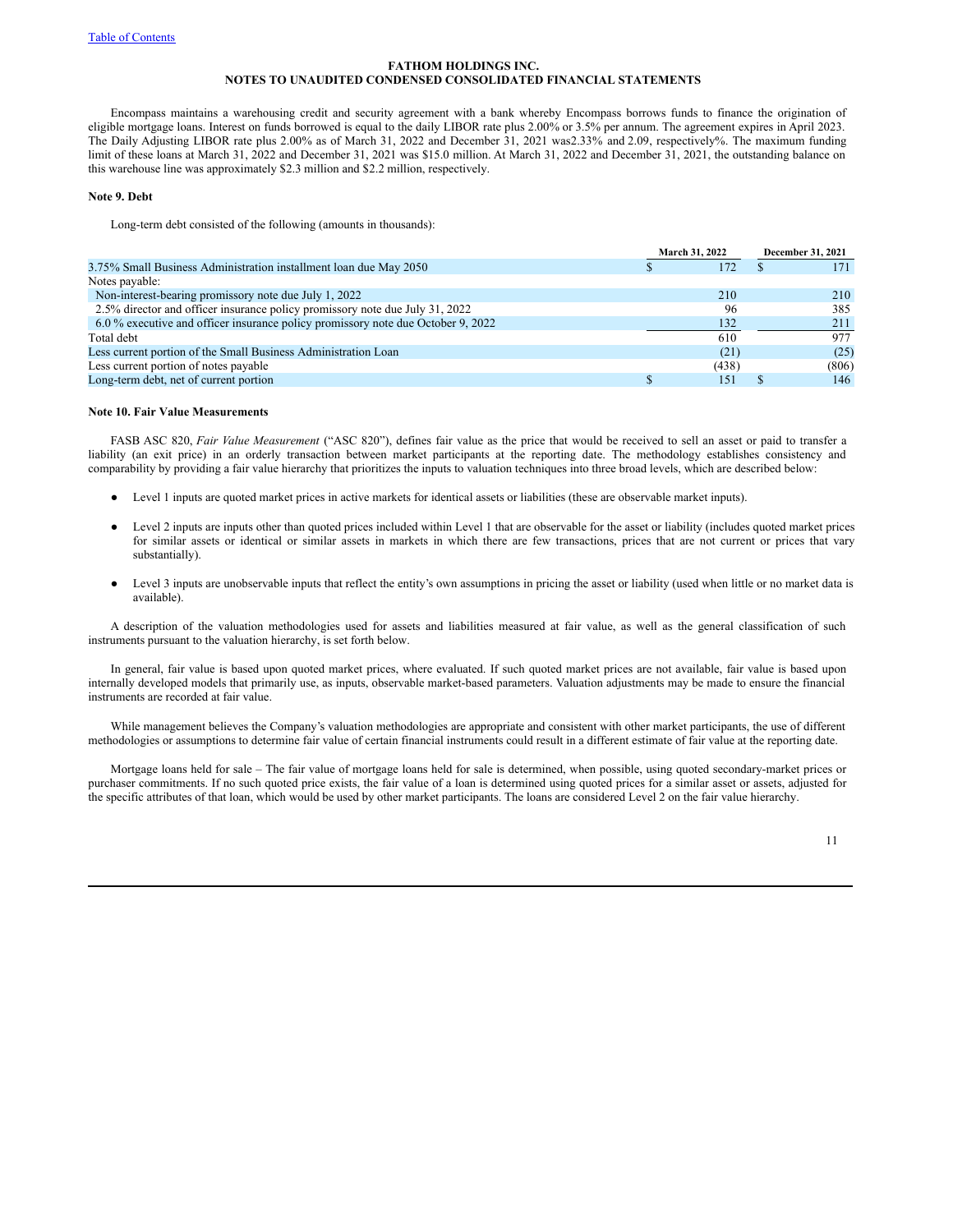Derivative financial instruments – Derivative financial instruments are reported at fair value. Fair value is determined using a pricing model with inputs that are unobservable in the market or cannot be derived principally from or corroborated by observable market data. These instruments are Level 3 on the fair value hierarchy.

The fair value determination of each derivative financial instrument categorized as Level 3 required one or more of the following unobservable inputs:

- Agreed prices from Interest Rate Lock Commitments ("IRLC");
- Trading prices for derivative instruments; and
- Closing prices at March 31, 2022 and December 31, 2021 for derivative instruments.

The following are the major categories of assets and liabilities measured at fair value on a recurring basis as of March 31, 2022 (amounts in thousands):

|                              | <b>Level</b> : |                          | ' .evel 2 | evel .                   | Total       |
|------------------------------|----------------|--------------------------|-----------|--------------------------|-------------|
| Mortgage loans held for sale |                |                          | 8 364     | $\overline{\phantom{a}}$ | 8,364       |
| Derivative assets            |                |                          | __        | 395                      | 395         |
|                              |                | $\overline{\phantom{a}}$ | : 364     | 395                      | 750<br>0.1J |

The following are the major categories of assets and liabilities measured at fair value on a recurring basis as of December 31, 2021 (amounts in thousands):

|                              | Level                    | Level 2 | <b>Level 3</b>                 | Total      |
|------------------------------|--------------------------|---------|--------------------------------|------------|
| Mortgage loans held for sale | $\overline{\phantom{a}}$ | 9.862   | _                              | 9,862      |
| Derivative assets            | $\sim$                   |         | - -                            | د -<br>- - |
|                              | $\overline{\phantom{a}}$ | 9.862   | $\overline{\phantom{a}}$<br>ັບ | 9.915      |

The Company enters into IRLCs to originate residential mortgage loans held for sale, at specified interest rates and within a specific period of time (generally between 30 and 90 days), with customers who have applied for a loan and meet certain credit and underwriting criteria. These IRLCs meet the definition of a derivative and are reflected on the consolidated balance sheets at fair value with changes in fair value recognized in other service revenue on the consolidated statements of operations. Unrealized gains and losses on the IRLCs, reflected as derivative assets and derivative liabilities, respectively, are measured based on the fair value of the underlying mortgage loan, quoted agency mortgage-backed security ("MBS") prices, estimates of the fair value of the mortgage servicing rights and the probability that the mortgage loan will fund within the terms of the IRLC, net of commission expense and broker fees. The fair value of the forward loan sales commitment and mandatory delivery commitments being used to hedge the IRLCs and mortgage loans held for sale not committed to purchasers are based on quoted agency MBS prices.

#### **Note 11. Leases**

### *Operating Leases*

The Company has operating leases primarily consisting of office space with remaining lease terms of less thanone year to six years, subject to certain renewal options as applicable.

Leases with an initial term of twelve months or less are not recorded on the balance sheet, and the Company does not separate lease and non-lease components of contracts. There are no material residual guarantees associated with any of the Company's leases, and there are no significant restrictions or covenants included in the Company's lease agreements. Certain leases include variable payments related to common area maintenance and property taxes, which are billed by the landlord, as is customary with these types of charges for office space.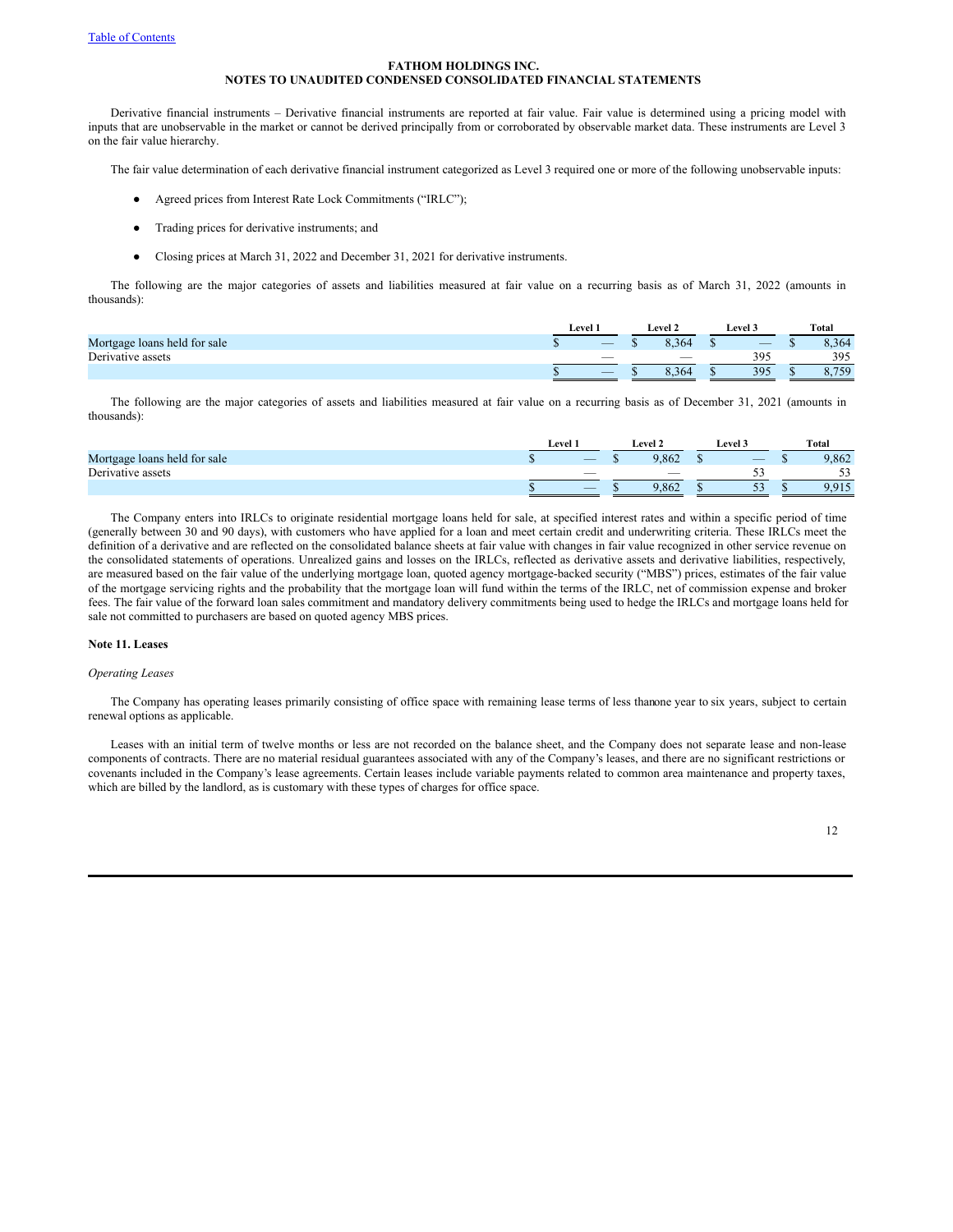Our lease agreements generally do not provide an implicit borrowing rate. Therefore, the Company used a benchmark approach to derive an appropriate imputed discount rate. The Company benchmarked itself against other companies of similar credit ratings and comparable quality and derived an imputed rate, which was used in a portfolio approach to discount its real estate lease liabilities. The Company used estimated incremental borrowing rates for all active leases.

The table below presents certain information related to lease costs for the Company's operating leases (amounts in thousands):

|                          | Three months ended March 31. |  |      |  |  |
|--------------------------|------------------------------|--|------|--|--|
|                          | 2022                         |  | 2021 |  |  |
| Operating lease expense  | 332                          |  | 48   |  |  |
| Short-term lease expense | 112                          |  | 28   |  |  |
| Total lease cost         | 444                          |  | 76   |  |  |

The following table presents the weighted average remaining lease term and the weighted average discount rate related to operating leases.

|                                                                     | March 31, 2022 | December 31, 2021 |
|---------------------------------------------------------------------|----------------|-------------------|
| Weighted average remaining lease term (in years) - operating leases |                | 4.98              |
| Weighted average discount rate - operating leases                   | 6.15 $%$       | 5.91 %            |

The following table presents the maturities of lease liabilities (amounts in thousands):

|                                                | Operating     |
|------------------------------------------------|---------------|
| <b>Years Ended December 31,</b>                | <b>Leases</b> |
| 2022 (remaining)                               | 1,043         |
| 2023                                           | 1,311         |
| 2024                                           | 1,083         |
| 2025                                           | 847           |
| 2026                                           | 507           |
| 2027 and thereafter                            | 623           |
| Total minimum lease payments                   | 5,414         |
| Less effects of discounting                    | (627)         |
| Present value of future minimum lease payments | 4,787         |

### **Note 12. Shareholders' Equity**

On March 10, 2022, the Company's Board of Directors authorized an expenditure of up to \$10 million for the repurchase of shares of the Company's common stock. The share repurchase program does not have a fixed expiration. Under the program, repurchases can be made from time-to-time using a variety of methods, including open market transactions, privately negotiated transactions or by other means, including through the use of trading plans intended to qualify under Rule 10b5-1 under the Securities Exchange Act of 1934, as amended (the "Exchange Act"). The actual timing and amount of future repurchases are subject to business and market conditions, corporate and regulatory requirements, stock price, acquisition opportunities and other factors. The repurchase program does not obligate the Company to acquire any particular number of shares and may be suspended or discontinued at any time at the Company's discretion. During the three months ended March 31, 2022, the Company reacquired 83,811 shares for approximately \$1.0 million. As of March 31, 2022, the Company had approximately \$9.0 million remaining under the share repurchase authorization.

During the three months ended March 31, 2022, the Company issued shares of common stock as part of the purchase consideration in connection with the acquisitions of iPro and Cornerstone. Refer to Note 4 for additional information about these acquisitions and the shares of common stock issued.

The Company has an outstanding equity-classified warrant issued to an underwriter in August 2020 (the "Underwriter Warrant") to purchase240,100 shares of common stock. The Underwriter Warrant is exercisable at a per share exercise price of \$11.00 and is exercisable at any time from and after January 31, 2021 through August 4, 2025. As of March 31, 2022, no portion of the Underwriter Warrant has been exercised or expired.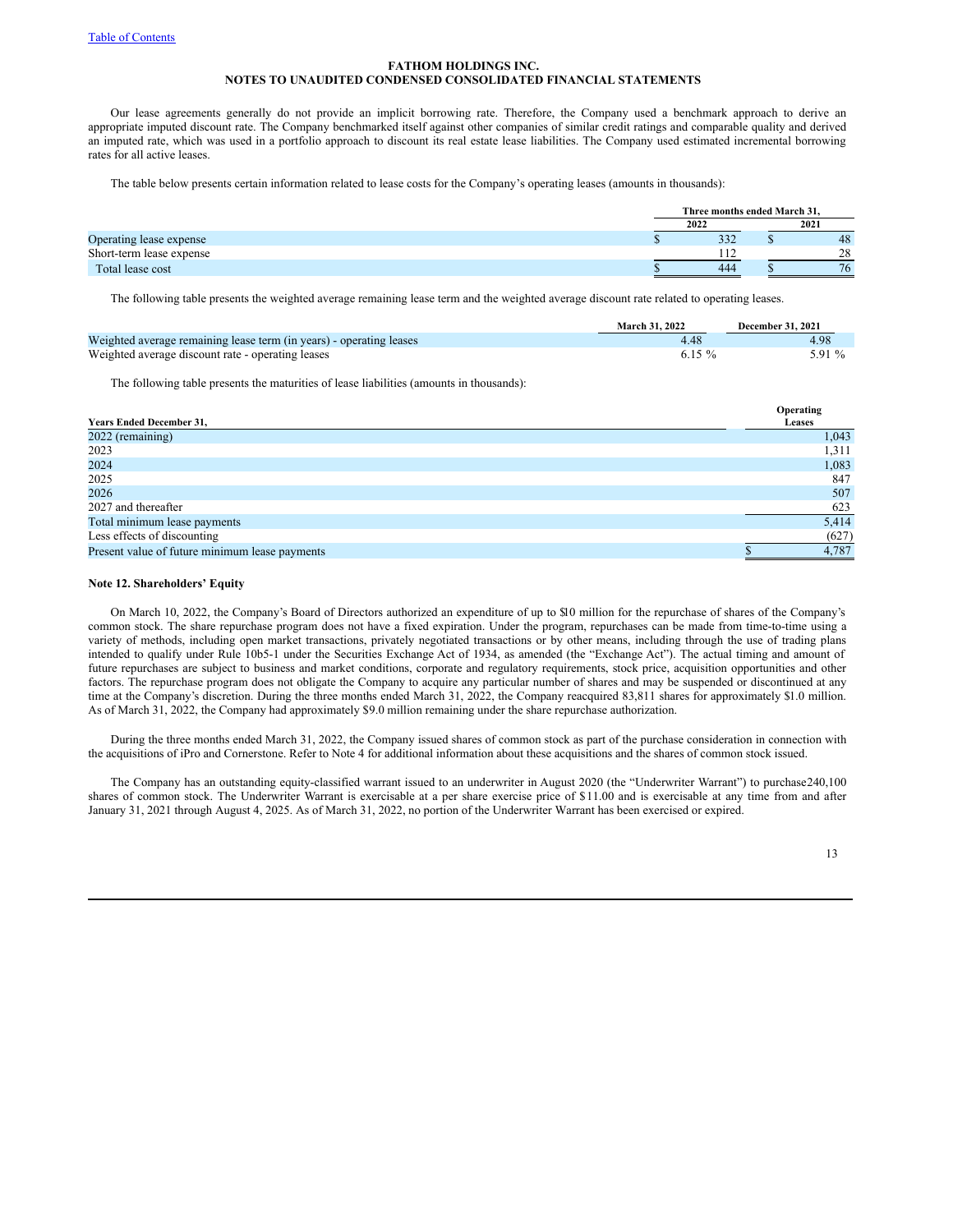## **Note 13. Stock-based Compensation**

Stock-based compensation expense related to awards issued under the Company's stock compensation plans for the three months ended March 31, 2022 and 2021 was as follows (amounts in thousands):

|                                         | Three months ended March 31. |  |      |  |  |
|-----------------------------------------|------------------------------|--|------|--|--|
|                                         | 2022                         |  | 2021 |  |  |
| Commission and other agent-related cost | 832                          |  |      |  |  |
| Operations and support                  |                              |  |      |  |  |
| Technology and development              |                              |  |      |  |  |
| General and administrative              | 1,457                        |  | __   |  |  |
| Marketing                               | 45                           |  |      |  |  |
| Total stock-based compensation          | 2.407                        |  |      |  |  |

The Company capitalized \$51,000 of stock-based compensation expense associated with the cost of developing software for internal use during the three months ended March 31, 2022.

At March 31, 2022, the total unrecognized compensation cost related to non-vested restricted stock awards was \$9.8 million, which is expected to be recognized over a period of approximately 1.67 years. There was no unrecognized compensation cost related to stock options, as all outstanding stock options were vested at March 31, 2022. There were no grants of stock options during the three months ended March 31, 2022.

# **Note 14. Related Party Transactions**

Marketing expense for both the three months ended March 31, 2022 and 2021 includes approximately \$0.1 million from related parties in exchange for the Company receiving marketing services.

### **Note 15. Net Loss per Share Attributable to Common Stock**

Basic loss per share of common stock is computed by dividing net loss attributable to common stockholders by the weighted average number of shares of common stock outstanding for the period. Diluted loss per share is calculated by adjusting the weighted-average number of shares outstanding for the dilutive effect of common stock equivalents outstanding for the period, determined using the treasury-stock method. Diluted loss per share excludes, when applicable, the potential impact of stock options, unvested shares of restricted stock awards, and common stock warrants because their effect would be antidilutive due to net loss.

The calculation of basic and diluted net loss per share attributable to common stock was as follows (amounts in thousands except share data):

|                                                                   | Three months ended March 31. |  |            |  |  |
|-------------------------------------------------------------------|------------------------------|--|------------|--|--|
|                                                                   | 2022                         |  | 2021       |  |  |
| <b>Numerator:</b>                                                 |                              |  |            |  |  |
| Net loss attributable to common stock—basic and diluted           | (5.997)                      |  | (3,400)    |  |  |
| Denominator:                                                      |                              |  |            |  |  |
| Weighted- average basic and diluted shares outstanding            | 16.323.157                   |  | 13,450,111 |  |  |
|                                                                   |                              |  |            |  |  |
| Net loss per share attributable to common stock—basic and diluted | (0.37)                       |  | (0.25)     |  |  |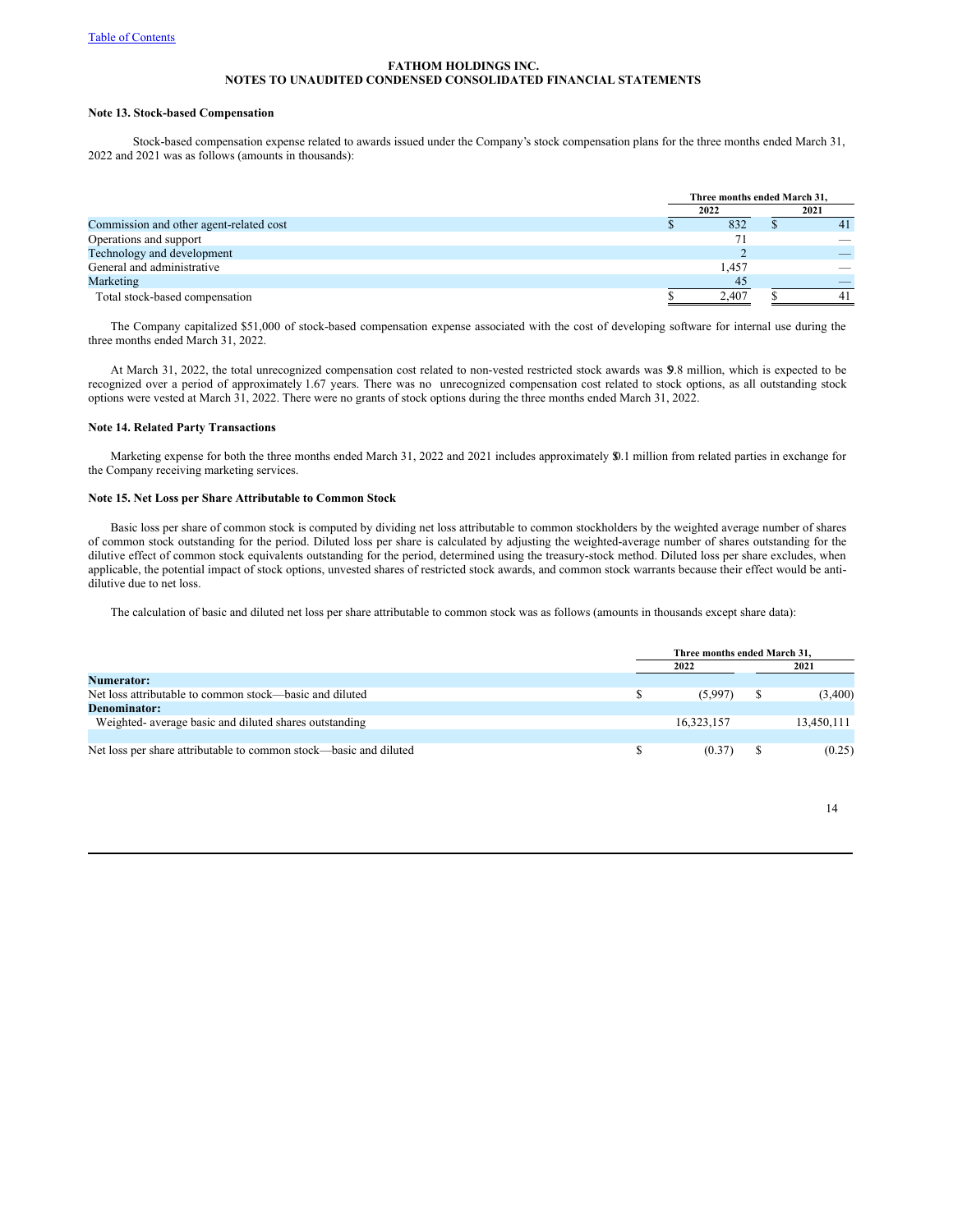The following outstanding shares of common stock equivalents were excluded from the computation of the diluted net loss per share attributable to common stock for the periods presented because their effect would have been anti-dilutive.

|                                    | Three months ended March 31. |         |
|------------------------------------|------------------------------|---------|
|                                    | 2022                         | 2021    |
| Stock options                      | 43.996                       | 60,970  |
| Non-vested restricted stock awards | 693.717                      | 508.784 |
| Common stock warrants              | 240,100                      | 240,100 |

### **Note 16. Income Taxes**

As of December 31, 2021, the Company had federal net operating loss carryforwards of approximately \$24.3 million and state net operating loss carryforwards of approximately \$12.8 million, respectively. Losses will begin to expire, if not utilized, in 2032. Utilization of the net operating loss carryforwards may be subject to an annual limitation according to Section 382 of the Internal Revenue Code of 1986 as amended, and similar provisions.

The Company applies the standards on uncertainty in income taxes contained in ASC Topic 740, Accounting for Income Taxes. The adoption of this interpretation did not have any impact on the Company's consolidated financial statements, as the Company did not have any significant unrecognized tax benefits during the three months ended March 31, 2022 or the year ended December 31, 2021. In general the statute of limitations remains open subsequent to and including the year ended December 31, 2019 however, due to (and to the extent of) certain acquired losses the statute of limitations remains open for periods subsequent to and including the year ended December 31, 2015.

In determining the quarterly provision for income taxes, the Company used the annual effective tax rate applied to year-to-date income. The Company's annual estimated effective tax rate differs from the statutory rate primarily as a result of state taxes, permanent differences, and changes in the Company's valuation allowance. The income tax effects of unusual or infrequent items, including a change in the valuation allowance as a result of a change in judgment regarding the realizability of deferred tax assets are excluded from the estimated annual effective tax rate and are required to be discretely recognized in the interim period in which they occur.

The Company has historically maintained a valuation allowance against deferred tax assets and reported only minimal current state tax expense. The Company recorded an income tax expense of approximately \$25,000 and income tax expense of \$5,000 for the three months ended March 31, 2022 and 2021 respectively. The Company expects to maintain a valuation allowance on current year remaining net deferred tax assets by year-end due to historical operating losses.

## **Note 17. Segment Reporting**

The Company's three reportable segments are Real Estate Brokerage, Mortgage and Technology. Through its Real Estate Brokerage segment, the Company provides real estate brokerage services. Through its Mortgage segment, the Company provides residential loan origination and underwriting services. Through its Technology segment, the Company provides SaaS solutions and data mining for third party customers to develop its intelliAgent platform for current use by the Company's real estate agents. In reporting periods prior to the Company's acquisitions of LiveBy and E:49, which were completed in the three months ended June 30, 2021, the Company aggregated its identified operating segments into one reportable segment. Certain prior period amounts for the three months ended March 31, 2021 have been revised to conform to the current presentation. These changes have no impact on our previously reported consolidated balance sheets or statements of operations.

Revenue and Adjusted EBITDA are the primary measures used by the Chief Operating Decision Maker ("CODM") to evaluate financial performance of the reportable segments and to allocate resources. Adjusted EBITDA represents the revenues of the operating segment less operating expenses directly attributable to the respective operating segment. Adjusted EBITDA is defined by the Company as net income (loss), excluding other expense, costs related to acquisitions, income tax benefit, depreciation and amortization, and stock-based compensation expense. In particular, the Company believes the exclusion of non-cash stock-based compensation expense related to restricted stock awards and stock options and transaction-related costs provides a useful supplemental measure in evaluating the performance of the Company's operations and provides better transparency into its results of operations. The Company's presentation of Adjusted EBITDA might not be comparable to similar measures used by other companies.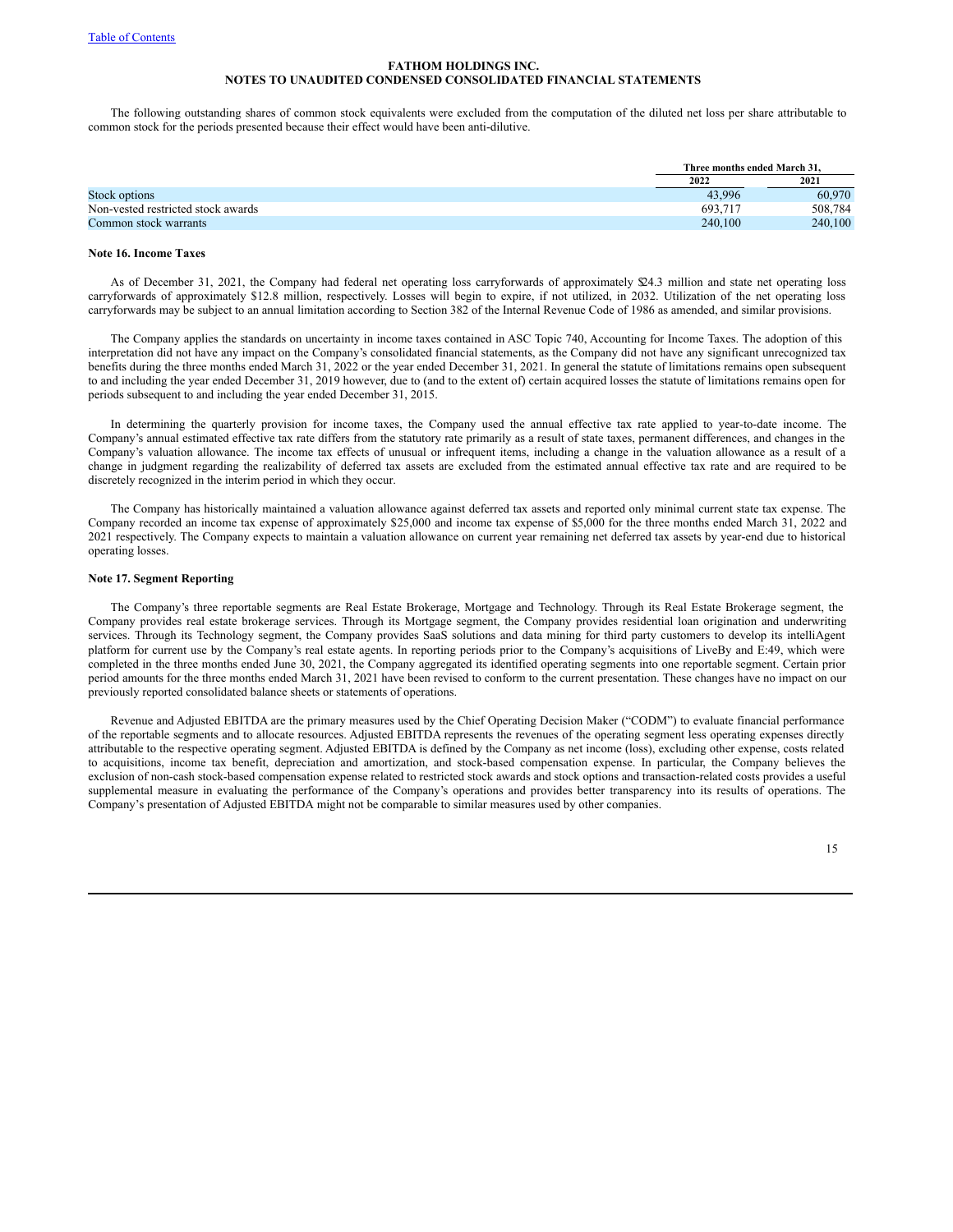The Company does not allocate assets to its reportable segments as they are not included in the review performed by the CODM for purposes of assessing segment performance and allocating resources. The balance sheet is managed on a consolidated basis and is not used in the context of segment reporting. The Company has included the results of the acquisitions during the reported period from the acquisition date of the respective acquisition.

Key operating data for the reportable segments for the three months ended March 31, 2022 and 2021 are set forth in the tables below (amounts in thousands).

|                                  | Three months ended<br>March 31, |        |  |                          |  |  |  |
|----------------------------------|---------------------------------|--------|--|--------------------------|--|--|--|
| Revenue                          |                                 | 2022   |  | 2021                     |  |  |  |
| <b>Real Estate Brokerage</b>     |                                 | 84,044 |  | 49,156                   |  |  |  |
| Mortgage                         |                                 | 2,864  |  | $\overline{\phantom{a}}$ |  |  |  |
| Technology                       |                                 | 645    |  | _                        |  |  |  |
| Corporate and other services (a) |                                 | 2,529  |  | 490                      |  |  |  |
| Total revenue                    |                                 | 90.082 |  | 49.646                   |  |  |  |

|                                      | Three months ended |           |         |  |  |  |
|--------------------------------------|--------------------|-----------|---------|--|--|--|
|                                      |                    | March 31, |         |  |  |  |
| <b>Adjusted EBITDA</b>               | 2022               |           | 2021    |  |  |  |
| <b>Real Estate Brokerage</b>         | 945                |           | (506)   |  |  |  |
| Mortgage                             | (490)              |           |         |  |  |  |
| Technology                           | (395)              |           | (315)   |  |  |  |
| <b>Total Segment Adjusted EBITDA</b> | 60                 |           | (821)   |  |  |  |
| Corporate and other services (a)     | (2,176)            |           | (1,222) |  |  |  |
| Total Company Adjusted EBITDA        | (2,116)            |           | (2,043) |  |  |  |
| Depreciation and amortization        | (1,061)            |           | (102)   |  |  |  |
| Other (expense) income, net          | (337)              |           | 54      |  |  |  |
| Income tax (expense)                 | (25)               |           | (5)     |  |  |  |
| Stock-based compensation             | (2,407)            |           | (870)   |  |  |  |
| Transaction-related costs            | (51)               |           | (434)   |  |  |  |
| Net loss                             | (5,997)            |           | (3,400) |  |  |  |

(a) Transactions between segments are eliminated in consolidation. Such amounts are eliminated through the Corporate and other services line.

# **Note 18. Commitments and Contingencies**

From time to time the Company is involved in litigation, claims, and other proceedings arising in the ordinary course of business. Such litigation and other proceedings may include, but are not limited to, actions relating to employment law and misclassification of employees versus independent contractors, intellectual property, commercial or contractual claims, brokerage or real estate disputes, or other consumer protection statutes, ordinary-course brokerage disputes like the failure to disclose property defects, commission disputes, and various liabilities based upon conduct of individuals or entities outside of the Company's control, including agents and third party contractor agents. Litigation and other disputes are inherently unpredictable and subject to substantial uncertainties and unfavorable resolutions could occur. As of March 31, 2022, there was no material litigation against the Company.

In conducting its operations, the Company routinely holds customers' assets in escrow, pending completion of real estate transactions, and is responsible for the proper disposition of these balances for its customers. Certain of these amounts are maintained in segregated bank accounts and have not been included in the accompanying consolidated balance sheets, consistent with GAAP and industry practice. The balances amounted to \$5.8 million and \$2.3 million at March 31, 2022 and December 31, 2021, respectively.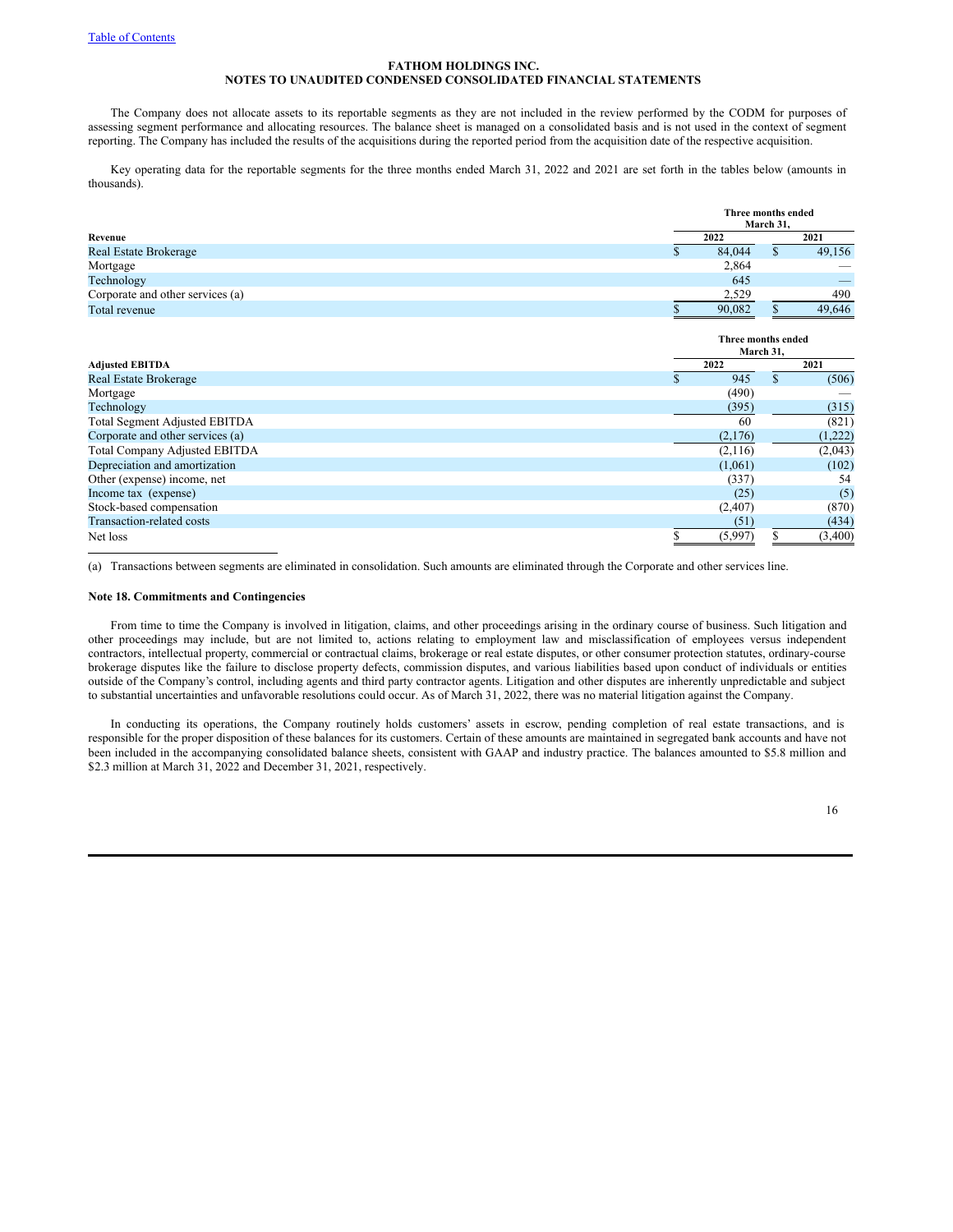### Encompass Net Worth Requirements

In order to maintain approval from the U.S. Department of Housing and Urban Development to operate as a Title II non-supervised mortgagee, our indirect subsidiary Encompass is required to maintain adjusted net worth of \$1,000,000 and must maintain liquid assets (cash, cash equivalents, or readily convertible instruments) of 20% of the required net worth. As of March 31, 2022, Encompass had adjusted net worth of approximately \$3.3 million and liquid assets of \$4.2 million.

### Commitments to Extend Credit

Encompass enters into IRLCs with borrowers who have applied for residential mortgage loans and have met certain credit and underwriting criteria. These commitments expose Encompass to market risk if interest rates change and the underlying loan is not economically hedged or committed to a purchaser. Encompass is also exposed to credit loss if the loan is originated and not sold to a purchaser and the mortgagor does not perform. The collateral upon extension of credit typically includes a first deed of trust in the mortgagor's residential property. Commitments to originate loans do not necessarily reflect future cash requirements as commitments are expected to expire without being drawn upon.

### Regulatory Commitments

Encompass is subject to periodic audits and examinations, both formal and informal in nature, from various federal and state agencies, including those made as part of the regulatory oversight of mortgage origination, servicing and financing activities. Such audits and examinations could result in additional actions, penalties or fines by state or federal government bodies, regulators or the courts.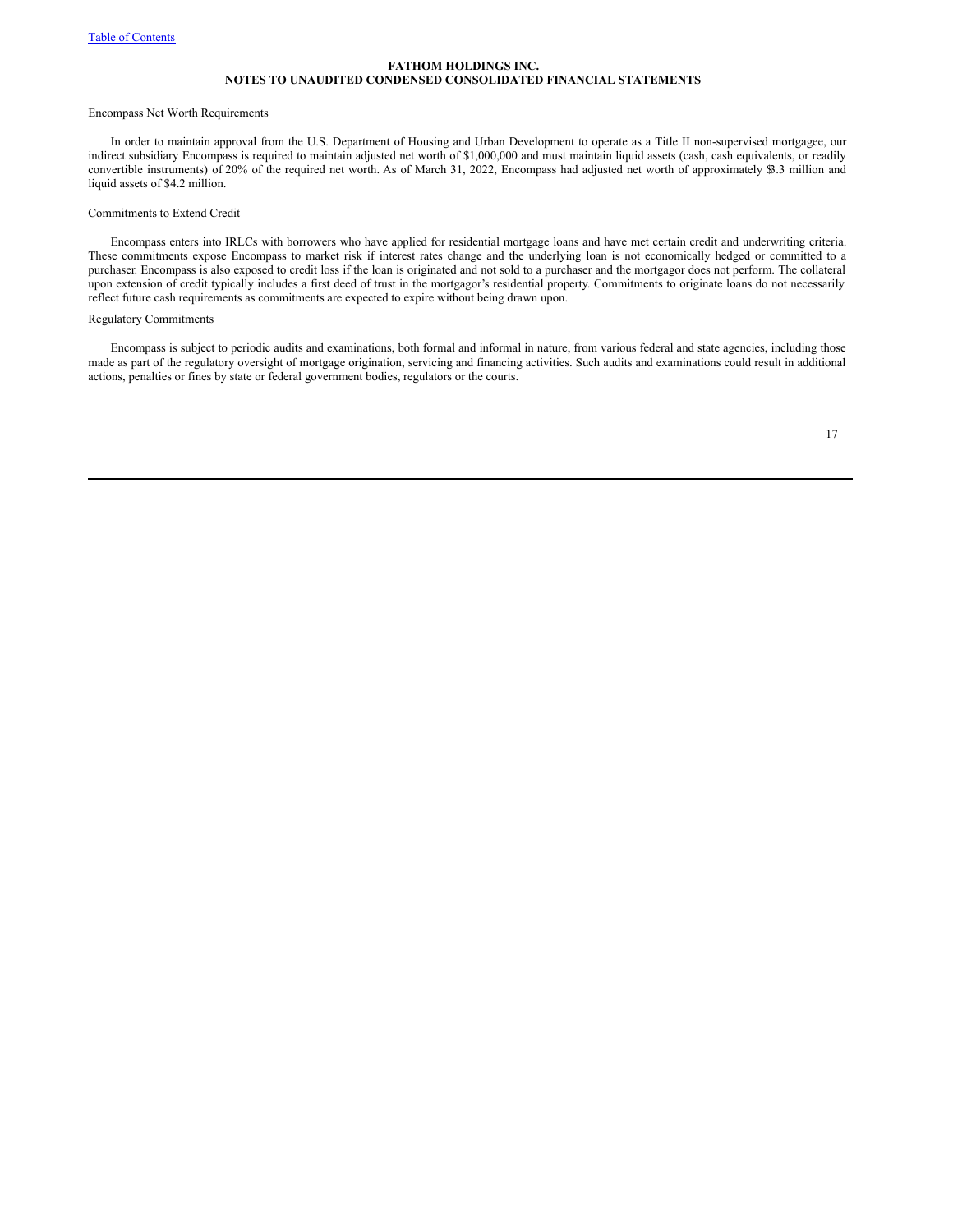#### **SPECIAL NOTE REGARDING FORWARD-LOOKING STATEMENTS**

The Company's consolidated operating results are affected by a wide variety of factors that could materially and adversely affect revenues and profitability, including the risk factors described in our most recent Annual Report on Form 10-K, as amended (the "Form 10-K"), and the risk factors described in this quarterly report. As a result of these and other factors, the Company may experience material fluctuations in future operating results on a quarterly or annual basis, which could materially and adversely affect its business, consolidated financial condition, liquidity, operating results, and common stock prices. Furthermore, this quarterly report, the Form 10-K and other documents filed by the Company with the Securities and Exchange Commission ("SEC") contain certain forward-looking statements under the Private Securities Litigation Reform Act of 1995 ("Forward-Looking Statements") with respect to the business of the Company. Forward-Looking Statements are necessarily subject to risks and uncertainties, many of which are outside our control, that could cause actual results to differ materially from these statements. Forward-Looking Statements can be identified by such words as "anticipate," "believe," "goals," "estimate," "expect," "intend," "may," "might," "plan," "predict," "project," "target," "potential," "will," "would," "could," "should," "continue," "forecast" and similar references to future periods. All statements other than statements of historical facts included in this report regarding our strategies, prospects, financial condition, operations, costs, plans and objectives and regarding the anticipated impact of COVID-19 are Forward-Looking Statements. These Forward-Looking Statements are subject to certain risks and uncertainties, including those detailed in the Form 10-K and in the risk factors described in this quarterly report, which could cause actual results to differ materially from these Forward-Looking Statements. Except as required by law, the Company undertakes no obligation to publicly release the results of any revisions to these Forward-Looking Statements which may be necessary to reflect events or circumstances after the date hereof or to reflect the occurrence of unanticipated events. Any Forward-Looking Statement made by the Company is based only on information currently available to us and speaks only as of the date on which it is made.

The terms the "Company," "Fathom," "we," "us," and "our" as used in this report refer to Fathom Holdings Inc. and its consolidated subsidiaries unless otherwise specified.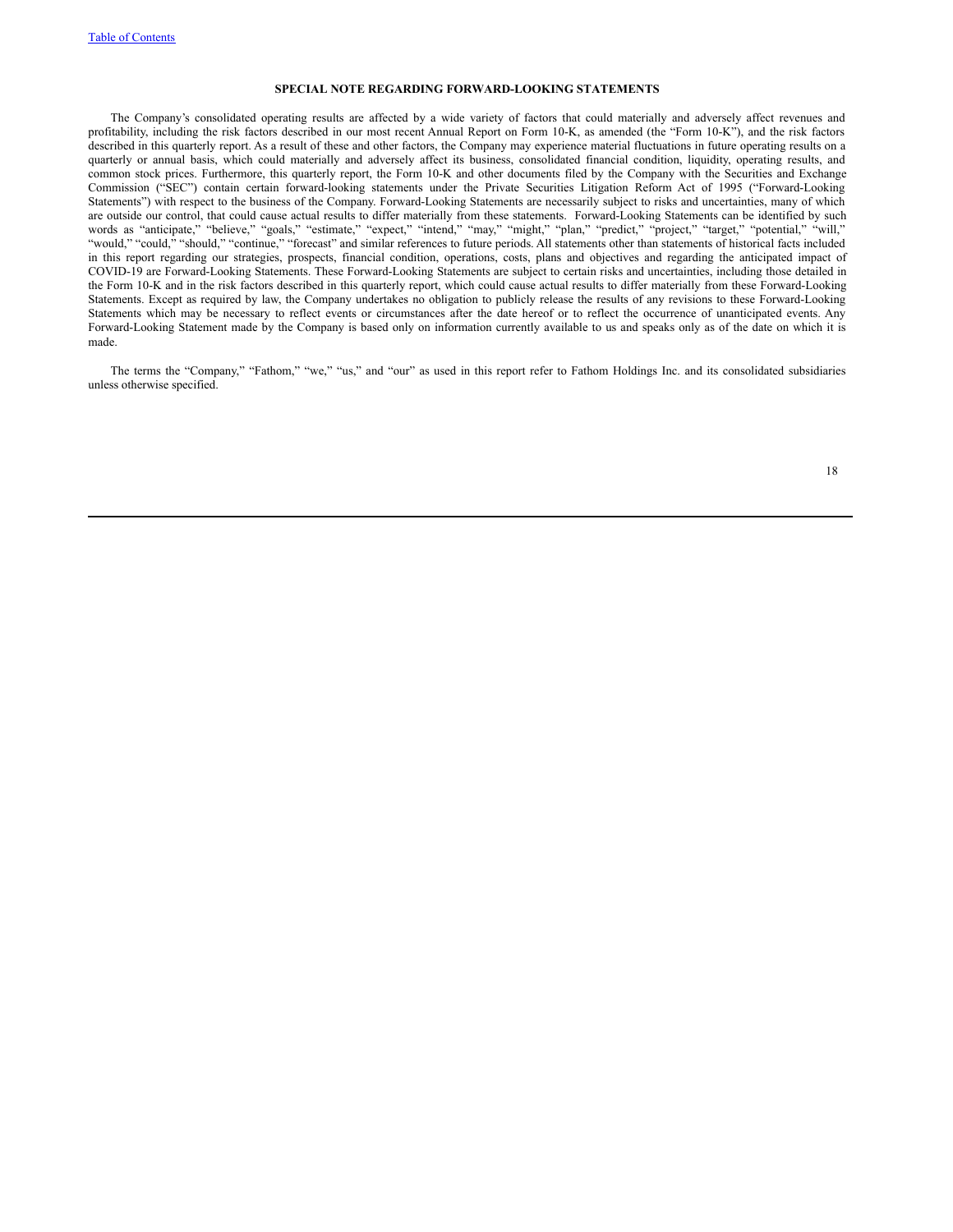### **Item 2. Management's Discussion and Analysis of Financial Condition and Results of Operations.**

The information in this Management's Discussion and Analysis of Financial Condition and Results of Operations ("MD&A") should be read in conjunction with the Company's consolidated financial statements and the related notes set forth in Item 1 of Part I of this Quarterly Report on Form 10-Q, our MD&A set forth in the Form 10-K, and our audited consolidated financial statements and related notes set forth in the Form 10-K. See Part II, Item 1A, "Risk Factors," below, and "Special Note Regarding Forward-Looking Information," above, and the information referenced therein, for a description of risks that we face and important factors that we believe could cause actual results to differ materially from those in our forward-looking statements. All statements herein regarding the likely impact of COVID-19 and other potential risks constitute forward-looking statements. When we cross-reference to a "Note," we are referring to our "Notes to Unaudited Condensed Consolidated Financial Statements," unless the context indicates otherwise. All amounts noted within the tables are in thousands except per share amounts or where otherwise noted and percentages are approximate due to rounding.

Given the volatility of the global environment as a result of the ongoing COVID-19 pandemic, the effect of COVID-19 will not be fully reflected in our *results of operations and financial performance until future periods.*

#### **Overview**

Fathom Realty LLC was originally founded in January of 2010 and later incorporated as Fathom Holdings Inc. in the state of North Carolina on May 5, 2017. We are a national, technology-driven, real estate services platform integrating residential brokerage, mortgage, title, insurance, and Software as a Service ("SaaS") offerings to brokerages and agents by leveraging our proprietary cloud-based software, intelliAgent. The Company's brands include Fathom Realty, Dagley Insurance, Encompass Lending, intelliAgent, LiveBy, Real Results, and Verus Title.

Fathom Realty Holdings, LLC, a Texas limited liability company ("Fathom Realty"), is a wholly owned subsidiary of Fathom Holdings Inc. Fathom Realty owns 100% of 35 subsidiaries, each an LLC representing the state in which the entity operates (e.g., Fathom Realty NJ, LLC).

#### **Corporate Developments During 2022 and 2021**

In January 2022, the Company acquired Cornerstone, a real estate mortgage business that is expected to help expand the Company's reach in the Washington DC and surrounding markets.

In February 2022, the Company acquired iPro, a real estate brokerage business that is expected to help expand the Company's reach in the Utah real estate market.

In March 2021, the Company completed its acquisitions of Red Barn Real Estate, LLC ("Red Barn") and Naberly Inc. ("Naberly"). The acquisition of Red Barn, a real estate brokerage business, is expected to help us to expand our reach in the Atlanta region real estate market. The acquisition of Naberly is facilitating our further development of our proprietary intelliAgent platform to enhance offerings and improve operational efficiency.

In April 2021, the Company completed its acquisition of E4:9 Holdings, Inc. ("E4:9"). The acquisition of E4:9 is part of our vision to build a vertically integrated, end-to-end real estate operation by offering mortgage and insurance services to our agents to further serve our customers.

Also in April 2021, the Company completed its acquisition of LiveBy, Inc. ("LiveBy"). We believe the acquisition of LiveBy and its hyperlocal data and technology platform builds credibility for our real estate agents in their respective geographic areas by showcasing their local expertise and helping customers discover the best locations in which to live.

In June 2021, the Company completed its acquisition of Epic Realty ("Epic"). The acquisition of Epic, a real estate brokerage business, should help us to expand our reach in the Idaho real estate market. We further augmented our realty presence in Idaho with the addition of Woodhouse Group Realty ("Woodhouse") in November 2021.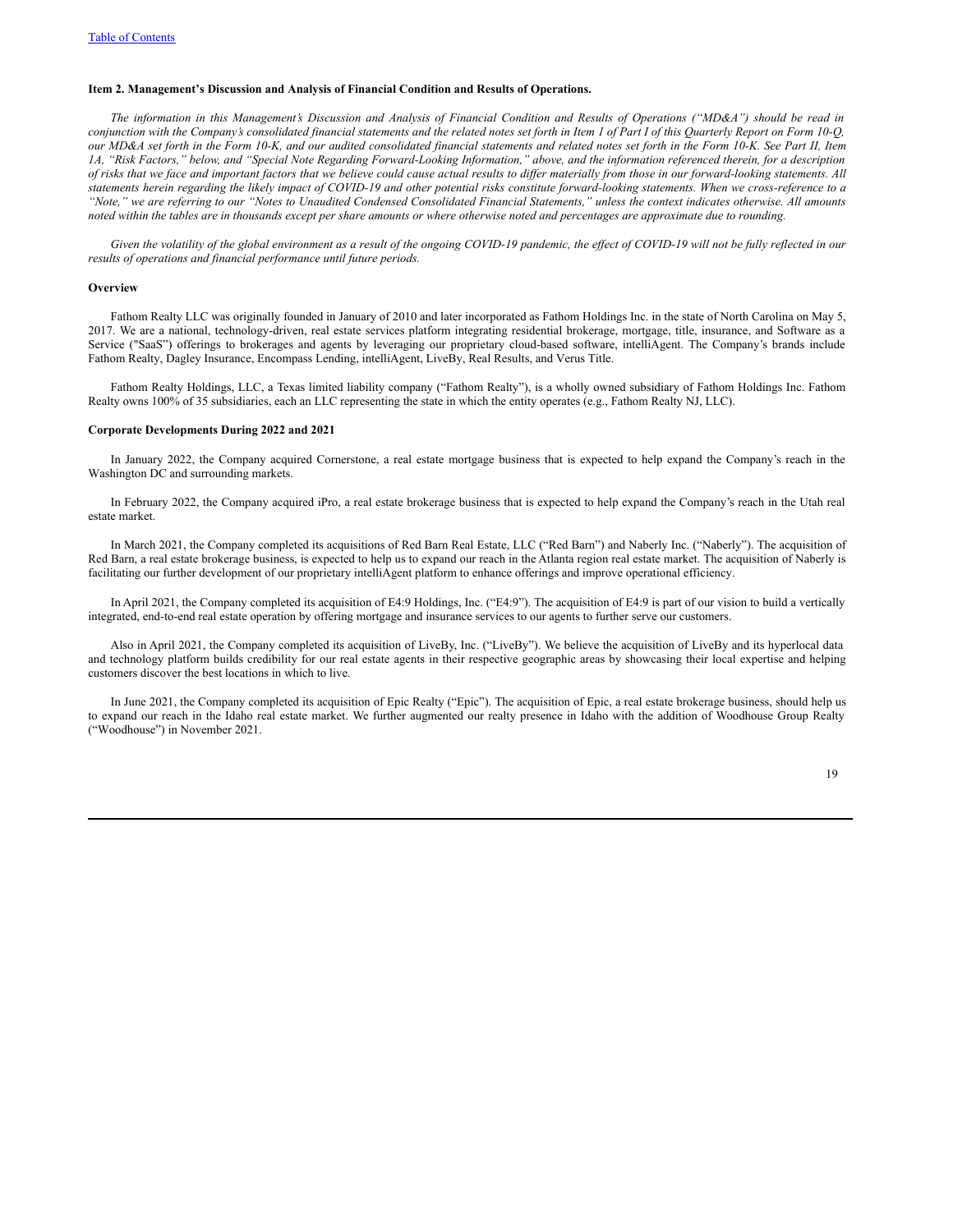In November 2021, the Company completed an offering of common stock, which resulted in the issuance and sale by the Company of 1,750,000 shares of common stock, at a public offering price of \$25.00 per share, generating gross proceeds of approximately \$35 million, of which the Company received approximately \$32.5 million, after deducting underwriting discounts and other offering costs (the "2021 Equity Offering").

#### **COVID-19 and Other Risks**

Our business is dependent on the economic conditions within the markets in which we operate. Changes in these conditions can have a positive or negative impact on our business. The economic conditions influencing the housing markets primarily include economic growth, interest rates, unemployment, consumer confidence, mortgage availability, and supply and demand.

In periods of economic growth, demand typically increases resulting in increasing home sales transactions and home sales prices. Similarly, a decline in economic growth, increasing interest rates and declining consumer confidence generally decreases demand. Additionally, regulations imposed by local, state, and federal government agencies can also negatively impact the housing markets in which we operate. Finally, national and global events, including geopolitical instability, that impact economic conditions and financial markets, including interest rates, can adversely impact the housing market.

In December 2019, a novel strain of coronavirus, COVID-19, was identified in Wuhan, China. This new coronavirus has caused a global health emergency and was declared a pandemic by the World Health Organization in March 2020 ("COVID-19'' or the "Pandemic"). In an effort to contain and slow the spread of COVID-19, governments implemented various measures, such as, ordering non-essential businesses to close, issuing travel advisories, cancelling large scale public events, ordering residents to shelter in place, and requiring the public to practice social distancing. In most states, real estate has been considered an essential business. The spread of the Delta and Omicron variants of COVID-19 or other more transmissible variants may extend the impact of COVID-19 on our business.

We are continually monitoring the affects COVID-19 could have on our business. We believe that in the states and regions in which we operate the social and economic impacts, which include, but are not limited to, the following, could have a significant bearing on our future financial condition, liquidity, and results of operations: (i) restrictions on in-person activities associated with residential real estate transactions arising from shelter-in-place, or similar isolation orders; (ii) decline in consumer demand for in-person interactions and physical home tours; and (iii) deteriorating economic conditions, such as increased unemployment rates, recessionary conditions, lower yields on individual investment portfolios, and more stringent mortgage financing conditions. In response to COVID-19, the Company implemented cost-saving measures early on to include the elimination of non-essential travel and inperson training activities, and deferral of certain planned expenditures.

For the year ended December 31, 2021, and the quarter ended March 31, 2022, due in part to the widespread availability of multiple COVID-19 vaccines, the effects of the COVID-19 on business worldwide lessened. However, the continuing impact from COVID-19, including inflationary pressure in the U.S. and world economies due to supply chain and other issues, including recent increases in interest rates, is not fully known and cannot be estimated as the U.S. and global economies continue to react.

The impact of COVID-19 to the Company for the year ended December 31, 2021, and for the three months ended March 31, 2022, has been minimal. Despite the ongoing Pandemic, the Company's transactions and base of agents increased during 2021 and the first quarter of March 31, 2022. However, while the Company believes it is well positioned in times of economic uncertainty, it is not able to estimate the effects of COVID 19 on its results of operations, financial condition, or liquidity for the year ending December 31, 2022 and beyond. If the Pandemic continues, it might have a material adverse effect on the Company's financial condition, liquidity, and future results of operations, as would the economic policies enacted in the U.S. and other countries in response to the Pandemic, world conditions resulting from the Pandemic.

### *Real Estate Agents*

Due to our low-overhead business model, which leverages our proprietary technology, we can offer our agents the ability to keep significantly more of their commissions compared to traditional real estate brokerage firms. We believe we offer our agents some of the best technology, training, and support available in the industry. We believe our business model and our focus on treating our agents well will attract more agents and higher-producing agents.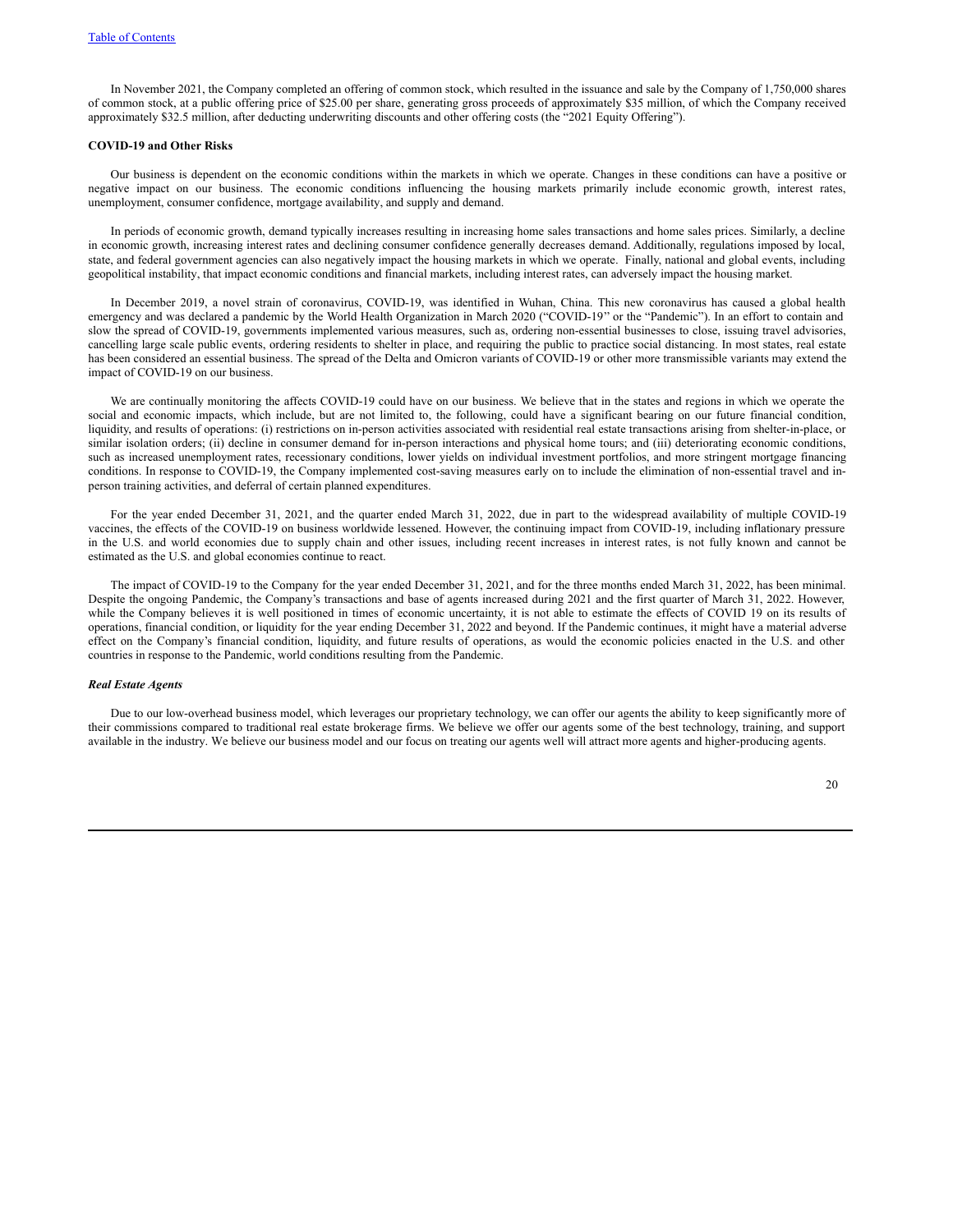We had the following number of agents as of:

|         | $\Lambda$ |     |       |  |  |
|---------|-----------|-----|-------|--|--|
|         | 202       | 202 | nangs |  |  |
| 1152110 | .006      |     | 7 U   |  |  |

# *Reportable Segments*

Our reportable segments are Real Estate Brokerage, Mortgage and Technology. In reporting periods prior to the Company's acquisitions of LiveBy and E:49, which were competed in the second quarter of 2021, the Company aggregated its identified operating segments into one reportable segment. Certain prior period amounts for the three months ended March 31, 2021 have been revised to conform to the current presentation. These changes have no impact on our previously reported consolidated balance sheets or statements of operations

### **Components of Our Results of Operations**

#### *Revenue*

Our revenue primarily consists of commissions generated from real estate brokerage services. We also have other service revenue, including mortgage lending, title insurance, home and other insurance, and SaaS revenues.

#### *Gross commission income*

We recognize commission-based revenue on the closing of a transaction, less the amount of any closing-cost reductions. Revenue is affected by the number of real estate transactions we close, the mix of transactions, home sale prices, and commission rates.

#### *Other Services Revenue*

#### *Mortgage Lending*

We recognize revenue streams for our mortgage lending services business which are primarily comprised of loans sold, origination and other fees.

The gain on sale of mortgage loans represents the difference between the net sales proceeds and the carrying value of the mortgage loans sold and includes the servicing rights release premiums.

Servicing rights release premiums represent revenues earned when the risks and rewards of ownership of servicing rights are transferred to third parties.

Retail origination fees are principally revenues earned from loan originations and recorded in the statement of operations in other service revenue. Direct loan origination costs and expenses associated with the loans are charged to expenses when the loans are sold. Interest income is interest earned on originated loans prior to the sale of the asset.

### *Insurance Agency Service Revenues*

The revenue streams for the Company's home and other insurance agency services business are primarily comprised of new and renewal commissions paid by insurance carriers. The transaction price is set as the estimated commissions to be received over the term of the policy based upon an estimate of premiums placed, policy changes and cancellations, net of restraint. The commissions are earned at the point in time upon effective date of the associated policies when control of the policy transfers to the client.

The Company is also eligible for certain contingent commissions from insurers based on the attainment of specific metrics (i.e., volume growth, loss ratios) related to underlying polices placed. Revenue for contingent commissions is estimated based on historical and current evidence of achievement towards each insurer's annual respective metrics and is recorded as the underlying policies that contribute to the achievement are placed. Due to the uncertainty of the amount of contingent consideration that will be received, the estimated revenue is constrained to an amount that is probable to not have a significant negative adjustment. Contingent consideration is generally received in the first quarter of the subsequent year.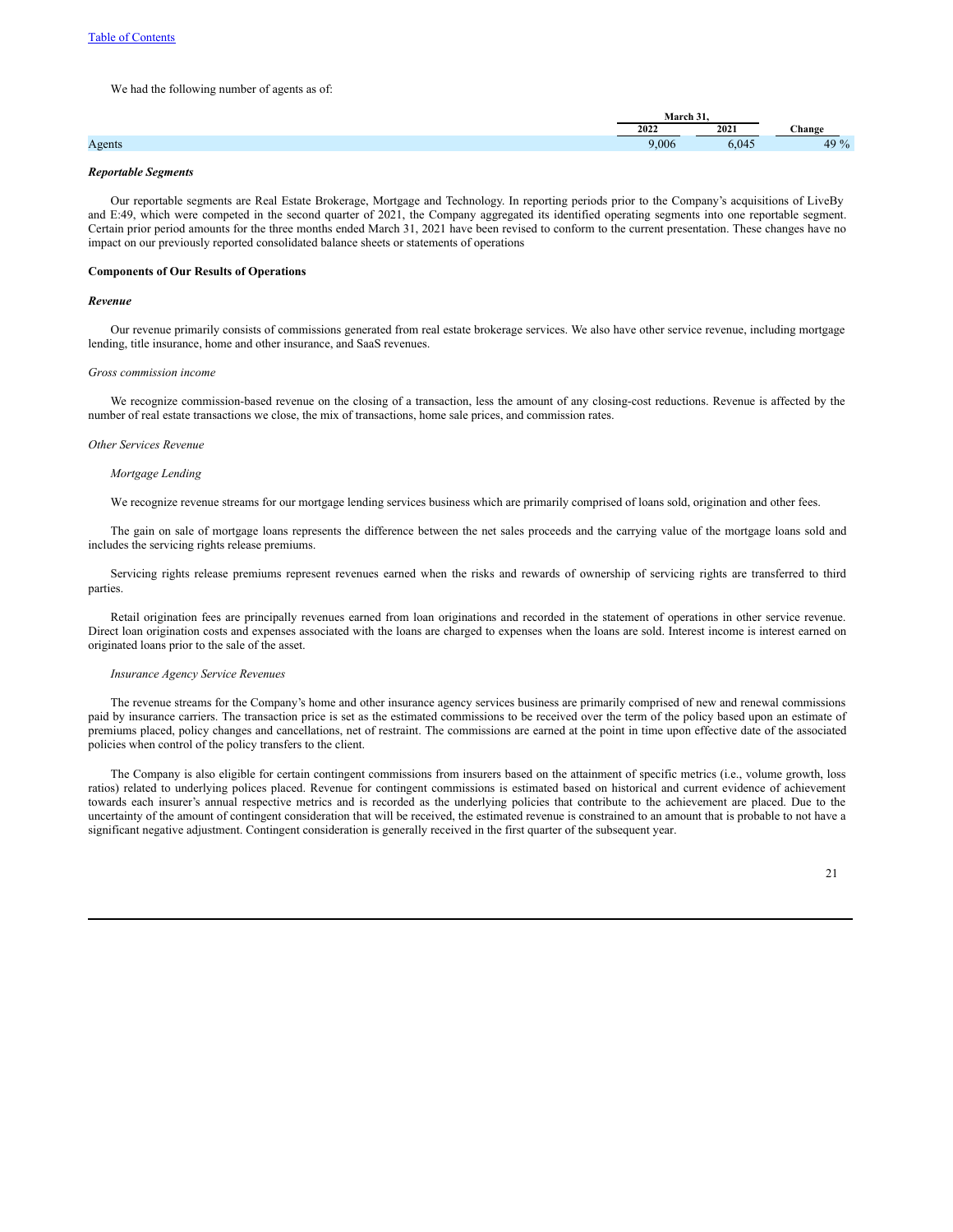#### *Title Service Revenues*

Title services revenue includes fees charged for title search and examination, property settlement and title insurance services provided in association with property acquisitions and refinance transactions.

## *SaaS Revenues*

The Company generates revenue from subscriptions and services related to the use of the LiveBy platform. The SaaS contracts are generally annual contracts paid monthly in advance of service and cancellable upon 30 days' notice after the first year. The Company's subscription arrangements do not provide customers with the right to take possession of the software supporting the platform. Subscription revenue, which includes support, is recognized on a straight-line basis over the non-cancellable contractual term of the arrangement, generally beginning on the date that the Company's service is made available to the customer and is recorded as other service revenue in the statement of operations.

### *Operating Expenses*

#### *Commission and other agent-related costs*

Commission and other agent-related costs consists primarily of agent commissions, less fees paid to us by our agents, order fulfillment, stock-based compensation for agents, title searches, and direct cost to fulfill the services provided. We expect commission and other agent-related costs to continue to rise in proportion to the expected growth in our operations.

#### *Operations and support*

Operations and support consist primarily of direct cost to fulfill the services from our mortgage lending, title services, insurance services and other services provided. We expect operations and support to continue to rise in proportion to the expected growth in our operations.

#### *Technology and development*

Technology and development expenses primarily include personnel costs, including base pay, bonuses, benefits, and stock based compensation, related to ongoing development and maintenance of our proprietary software for use by our agents, customers, and support staff. Technology and development expenses also include amortization of capitalized software and development costs, data licenses, other software, and equipment costs, as well as infrastructure and operational expenses, such as, for data centers, communication, and hosted services.

#### *General and administrative*

General and administrative expenses consist primarily of personnel costs, including base pay, bonuses, benefits, and stock-based compensation, and fees for professional services. Professional services principally consist of external legal, audit, and tax services. In the short term, we expect general and administrative expenses to increase in absolute dollars due to the anticipated growth of our business and to meet the increased compliance requirements associated with our operation as a public company. However, in the long term, we anticipate general and administrative expenses as a percentage of revenue to decrease over time, if and as we are able to increase revenue.

#### *Marketing*

Marketing expenses consist primarily of expenses for online and traditional advertising, as well as costs for marketing and promotional materials. Advertising costs are expensed as they are incurred. We expect marketing expenses to increase in absolute dollars as we continue to expand our advertising programs, including promotion of our newly acquired business lines and we anticipate marketing expenses as a percentage of revenue to decrease over time, if and as we are able to increase revenue.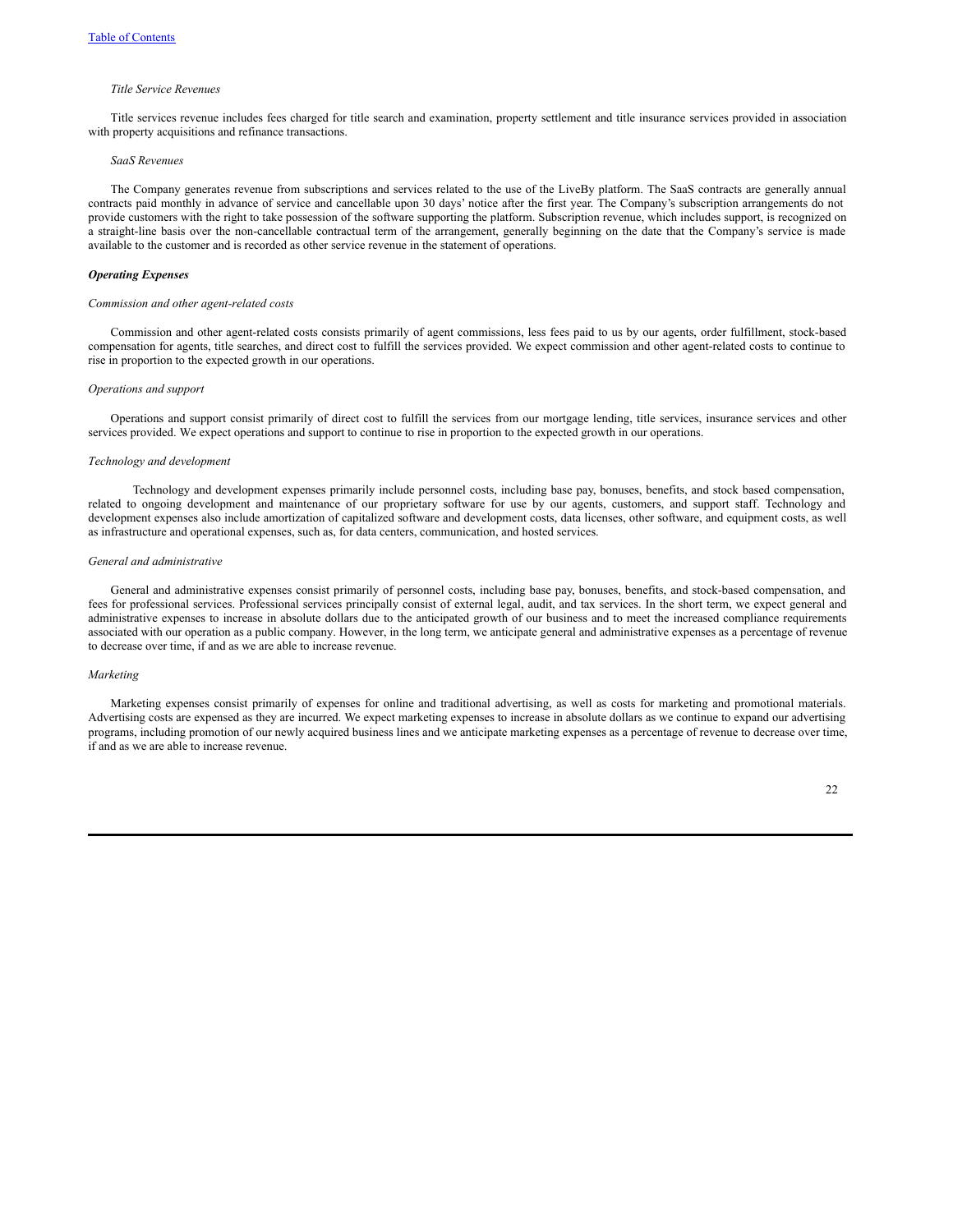#### *Depreciation and amortization*

Depreciation and amortization represent the depreciation charged on our fixed assets and intangible assets other than capitalized software. Depreciation expense is recorded on a straight-line method, based on an estimated useful life of five years for computer hardware and software, seven years for furniture and equipment and seven years for vehicles. Leasehold improvements are depreciated over the lesser of the life of the lease term or the useful life of the improvements. Amortization expense consists of amortization recorded on acquisition-related intangible assets, excluding purchased software. Customer relationships are amortized on an accelerated basis, which coincides with the period of economic benefit we expect to receive. All other finite-lived intangibles are amortized on a straight-line basis over the term of the expected benefit and the respective amortization expense is included in technology and development expense. In accordance with U.S. GAAP, we do not amortize goodwill.

#### *Income Taxes*

We have not recorded any U.S. federal or state tax benefits for the net losses incurred during the period ended March 31, 2022 due to our uncertainty of realizing a benefit from those items. As of December 31, 2021, we had federal net operating loss carryforwards of approximately \$24.3 million and state net operating loss carryforwards of approximately \$12.8 million. Losses will begin to expire, if not utilized, in 2032. Utilization of the net operating loss carryforwards may be subject to an annual limitation according to Section 382 of the Internal Revenue Code of 1986 as amended, and similar state law provisions.

### **Results of Operations**

### *Comparison of the Three Months Ended March 31, 2022 and 2021 (dollar amounts in thousands)*

*Revenue*

|                         | <b>Three Months Ended</b> |  |        |  |                |            |  |
|-------------------------|---------------------------|--|--------|--|----------------|------------|--|
|                         | March 31.                 |  |        |  | Change         |            |  |
|                         | 2022                      |  | 2021   |  | <b>Dollars</b> | Percentage |  |
| Gross commission income | 84.044                    |  | 49.156 |  | 34,888         | $71\%$     |  |
| Other service revenue   | 6.038                     |  | 490    |  | 5.548          | $.132\%$   |  |
| Total revenue           | 90.082                    |  | 49,646 |  | 40.436         | 81 %       |  |

For the three months ended March 31, 2022, gross commission income increased by approximately \$34.9 million or 71%, as compared with the three months ended March 31, 2021. This increase was primarily attributable to an increase in transaction volume and to an increase in average revenue per transaction due to rising home prices. During the three months ended March 31, 2022, transaction volume increased by 47%. During the three months ended March 31, 2022, there were 10,087 real estate transactions compared to 6,874 transactions for the three months ended March 31, 2021. Our transaction volume increased primarily due to the organic growth in the number of agents contracted with us and agents acquired through the acquisitions of Red Barn, Epic and iPro. During the three months ended March 31, 2022, average revenue per transaction increased by 24% to \$8,931 from \$6,874 during the three months ended March 31, 2021.

For the three months ended March 31, 2022, other service revenue was approximately \$6.0 million and was attributable to the Company's acquisitions of Verus, E4:9 and LiveBy.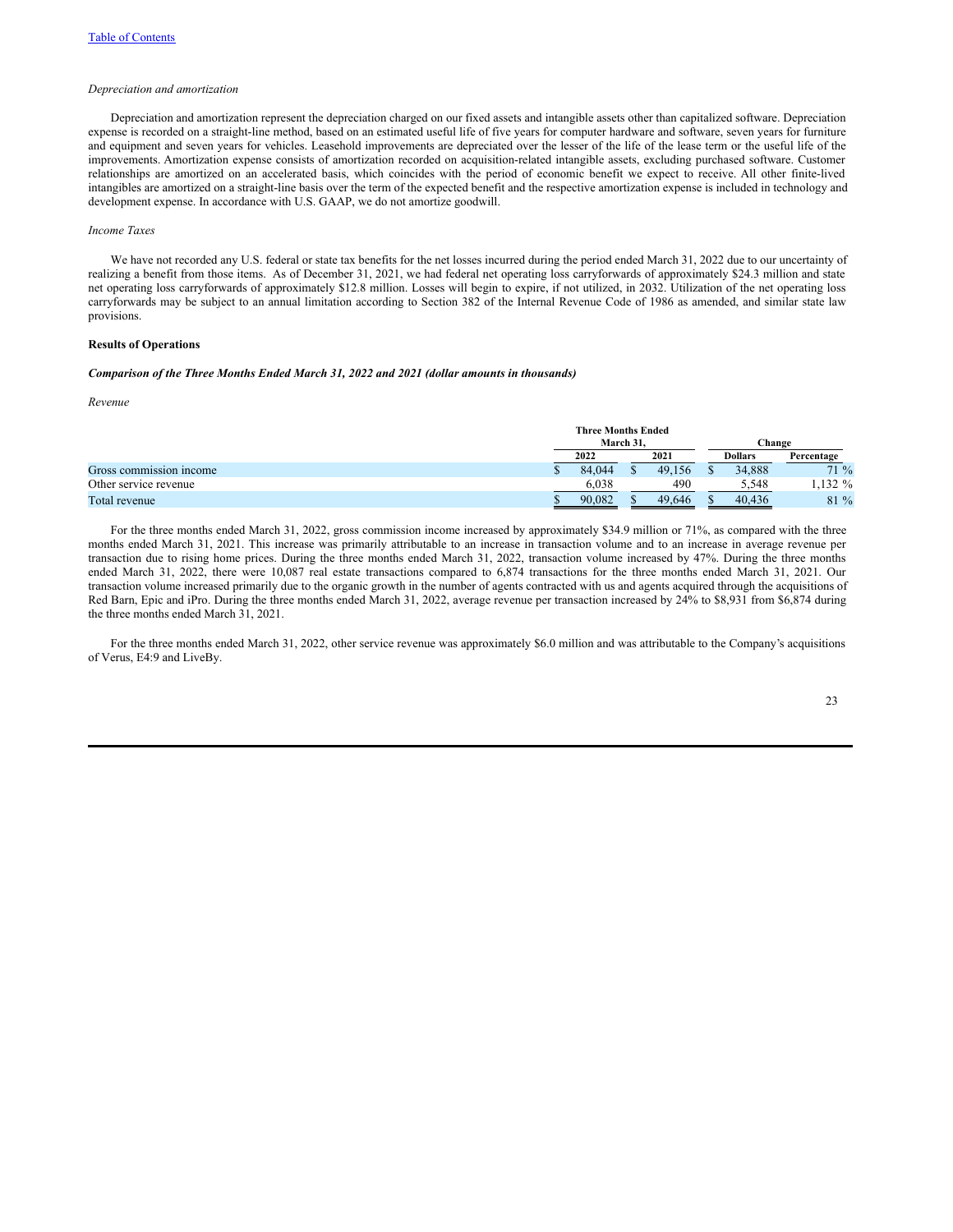### Table of [Contents](#page-0-0)

#### *Operating Expenses*

|                                          |           | <b>Three Months Ended</b> |  |        |  |                |            |
|------------------------------------------|-----------|---------------------------|--|--------|--|----------------|------------|
|                                          | March 31, |                           |  | Change |  |                |            |
|                                          |           | 2022                      |  | 2021   |  | <b>Dollars</b> | Percentage |
| Commission and other agent-related costs |           | 79.479                    |  | 46,400 |  | 33,079         | $71\%$     |
| Operations and support                   |           | 2,175                     |  | 68     |  | 2,107          | 3,099 $%$  |
| Technology and development               |           | 1,474                     |  | 385    |  | 1,089          | 283 %      |
| General and administrative               |           | 10,854                    |  | 5,819  |  | 5,035          | $87\%$     |
| Marketing                                |           | 1.163                     |  | 402    |  | 761            | 189 %      |
| Depreciation and amortization            |           | 572                       |  | 21     |  | 551            | 2,624%     |
| Total operating expenses                 |           | 95,717                    |  | 53,095 |  | 42,622         | 80 %       |

For the three months ended March 31, 2022, commission and other agent-related costs increased by approximately \$33.1 million, or 71%, as compared with the three months ended March 31, 2021. Commission and other agent-related costs primarily includes costs related to agent commissions, net of fees paid to us by our agents. These costs generally correlate with recognized revenues. As such, the increase in commission and other agent-related costs compared to the same period in 2021 was primarily attributable to an increase in agent commissions paid due to higher transaction volume and rising home prices.

For the three months ended March 31, 2022, operations and support expenses were approximately \$2.2 million and were attributable to the Company's acquisitions of Verus and E4:9.

For the three months ended March 31, 2022, technology and development expenses increased by approximately \$1.1 million, or 283%, as compared with the year ended March 31, 2021. The increase was primarily attributable to our ongoing investment in the intelliAgent platform and our newly acquired LiveBy business.

For three months ended March 31, 2022, general and administrative expenses increased by approximately \$5.0 million, or 87%, as compared with the three months ended March 31, 2021. The increase in G&A was primarily attributable to recently completed acquisitions and to increases in non-cash stock compensation expense. It is anticipated that G&A expense will increase on an absolute dollar basis going forward, driven by acquisitions and costs related to scaling and integrating the Company's business lines. G&A as a percentage of revenue is expected to decline over the long-term as revenue increases.

For the three months ended March 31, 2022, marketing expenses increased by approximately \$0.8 million, or 189%, as compared with the three months ended March 31, 2021. The increase was attributable to an increase in direct advertising costs primarily related to the Company's expansion in new regions and markets and to promoting its newly acquired businesses.

For the three months ended March 31, 2022, depreciation and amortization expenses increased by approximately \$0.6 million, or 2,624%, as compared with the three months ended March 31, 2021. The increase in depreciation and amortization expense is due to the amortization of the intangible assets (other than capitalized and purchased software for which amortization is included in technology and development expense) acquired in connection with the acquisition of Red Barn, E4:9, and Epic as well as an increase in depreciation expense due to an increase in our depreciable asset base.

# *Income Taxes*

The Company recorded income tax expense of \$25,000 and of \$5,000 for the three months ended March 31, 2022 and 2021, respectively. The tax expense for the three months ended March 31, 2022 is primarily the result of current state income tax liabilities.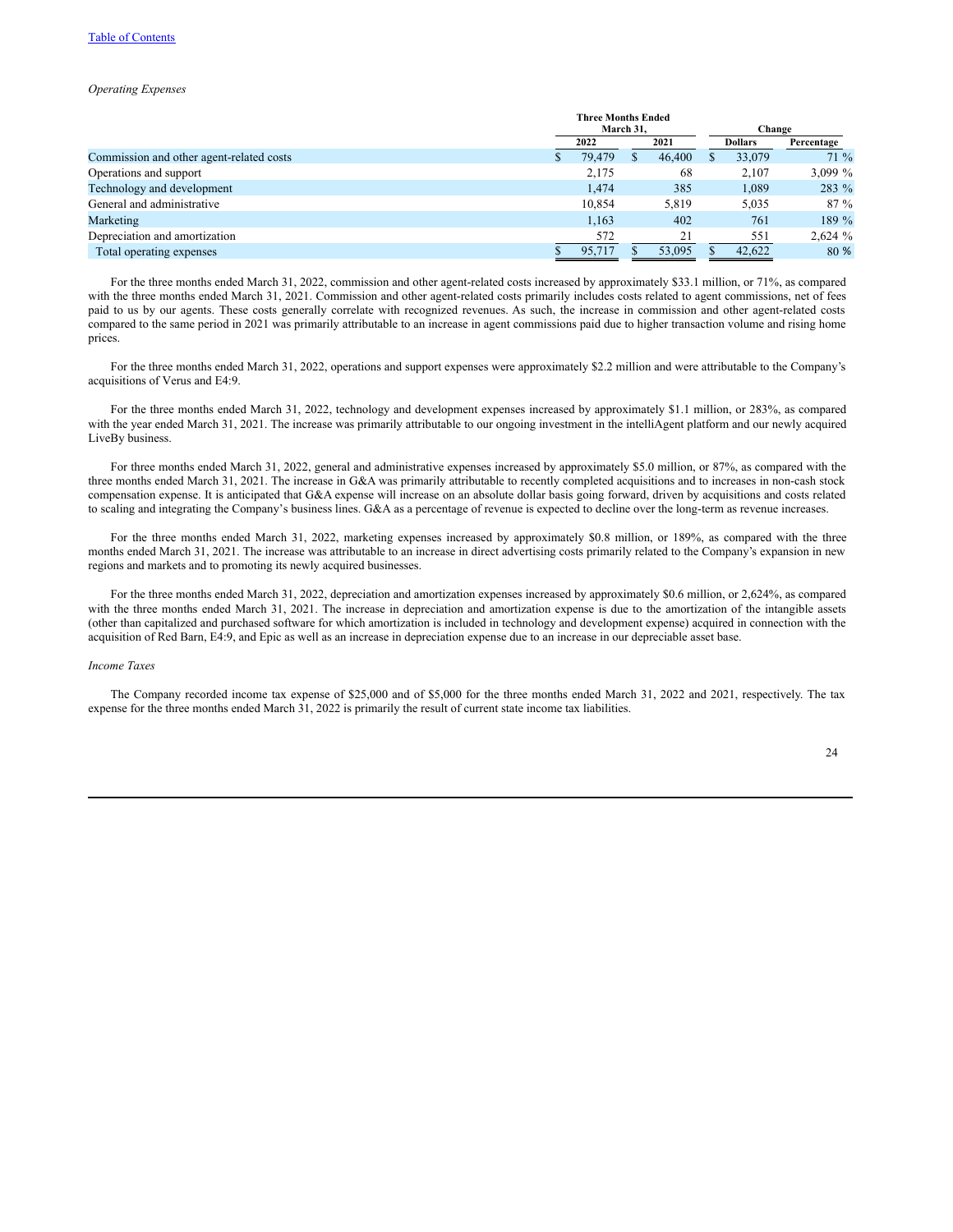### **Liquidity and Capital Resources (dollar amounts in thousands)**

*Capital Resources*

|                     | March 31. |  | December 31. |  | Change         |            |  |
|---------------------|-----------|--|--------------|--|----------------|------------|--|
|                     | 2022      |  | 2021         |  | <b>Dollars</b> | Percentage |  |
| Current assets      | 46.216    |  | 54.450       |  | (8, 234)       | $(15)\%$   |  |
| Current liabilities | 20.188    |  | 21,072       |  | (884)          | $(4)\%$    |  |
| Net working capital | 26.028    |  | 33.378       |  | (0.350)        | $(22)\%$   |  |

To date, our principal sources of liquidity have been the net proceeds we received through public offerings and private sales of our common stock, as well as proceeds from loans. As of March 31, 2022, our cash totaled approximately \$30.5 million, which represented a decrease of \$7.3 million compared to December 31, 2021. As of March 31, 2022, we had net working capital of approximately \$26.0 million, which represented a decrease of \$7.4 million compared to December 31, 2021. We anticipate that our existing balances of cash and cash equivalents and future expected cash flows generated from our operations will be sufficient to satisfy our operating requirements for at least the next twelve months from the date of the issuance of the unaudited interim consolidated financial statements.

Our future capital requirements depend on many factors, including any future acquisitions, our level of investment in technology, and our rate of growth into new markets. Our capital requirements might also be affected by factors which we cannot control such as the residential real estate market, interest rates, and other monetary and fiscal policy changes, any of which could adversely affect the manner in which we currently operate. Additionally, as the impact of COVID-19 and other world events, such as the recent crisis in Ukraine, on the economy and our operations evolves, we will continuously assess our liquidity needs. In the event of a sustained market deterioration, we may need or seek advantageously to obtain additional funding through equity or debt financing, which might not be available on favorable terms or at all and could hinder our business and dilute our existing shareholders.

#### *Cash Flows*

# *Comparison of the Three Months Ended March 31, 2022 and 2021 (dollar amounts in thousands)*

|                                                     | Three Months Ended March 31. |  |         | Change         |            |
|-----------------------------------------------------|------------------------------|--|---------|----------------|------------|
|                                                     | 2022                         |  | 2021    | <b>Dollars</b> | Percentage |
| Net cash provided by (used in) operating activities | .641                         |  | (981)   | 2.622          | (267)%     |
| Net cash used in investing activities               | (2.652)                      |  | (2.666) |                | $(1)\%$    |
| Net cash used in financing activities               | (6.308)                      |  | (4)     | (6,304)        | NM         |

#### *Cash Flows from Operating Activities*

Net cash provided by operating activities for the three months ended March 31, 2022 consisted of a net loss of \$6.0 million, non-cash charges of \$2.3 million, including \$2.4 million of stock-based compensation expense and \$1.1 million of depreciation and amortization, offset by \$1.2 million in gains on the sales of mortgages. Changes in assets and liabilities were primarily driven by a \$61.5 million change in mortgage loans held for sale; partially offset by a \$67.7 million increase in proceeds from the sales and principal payments on mortgage loans held for sale.

Net cash used in operating activities for the three months ended March 31, 2021 consisted of a net loss of \$3.4 million, non-cash charges of \$1.0 million, including \$0.9 million of stock-based compensation expense, \$0.1 million of bad debt, \$0.1 million of gain on extinguishment of debt, and \$0.1 million of depreciation and amortization and lease expense. Changes in assets and liabilities were primarily driven by a \$0.6 million decrease in prepaid and other current assets, a \$0.6 million increase in accounts payable due primarily to the increase in agent transaction volume, a \$0.6 million increase in accrued liabilities, partially offset by a \$0.2 million increase in agent annual fees receivable due primarily to an increase in the number of agents, and a \$0.1 million decrease in escrow liabilities.

#### *Cash Flows from Investing Activities*

Net cash used in investing activities for the three months ended March 31, 2022 consisted of \$1.5 million for business acquisitions, net of cash acquired, \$0.3 million for purchases of property and equipment and \$0.8 million for purchases of intangible assets.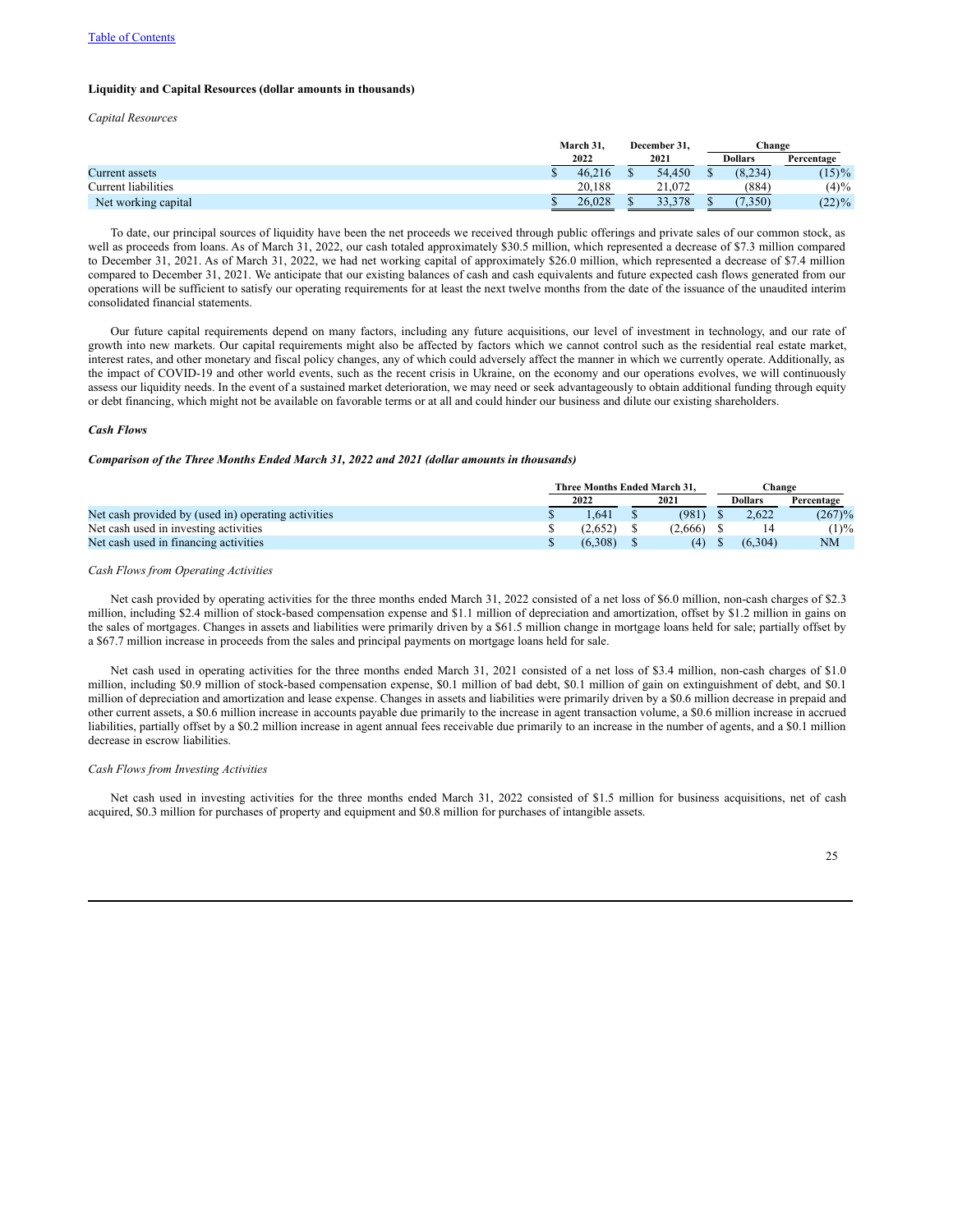Net cash used in investing activities for the three months ended March 31, 2021 consisted of \$2.1 million for the purchase of a business and assets, net of cash acquired, \$0.4 million for purchases of computers and equipment, and \$0.1 million for the purchase of capitalized software.

### *Cash Flows from Financing Activities*

Net cash used in financing activities for the three months ended March 31, 2022 consisted primarily of the change of \$4.9 million on our warehouse lines of credit, net of the effect of the Cornerstone acquisition, \$1.0 million in repurchase of common stock and \$0.5 million in principal payments on notes payable.

Net cash used in financing activities for the year ended March 31, 2021 consisted of principal payments on an outstanding loan.

### **NON-GAAP FINANCIAL MEASURE**

To supplement our unaudited interim consolidated financial statements, which are prepared and presented in accordance with U.S. Generally Accepted Accounting Principles ("GAAP"), we use Adjusted EBITDA, a non-GAAP financial measure, to understand and evaluate our core operating performance. This non-GAAP financial measure, which may be different than similarly titled measures used by other companies, is presented to enhance investors' overall understanding of our financial performance and should not be considered a substitute for, or superior to, the financial information prepared and presented in accordance with GAAP.

We define the non-GAAP financial measure of Adjusted EBITDA as net income (loss), excluding other (income) expense, income tax expense (benefit), depreciation and amortization, transaction costs and stock-based compensation expense.

We believe that Adjusted EBITDA provides useful information about our financial performance, enhances the overall understanding of our past performance and future prospects, and allows for greater transparency with respect to a key metric used by our management for financial and operational decision-making. We believe that Adjusted EBITDA helps identify underlying trends in our business that otherwise could be masked by the effect of the expenses that we exclude in Adjusted EBITDA. In particular, we believe the exclusion of stock-based compensation expense related to restricted stock awards and stock options and transaction-related costs associated with our acquisition activity provides a useful supplemental measure in evaluating the performance of our operations and provides better transparency into our results of operations. Adjusted EBITDA also excludes other income and expense, net which primarily includes nonrecurring items, such as, gain on debt extinguishment and severance costs, if applicable.

We are presenting the non-GAAP measure of Adjusted EBITDA to assist investors in seeing our financial performance through the eyes of management, and because we believe this measure provides an additional tool for investors to use in comparing our core financial performance over multiple periods with other companies in our industry.

Adjusted EBITDA should not be considered in isolation from, or as a substitute for, financial information prepared in accordance with GAAP. There are a number of limitations related to the use of Adjusted EBITDA compared to net income (loss), the closest comparable GAAP measure. Some of these limitations are that:

- Adjusted EBITDA excludes stock-based compensation expense related to restricted stock awards and stock options, which have been, and will continue to be for the foreseeable future, significant recurring expenses in our business and an important part of our compensation strategy;
- Adjusted EBITDA excludes transaction-related costs primarily consisting of professional fees and any other costs incurred directly related to acquisition activity, which is an ongoing part of our growth strategy and therefore likely to be reoccurring; and
- Adjusted EBITDA excludes certain recurring, non-cash charges such as depreciation and amortization of property and equipment and capitalized software costs, however, the assets being depreciated and amortized may have to be replaced in the future.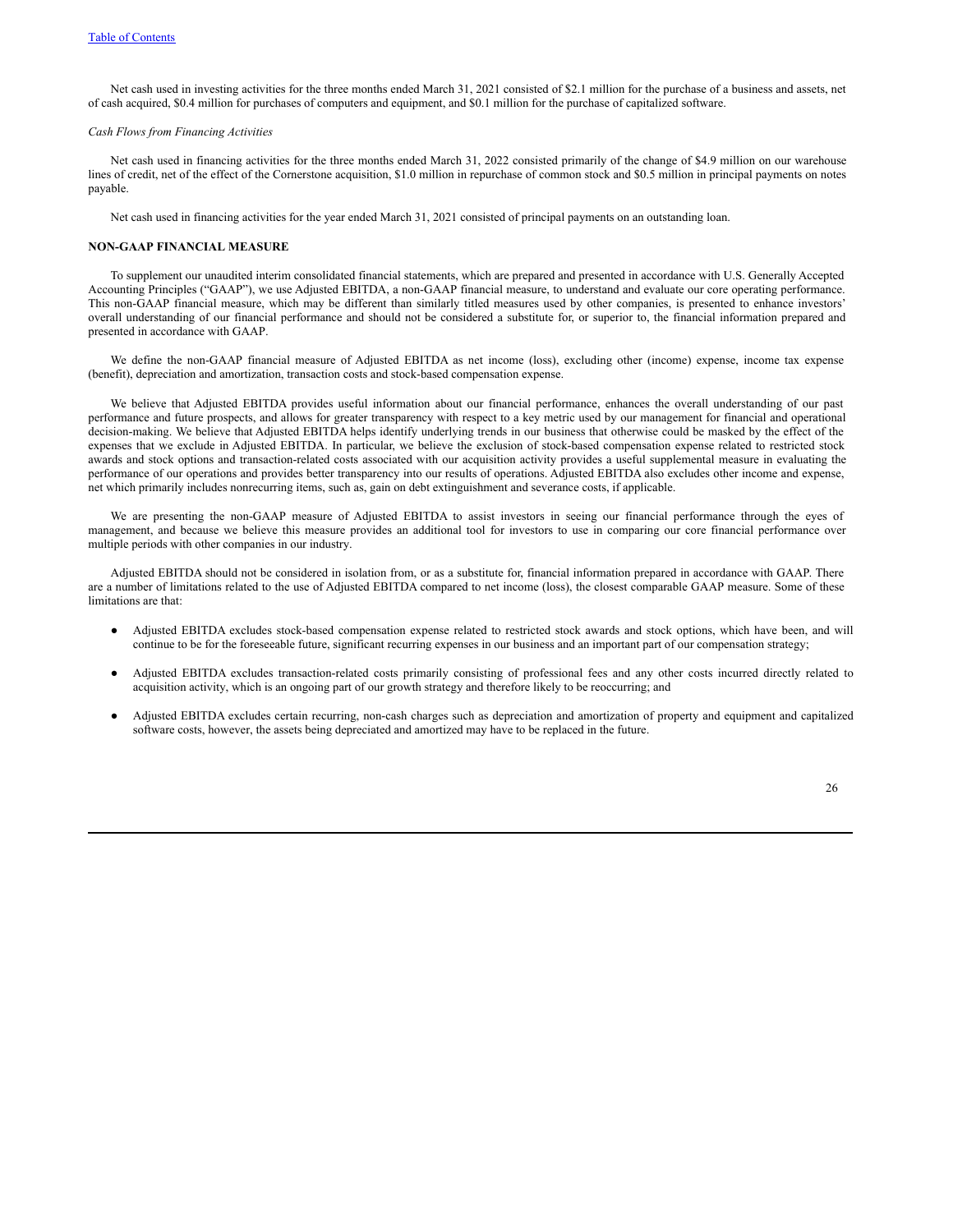The following tables present a reconciliation of Adjusted EBITDA to net loss, the most comparable GAAP financial measure, for each of the periods presented (amounts in thousands):

|                               |  | Three months ended<br>March 31, |  |         |  |  |
|-------------------------------|--|---------------------------------|--|---------|--|--|
|                               |  |                                 |  | 2021    |  |  |
| Net loss                      |  | (5,997)                         |  | (3,400) |  |  |
| Other expense (income), net   |  | 337                             |  | (54)    |  |  |
| Income tax expense            |  | 25                              |  |         |  |  |
| Depreciation and amortization |  | 1,061                           |  | 102     |  |  |
| Transaction-related cost      |  | 51                              |  | 434     |  |  |
| Stock-based compensation      |  | 2,407                           |  | 870     |  |  |
| <b>Adjusted EBITDA</b>        |  | (2,116)                         |  | (2,043) |  |  |

#### **Critical Accounting Policies and Estimates**

Discussion and analysis of our financial condition and results of operations are based on our financial statements, which have been prepared in accordance with GAAP. The preparation of these financial statements requires us to make estimates and judgments that affect the reported amounts of assets and liabilities and related disclosure of contingent assets and liabilities, revenue, and expenses at the date of the financial statements. Generally, we base our estimates on historical experience and on various other assumptions in accordance with GAAP that we believe to be reasonable under the circumstances. Actual results may differ from these estimates under different assumptions or conditions.

Critical accounting estimates are those that we consider the most important to the portrayal of our financial condition and results of operations because they require our most difficult, subjective, or complex judgments, often as a result of the need to make estimates about the effect of matters that are inherently uncertain.

### *Business Combinations*

The Company accounts for its business combinations under the provisions of Accounting Standards Codification ("ASC") Topic 805-10, Business Combinations ("ASC 805-10"), which requires that the purchase method of accounting be used for all business combinations. Assets acquired and liabilities assumed are recorded at the date of acquisition at their respective fair values. For transactions that are business combinations, the Company evaluates the existence of goodwill. Goodwill represents the excess purchase price over the fair value of the tangible net assets and intangible assets acquired in a business combination. ASC 805-10 also specifies criteria that intangible assets acquired in a business combination must meet to be recognized and reported apart from goodwill. Acquisition-related expenses are recognized separately from the business combinations and are expensed as incurred.

The estimated fair value of net assets acquired, including the allocation of the fair value to identifiable assets and liabilities, was determined using established valuation techniques. A fair value measurement is determined as the price we would receive to sell an asset or pay to transfer a liability in an orderly transaction between market participants at the measurement date. In the context of purchase accounting, the determination of fair value often involves significant judgments and estimates by management, including the selection of valuation methodologies, estimates of future revenues, costs and cash flows, discount rates, and selection of comparable companies. The estimated fair values reflected in the purchase accounting rely on management's judgment and the expertise of a third-party valuation firm engaged to assist in concluding on the fair value measurements. For each business combination completed during the three months ended March 31, 2022, the estimated fair value of identifiable intangible assets, primarily consisting of agent relationships and tradenames, was determined using the relief-from-royalty and multi-period excess earnings methods. The most significant assumptions under these methods include the estimated remaining useful life, expected future revenue, annual agent revenue attrition, costs to develop new agents, charges for contributory assets, tax rate, discount rate and tax amortization benefit. Management has developed these assumptions on the basis of historical knowledge of the business and projected financial information of the Company. These assumptions may vary based on future events, perceptions of different market participants and other factors outside the control of management, and such variations may be significant to estimated values.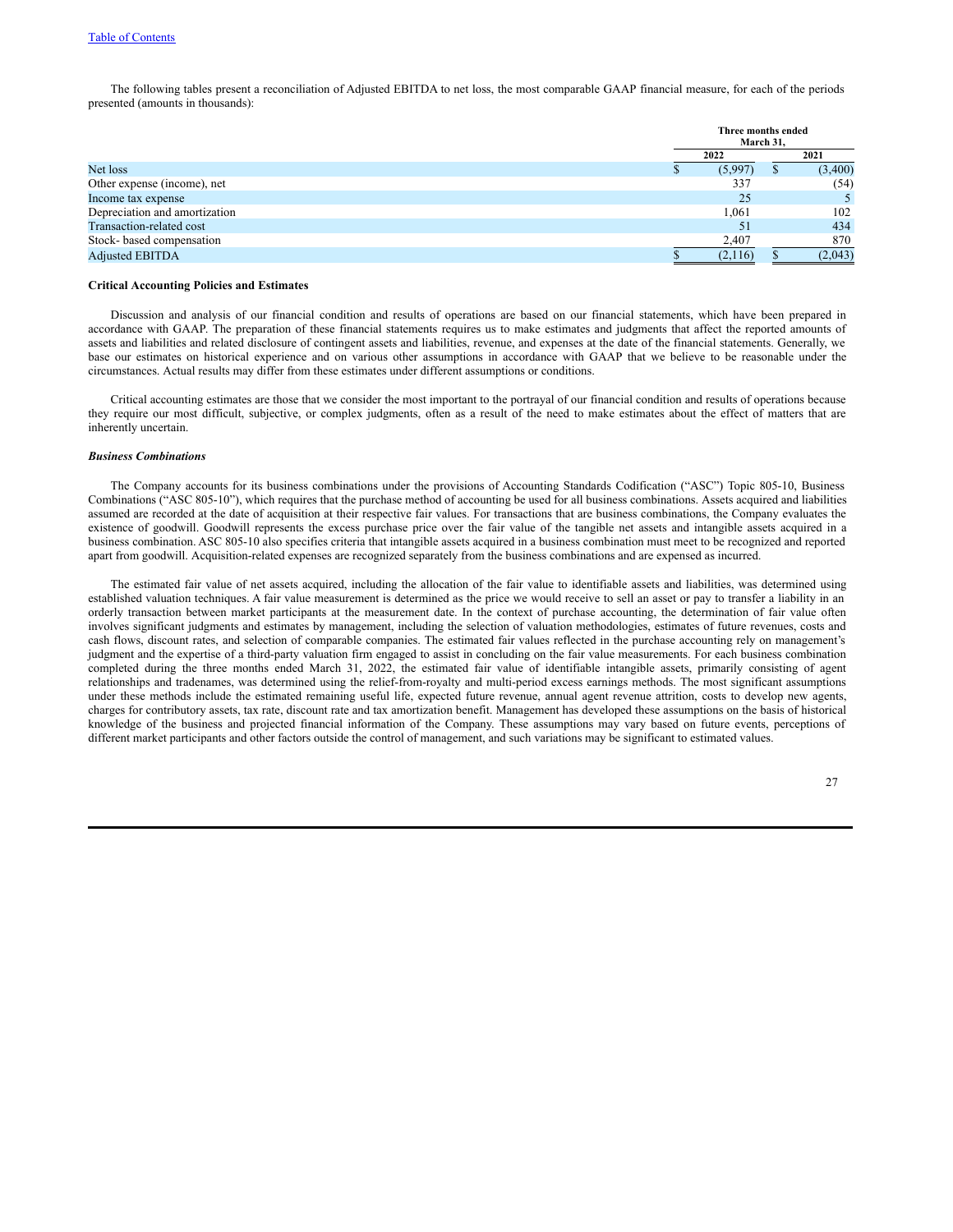The determination and allocation of fair values to the identifiable assets acquired and liabilities assumed are based on various assumptions and valuation methodologies requiring considerable management judgment. The most significant variables in these valuations are discount rates and the number of years on which to base the cash flow projections, as well as other assumptions and estimates used to determine the cash inflows and outflows. Management determines discount rates based on the risk inherent in the acquired assets, specific risks, industry beta and capital structure of guideline companies. The valuation of an acquired business is based on available information at the acquisition date and assumptions that are believed to be reasonable. However, a change in facts and circumstances as of the acquisition date can result in subsequent adjustments during the measurement period, but no later than one year from the acquisition date.

#### **Recent Accounting Standards**

For information on recent accounting standards, see Note 3 to our consolidated financial statements included elsewhere in this report.

#### **JOBS Act Transition Period**

In April 2012, the Jumpstart Our Business Startups Act of 2012 (the "JOBS Act") was enacted. Section 107 of the JOBS Act provides that an "emerging growth company" can take advantage of the extended transition period provided in Section 7(a)(2)(B) of the Securities Act of 1933 (the "Securities Act") for complying with new or revised accounting standards. Thus, an emerging growth company can delay the adoption of certain accounting standards until those standards would otherwise apply to private companies. We have irrevocably elected not to avail ourselves of this extended transition period and, as a result, we will adopt new or revised accounting standards on the relevant dates on which adoption of such standards is required for other public companies.

Subject to certain conditions, as an emerging growth company, we may rely on certain other exemptions and reduced reporting requirements under the JOBS Act. Certain of these exemptions are, including without limitation, from the requirements of (i) providing an auditor's attestation report on our system of internal controls over financial reporting pursuant to Section 404(b) of the Sarbanes-Oxley Act; and (ii) complying with any requirement that may be adopted by the Public Company Accounting Oversight Board regarding mandatory audit firm rotation or a supplement to the auditor's report providing additional information about the audit and the financial statements, known as the auditor discussion and analysis. We will remain an emerging growth company until the earlier to occur of (1) the last day of the fiscal year (a) following the fifth anniversary of the completion of our IPO in 2020, (b) in which we have total annual gross revenues of at least \$1.07 billion, or (c) in which we are deemed to be a "large accelerated filer" under the rules of the U.S. Securities and Exchange Commission, which means the market value of our common stock that is held by non-affiliates exceeds \$700 million as of the prior June 30th, and (2) the date on which we have issued more than \$1.0 billion in non-convertible debt during the prior three-year period.

#### **Item 3. Quantitative and Qualitative Disclosures About Market Risk.**

As a smaller reporting company, we are not required to provide the information required by this Item.

#### **Item 4. Controls and Procedures.**

### **(a) Evaluation of Disclosure Controls and Procedures**

Under the supervision and with the participation of our management, including our Chief Executive Officer, and our President and Chief Financial Officer, we conducted an evaluation of the effectiveness of the design and operation of our disclosure controls and procedures, as defined in Rules 13a-15(e) and 15d-15(e) under the Exchange Act, as of the end of the period covered by this report. In designing and evaluating our disclosure controls and procedures, management recognizes that any disclosure controls and procedures, no matter how well designed and operated, can provide only reasonable assurance of achieving the desired control objectives. Based on their evaluation, our Chief Executive Officer and Chief Financial Officer concluded that, as of March 31, 2022, our disclosure controls and procedures were effective at the reasonable assurance level in ensuring that information required to be disclosed by us in reports that we file or submit under the Exchange Act is recorded, processed, summarized, and reported within the time periods specified in the SEC's rules and forms.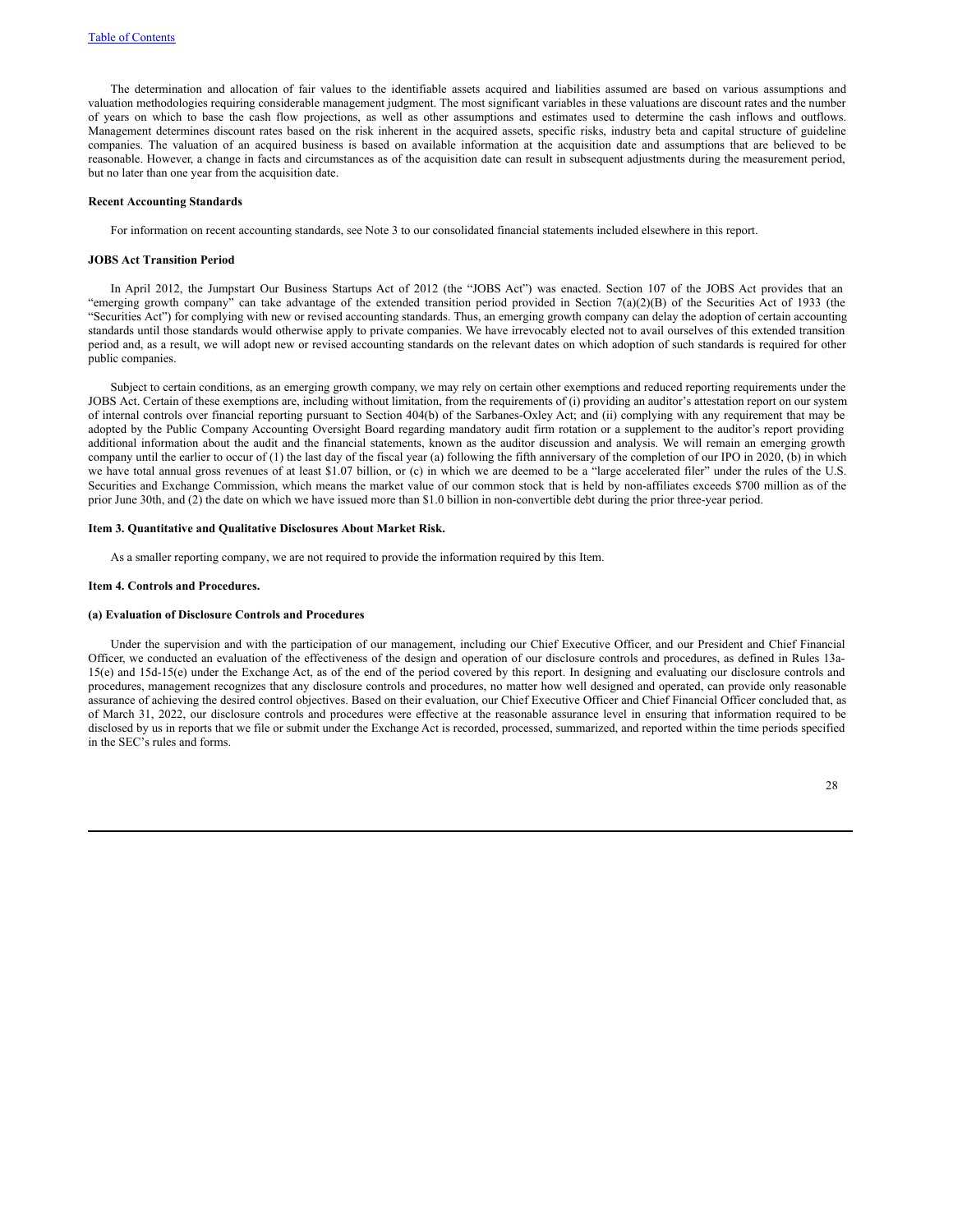# **(b) Changes in Internal Control Over Financial Reporting**

Under the supervision and with the participation of our management, including our Chief Executive Officer, and our President and Chief Financial Officer, we conducted an evaluation of any changes in our internal control over financial reporting (as such term is defined in Rules 13a-15(f) and 15d-15(f) under the Exchange Act) that occurred during our most recently completed fiscal quarter.

We are in the process of implementing new accounting systems. We have updated and continue to update our processes related to internal control over financial reporting, as necessary, to accommodate applicable changes in our business processes resulting from the implementation of the new accounting systems.

There were no changes, other than described above, in our internal control over financial reporting identified in management's evaluation pursuant to Rules 13a-15(d) or 15d-15(d) of the Exchange Act during the period covered by this Quarterly Report on Form 10-Q that materially affected, or are reasonably likely to materially affect, our internal control over financial reporting.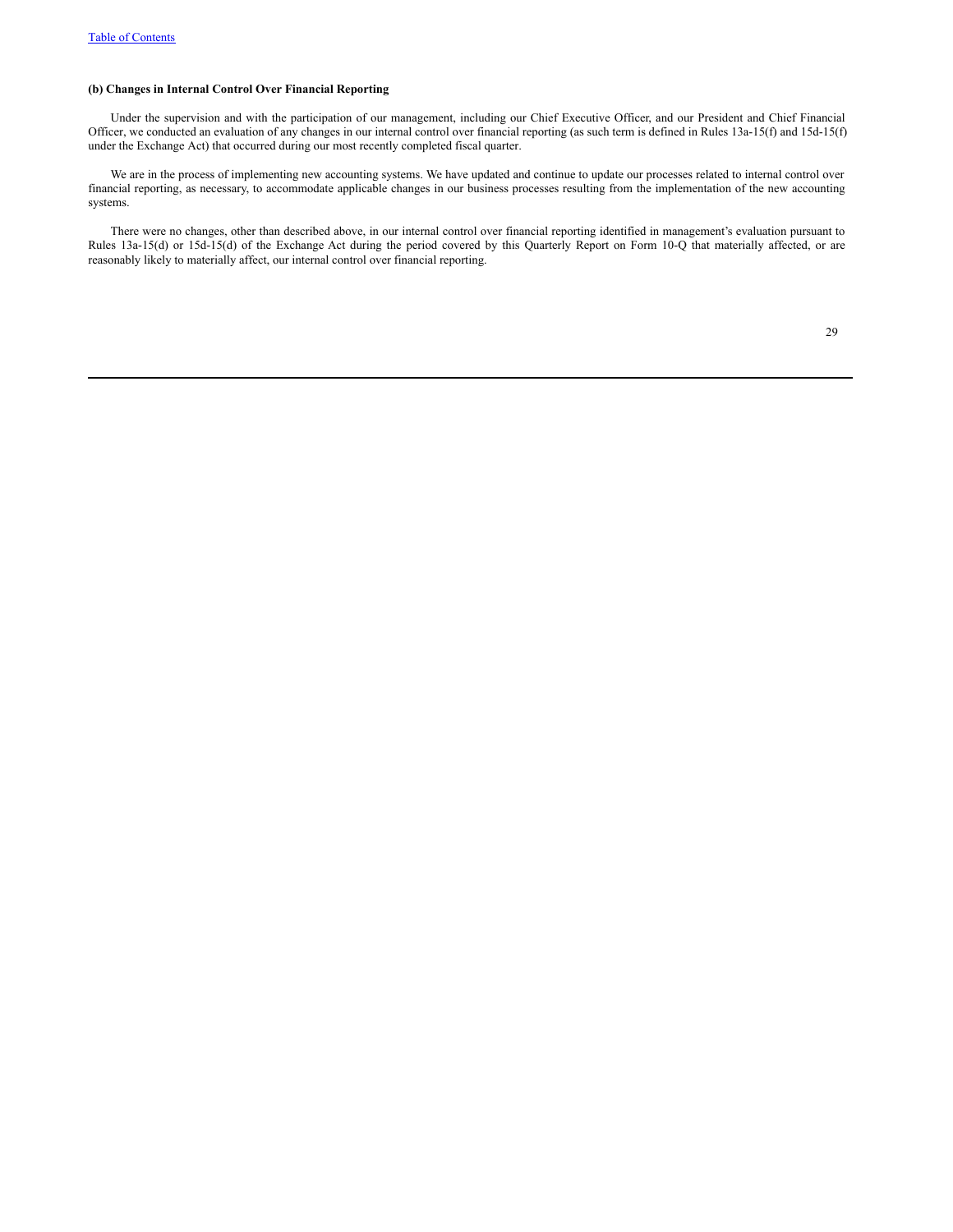## **PART II - OTHER INFORMATION**

# **Item 1. Legal Proceedings.**

We are not involved in any litigation that we believe could have a material adverse effect on our financial position or results of operations. There is no action, suit, proceeding, inquiry or investigation before or by any court, public board, government agency, self-regulatory organization or body pending or, to the knowledge of our executive officers, threatened against or affecting our Company or our officers or directors in their capacities as such.

# **Item 1A. Risk Factors.**

There have been no material changes to the risk factors that we have previously disclosed in our most recent Annual Report on Form 10-K, as filed with the SEC on March 9, 2022. The risks described in our Annual Report are not the only risks facing the Company. Additional risks and uncertainties not currently known to us or that we currently deem to be immaterial also may materially adversely affect our business, financial condition, or future results of operations and the trading price of our common stock.

#### **Item 2. Unregistered Sales of Equity Securities and Use of Proceeds.**

# *Recent Sales of Unregistered Sales*

None.

#### *Purchases of Equity Securities by the Issuer*

On March 10, 2022, the Company's board of directors authorized an expenditure of up to \$10.0 million for the repurchase of shares of the Company's common stock in open market transactions effected through a broker-dealer at prevailing market prices, in block trades, or in privately negotiated transactions. The Company may also repurchase shares of its common stock pursuant to a trading plan meeting the requirements of Rule 10b5-1 under the Exchange Act which would permit shares of the Company's common stock to be repurchased when the Company might otherwise be precluded from doing so by law. The share repurchase authorization does not have a fixed expiration. The stock repurchase program does not obligate the Company to repurchase any particular amount of common stock, and it could be modified, suspended or discontinued at any time. The timing and amount of repurchases will be determined by the Company's management based on a variety of factors such as the market price of the Company's common stock, the Company's liquidity requirements, and overall market conditions. The stock repurchase program will be subject to applicable legal requirements, including federal and state securities laws.

The following table summarizes the equity repurchase program activity for the three months ended March 31, 2022 and the approximate dollar value of shares that may yet be purchased pursuant to the repurchase program:

|                                  |                        |                    | <b>Total number of</b> | Approximate dollar   |
|----------------------------------|------------------------|--------------------|------------------------|----------------------|
|                                  |                        |                    | shares purchased as    | value of shares that |
|                                  |                        |                    | part of publicly       | may yet be           |
|                                  | <b>Total number of</b> | Average price paid | announced plans or     | purchased under the  |
| Period                           | shares purchased       | per share          | programs               | plans or programs    |
| January 1 – January 31, 2022     | $-$                    |                    |                        |                      |
| February $1 -$ February 28, 2022 |                        |                    |                        |                      |
| March 1 – March 31, 2022         | 83.811                 | 11.77              | 83,811                 | 9,013,610            |

In April of 2022, the Company purchased an additional 226,233 shares of its common stock under the approved equity repurchase program at an aggregate purchase price of approximately \$1.93 million.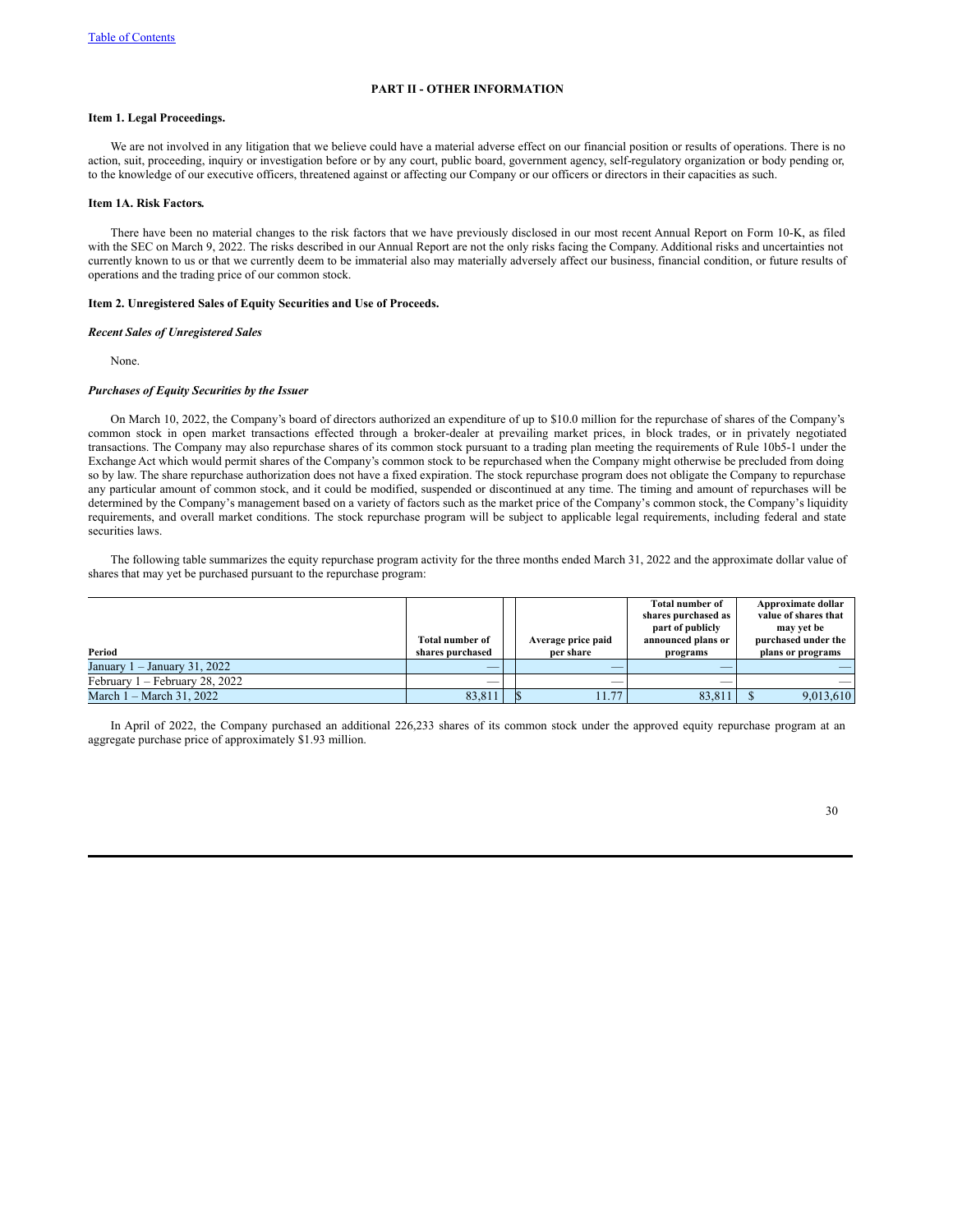### **Item 6. Exhibits.**

| <b>Exhibit Number</b> | <b>Description</b>                                                                                                                                                                                                                                                                                                                                                                                                                                                                                                                                             |
|-----------------------|----------------------------------------------------------------------------------------------------------------------------------------------------------------------------------------------------------------------------------------------------------------------------------------------------------------------------------------------------------------------------------------------------------------------------------------------------------------------------------------------------------------------------------------------------------------|
| $31.1+$               | Certification of Principal Executive Officer pursuant to Section 302 of the Sarbanes-Oxley Act of 2002.                                                                                                                                                                                                                                                                                                                                                                                                                                                        |
| $31.2+$               | Certification of Principal Financial Officer pursuant to Section 302 of the Sarbanes-Oxley Act of 2002.                                                                                                                                                                                                                                                                                                                                                                                                                                                        |
| $32.1 +$ †            | Certification of Principal Executive Officer and Principal Financial Officer pursuant to Section 906 of the Sarbanes-Oxley Act of<br>2002.                                                                                                                                                                                                                                                                                                                                                                                                                     |
| $101**$               | Interactive data files pursuant to Rule 405 of Regulation S-T: (i) Consolidated Balance Sheets as of March 31, 2022 and<br>December 31, 2021; (ii) Consolidated Statements of Operations (Unaudited) for the Three Months Ended March 31, 2022 and<br>2021; (iii) Consolidated Statements of Cash Flows (Unaudited) for the Three Months Ended March 31, 2022 and 2021; (iv)<br>Consolidated Statements of Changes in Stockholders' Equity (Unaudited) for the Three Months Ended March 31, 2022 and<br>2021; and (v) Notes to Unaudited Financial Statements. |
| 104                   | Cover Page Interactive Data File (formatted as Inline XBRL and contained in Exhibit 101).                                                                                                                                                                                                                                                                                                                                                                                                                                                                      |

+ Filed herewith.

† This certification is being furnished solely to accompany this Quarterly Report pursuant to 18 U.S.C. Section 1350, and is not being filed for purposes of Section 18 of the Securities Exchange Act of 1934, as amended, and is not to be incorporated by reference into any filing of the registrant, whether made before or after the date hereof, regardless of any general incorporation language in such filing.

\*\* In accordance with Rule 406T of Regulation S-T, the XBRL-related information in Exhibit 101 to this Quarterly Report on Form 10 Q is deemed not filed or part of a registration statement or prospectus for purposes of sections 11 or 12 of the Securities Act, is deemed not filed for purposes of section 18 of the Exchange Act, and otherwise is not subject to liability under these sections.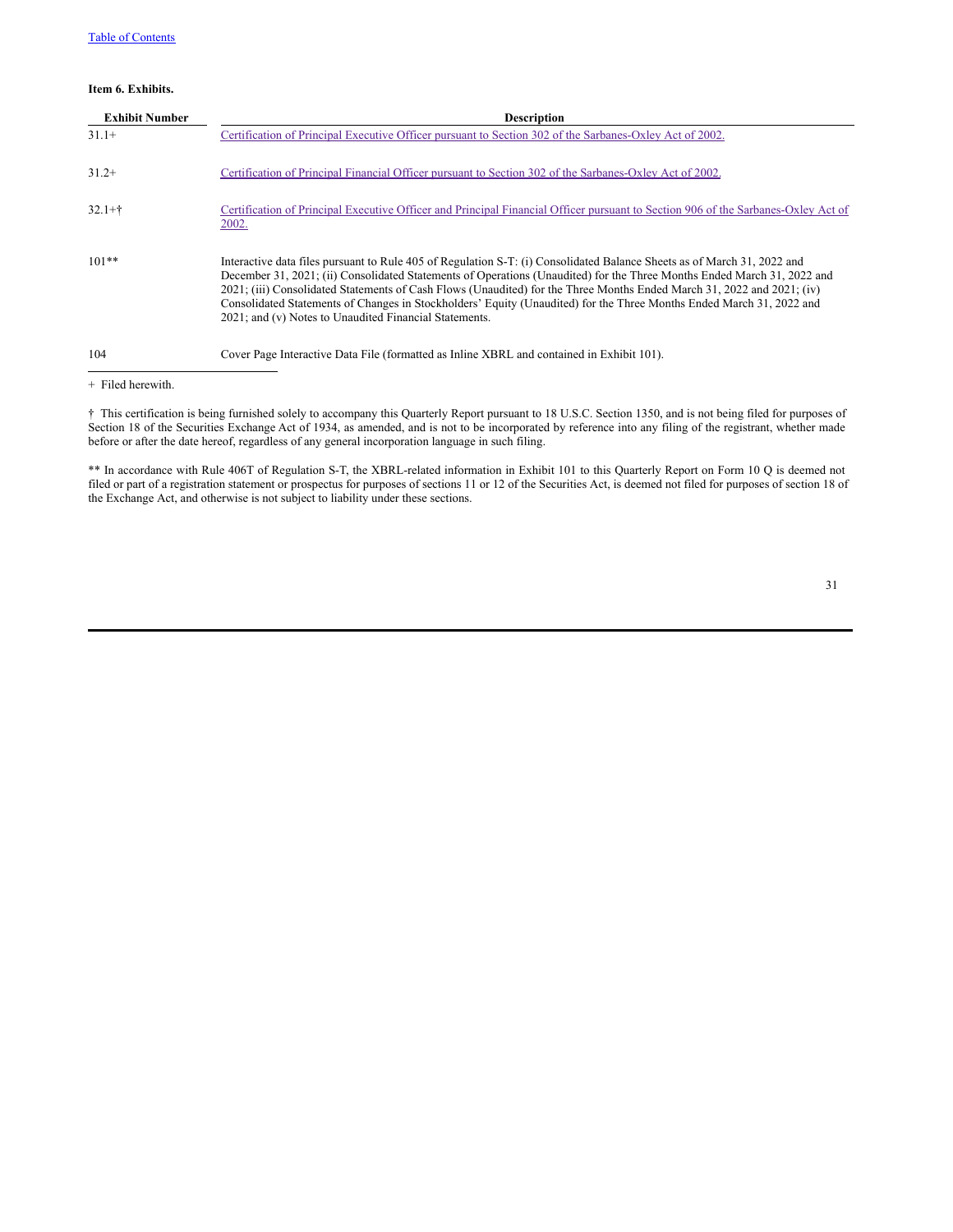# **SIGNATURES**

Pursuant to the requirements of the Securities Exchange Act of 1934, the Registrant has duly caused this report to be signed on its behalf by the undersigned, thereunto duly authorized.

**FATHOM HOLDINGS INC.**

Date: May 6, 2022 By: /s/ Marco Fregenal

Marco Fregenal President and Chief Financial Officer (Principal Financial and Accounting Officer)

32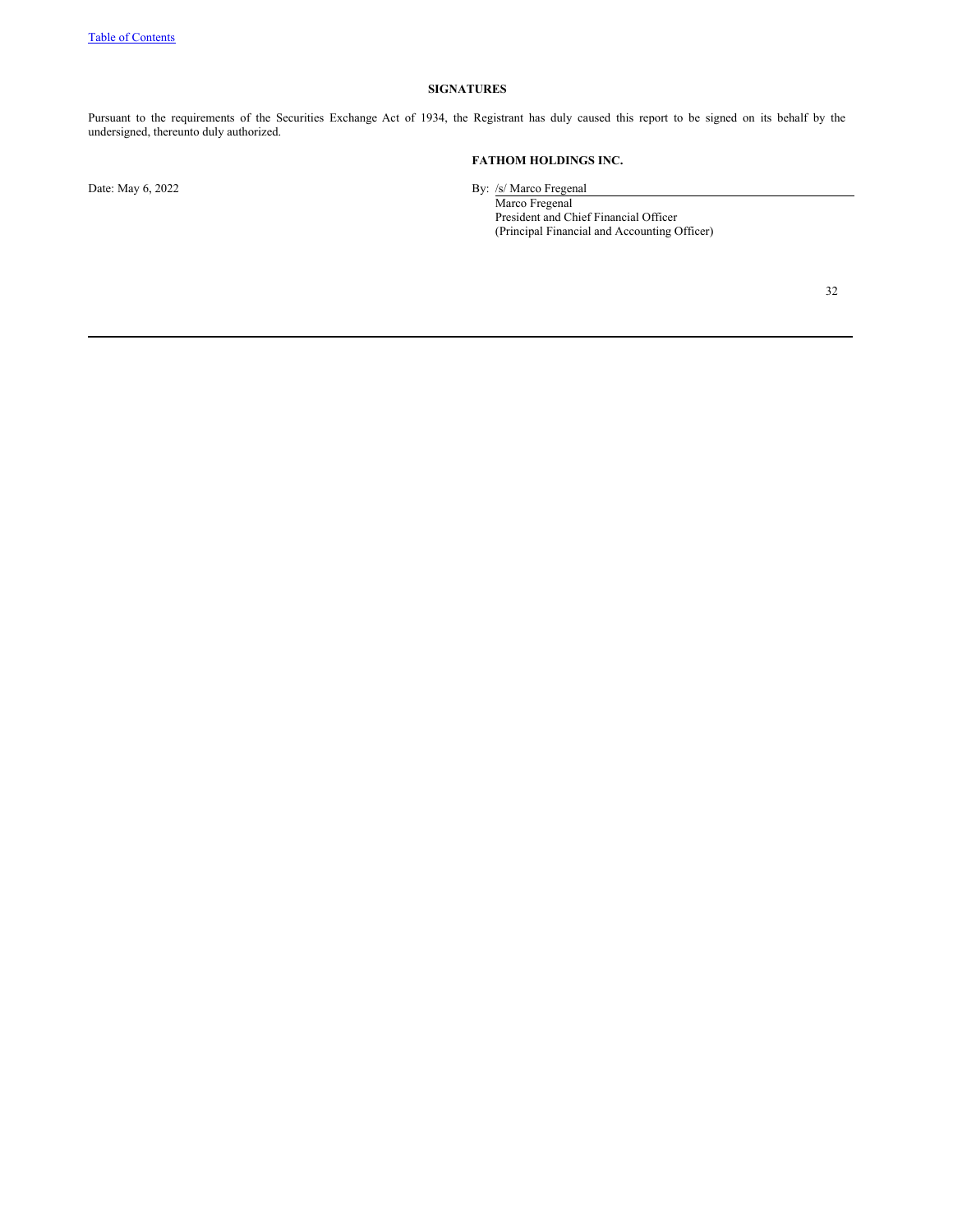### **CERTIFICATION OF THE PRINCIPAL EXECUTIVE OFFICER PURSUANT TO SECTION 302 OF THE SARBANES-OXLEY ACT OF 2002**

<span id="page-32-0"></span>I, Joshua Harley, certify that:

1. I have reviewed this Quarterly Report on Form 10-Q of Fathom Holdings Inc.;

2. Based on my knowledge, this report does not contain any untrue statement of a material fact or omit to state a material fact necessary to make the statements made, in light of the circumstances under which such statements were made, not misleading with respect to the period covered by this report;

3. Based on my knowledge, the financial statements, and other financial information included in this report, fairly present in all material respects the financial condition, results of operations and cash flows of the registrant as of, and for, the periods presented in this report;

4. The registrant's other certifying officer(s) and I are responsible for establishing and maintaining disclosure controls and procedures (as defined in Exchange Act Rules 13a-15(e) and 15d-15(e)) and internal control over financial reporting (as defined in Exchange Act Rules 13a-15(f) and 15d-15(f)) for the registrant and have:

- a) designed such disclosure controls and procedures, or caused such disclosure controls and procedures to be designed under our supervision, to ensure that material information relating to the registrant, including its consolidated subsidiaries, is made known to us by others within those entities, particularly during the period in which this report is being prepared;
- b) designed such internal control over financial reporting, or caused such internal control over financial reporting to be designed under our supervision, to provide reasonable assurance regarding the reliability of financial reporting and the preparation of financial statements for external purposes in accordance with generally accepted accounting principles;
- c) evaluated the effectiveness of the registrant's disclosure controls and procedures and presented in this report our conclusions about the effectiveness of the disclosure controls and procedures, as of the end of the period covered by this report based on such evaluation; and
- d) disclosed in this report any change in the registrant's internal control over financial reporting that occurred during the registrant's most recent fiscal quarter (the registrant's fourth fiscal quarter in the case of an annual report) that has materially affected, or is reasonably likely to materially affect, the registrant's internal control over financial reporting; and

5. The registrant's other certifying officer(s) and I have disclosed, based on our most recent evaluation of internal control over financial reporting, to the registrant's auditors and the audit committee of the registrant's board of directors (or persons performing the equivalent functions):

- a) all significant deficiencies and material weaknesses in the design or operation of internal control over financial reporting which are reasonably likely to adversely affect the registrant's ability to record, process, summarize and report financial information; and
- b) any fraud, whether or not material, that involves management or other employees who have a significant role in the registrant's internal control over financial reporting.

May 6, 2022 By: /s/ Joshua Harley Joshua Harley Chief Executive Officer (Principal Executive Officer)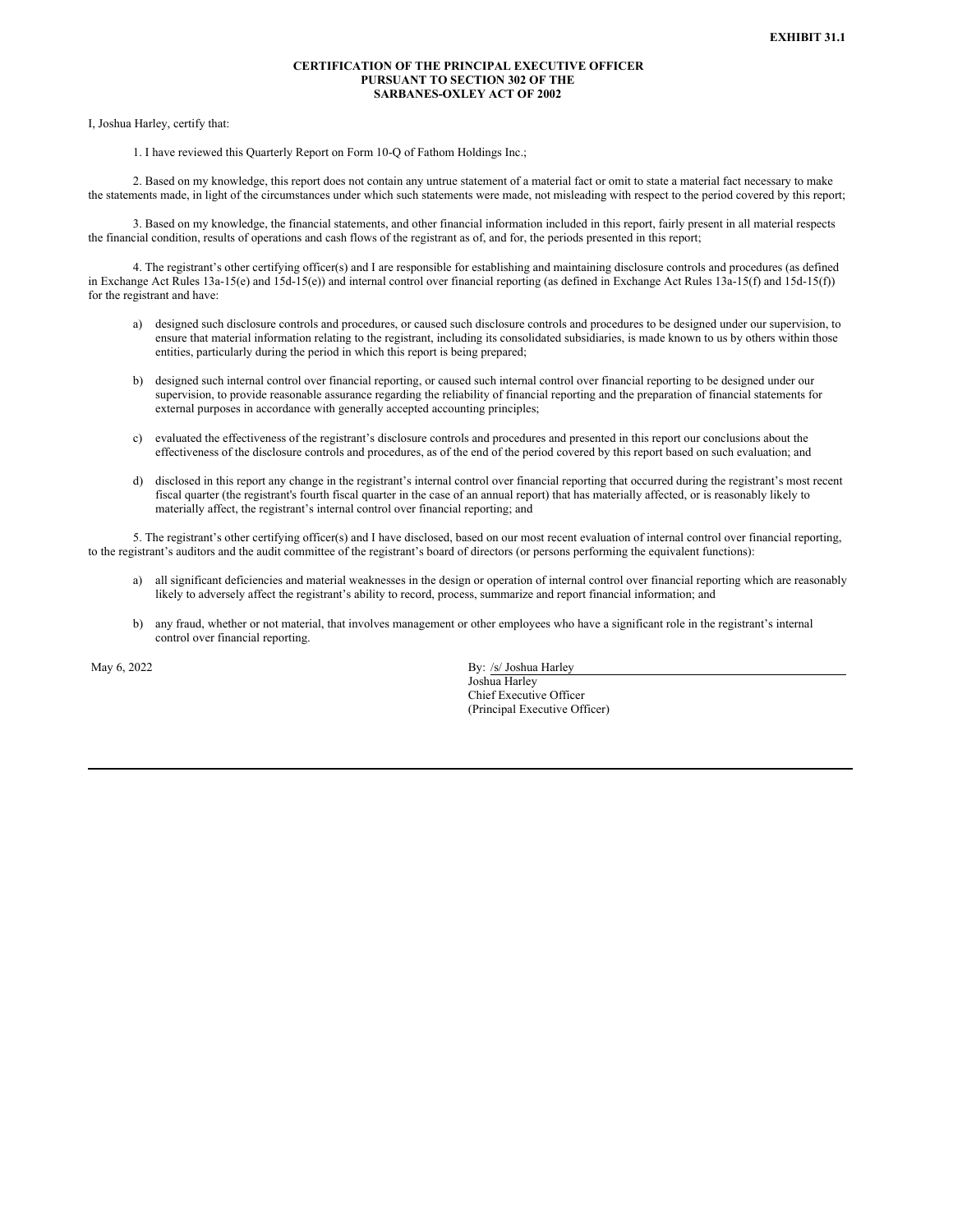### **CERTIFICATION OF THE PRINCIPAL EXECUTIVE OFFICER PURSUANT TO SECTION 302 OF THE SARBANES-OXLEY ACT OF 2002**

<span id="page-33-0"></span>I, Marco Fregenal, certify that:

1. I have reviewed this Quarterly Report on Form 10-Q of Fathom Holdings Inc.;

2. Based on my knowledge, this report does not contain any untrue statement of a material fact or omit to state a material fact necessary to make the statements made, in light of the circumstances under which such statements were made, not misleading with respect to the period covered by this report;

3. Based on my knowledge, the financial statements, and other financial information included in this report, fairly present in all material respects the financial condition, results of operations and cash flows of the registrant as of, and for, the periods presented in this report;

4. The registrant's other certifying officer(s) and I are responsible for establishing and maintaining disclosure controls and procedures (as defined in Exchange Act Rules 13a-15(e) and 15d-15(e)) and internal control over financial reporting (as defined in Exchange Act Rules 13a-15(f) and 15d-15(f)) for the registrant and have:

- e) designed such disclosure controls and procedures, or caused such disclosure controls and procedures to be designed under our supervision, to ensure that material information relating to the registrant, including its consolidated subsidiaries, is made known to us by others within those entities, particularly during the period in which this report is being prepared;
- f) designed such internal control over financial reporting, or caused such internal control over financial reporting to be designed under our supervision, to provide reasonable assurance regarding the reliability of financial reporting and the preparation of financial statements for external purposes in accordance with generally accepted accounting principles;
- g) evaluated the effectiveness of the registrant's disclosure controls and procedures and presented in this report our conclusions about the effectiveness of the disclosure controls and procedures, as of the end of the period covered by this report based on such evaluation; and
- h) disclosed in this report any change in the registrant's internal control over financial reporting that occurred during the registrant's most recent fiscal quarter (the registrant's fourth fiscal quarter in the case of an annual report) that has materially affected, or is reasonably likely to materially affect, the registrant's internal control over financial reporting; and

5. The registrant's other certifying officer(s) and I have disclosed, based on our most recent evaluation of internal control over financial reporting, to the registrant's auditors and the audit committee of the registrant's board of directors (or persons performing the equivalent functions):

- c) all significant deficiencies and material weaknesses in the design or operation of internal control over financial reporting which are reasonably likely to adversely affect the registrant's ability to record, process, summarize and report financial information; and
- d) any fraud, whether or not material, that involves management or other employees who have a significant role in the registrant's internal control over financial reporting.

May 6, 2022 By: /s/ Marco Fregenal Marco Fregenal President and Chief Financial Officer (Principal financial Officer and Principal Accounting Officer)